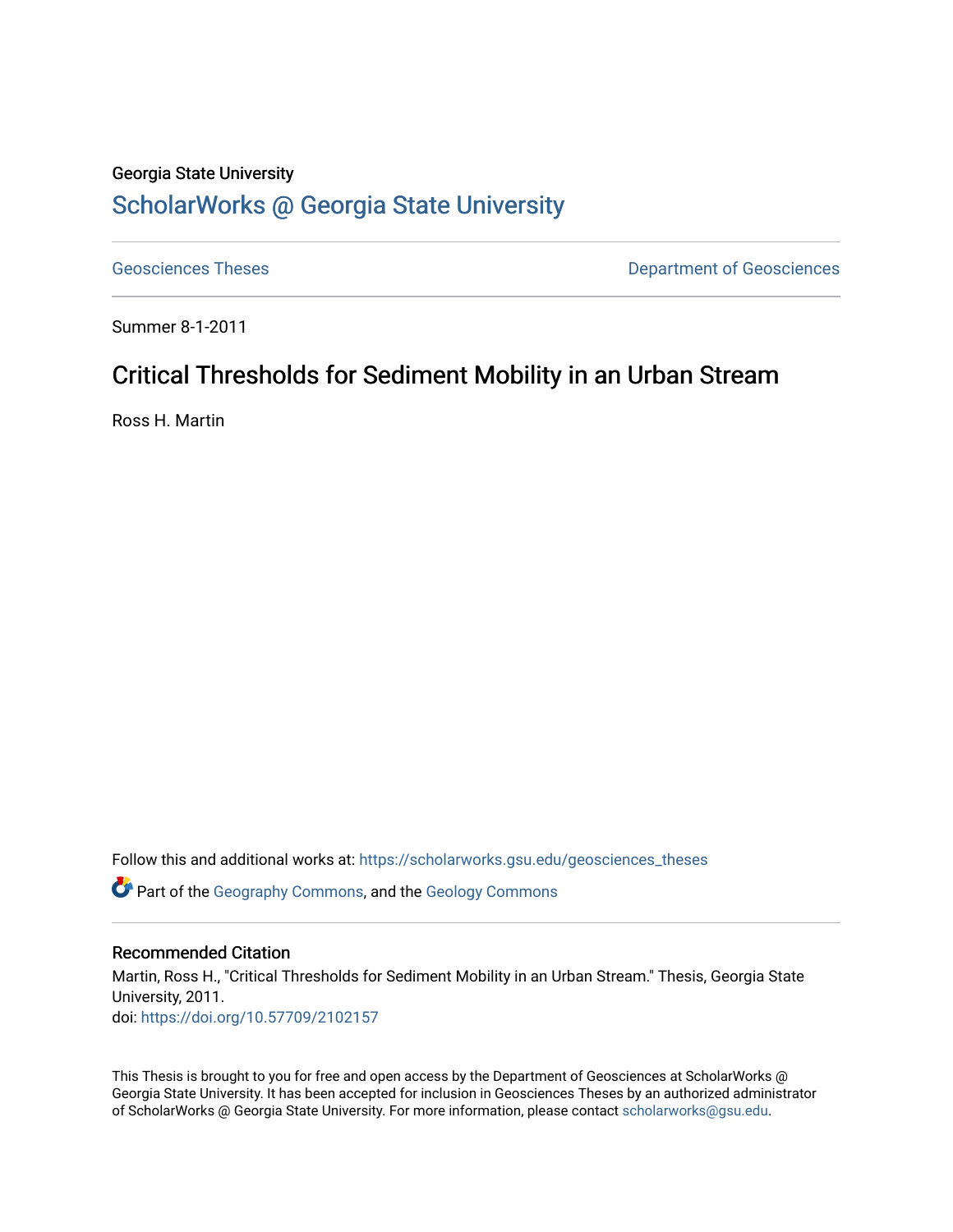## CRITICAL THRESHOLDS FOR SEDIMENT MOBILITY IN AN URBAN STREAM

by

## ROSS HAMILTON MARTIN

Under the Direction of Jordan Clayton

## ABSTRACT

Bed load transport measurements were made in a small urban stream in Decatur, GA, from which thresholds for motion were calculated using methodologies from the published literature. These methodologies are discussed in terms of their limitations and assumptions. Mobility frequencies were calculated for single grains of each grain size fraction to illustrate the transition from size selective transport to equal mobility. In general, urban streams behave differently than many gravel rivers in non-urban settings because of differences in the availability and character of sediment sources and altered flow hydrographs. This comparison allows for discussion about the way sediment is transported in urban streams versus typical gravel-bed, armored channels.

INDEX WORDS: Sediment transport, Fluvial geomorphology, Shields stress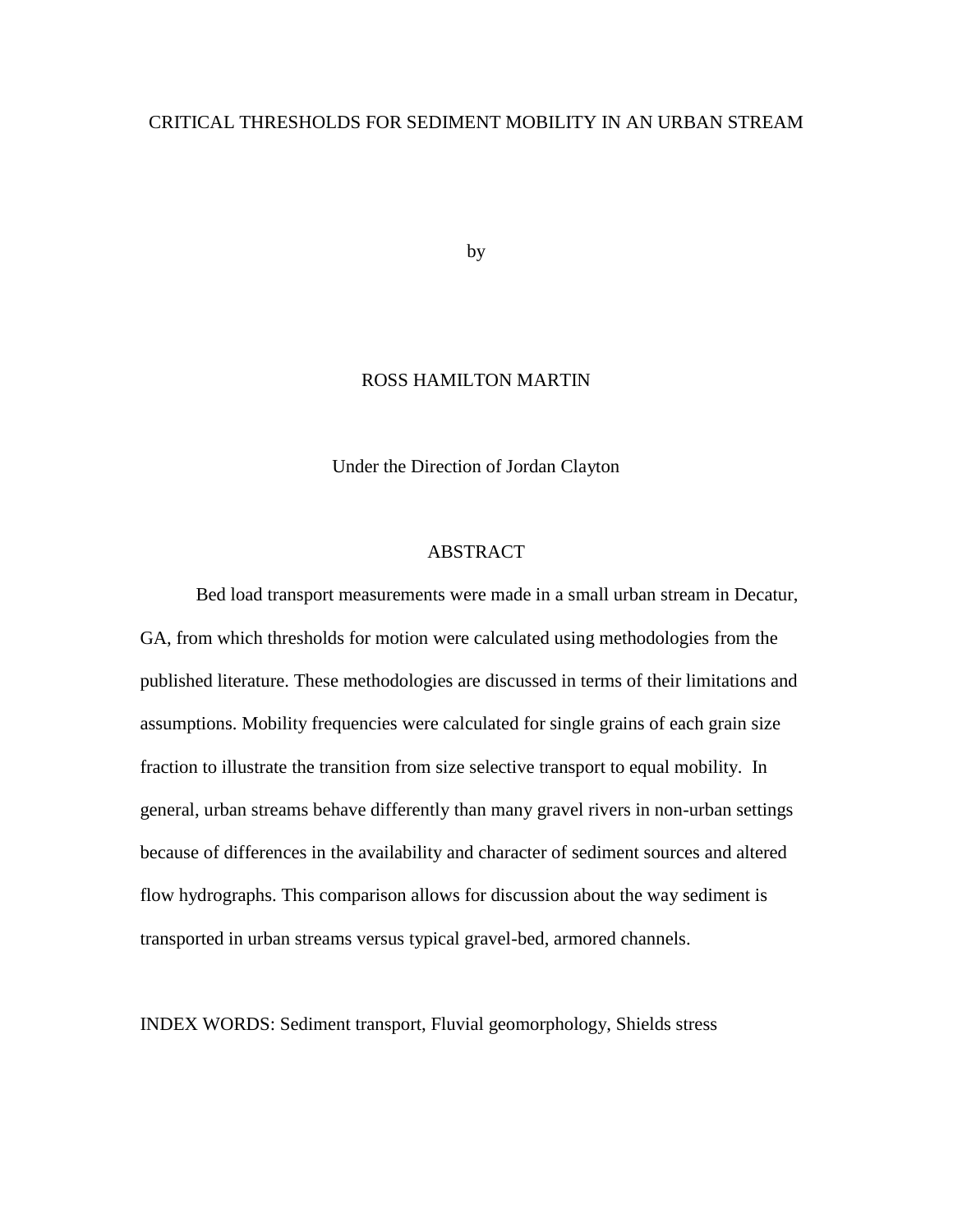## CRITICAL THRESHOLDS FOR SEDIMENT MOBILITY IN AN URBAN STREAM

by

## ROSS HAMILTON MARTIN

A Thesis Submitted in Partial Fulfillment of the Requirements for the Degree of

Masters of Science

in the College of Arts and Sciences

Georgia State University

2010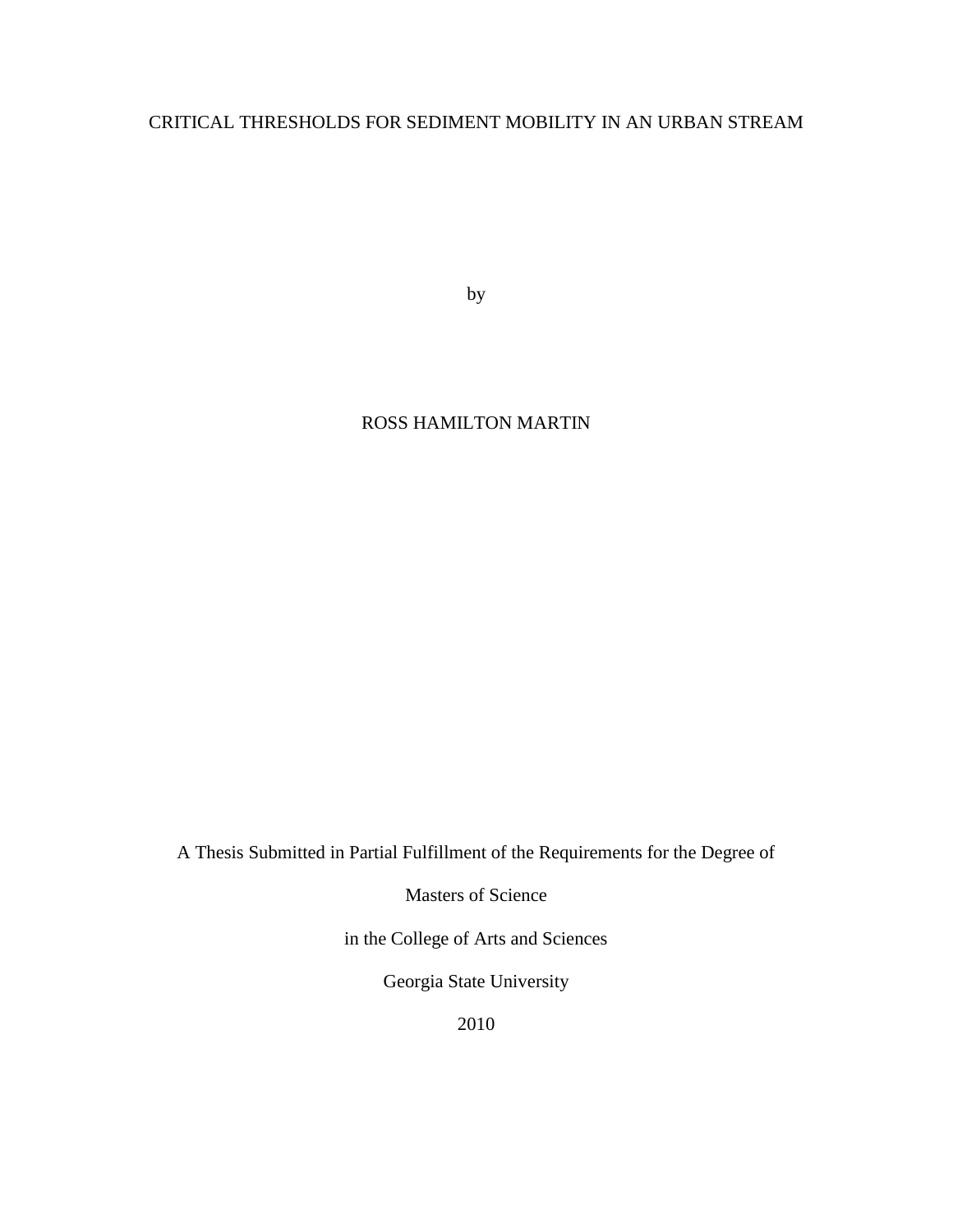Copyright by Ross Hamilton Martin 2011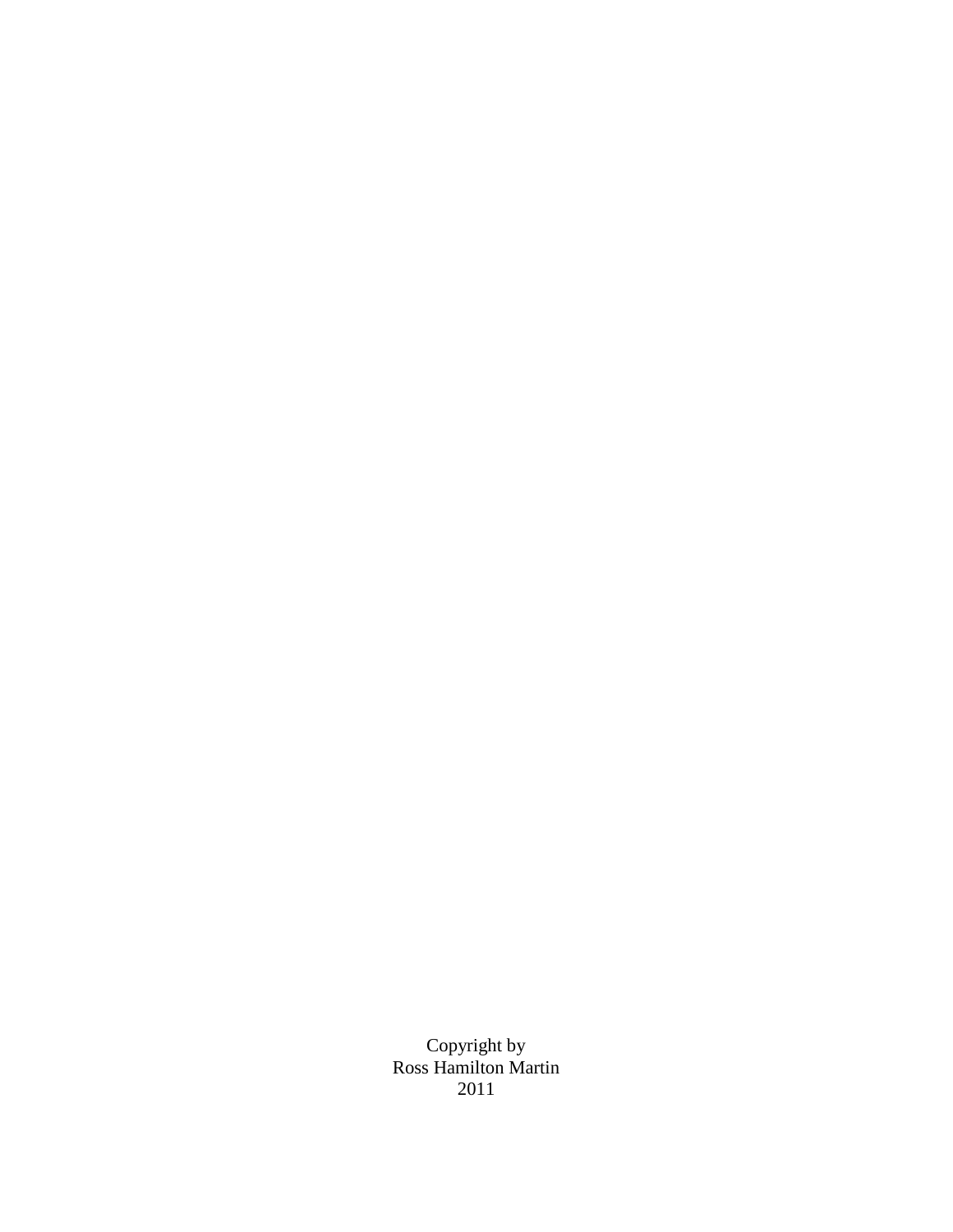## CRITICAL THRESHOLDS FOR SEDIMENT MOBILITY IN AN URBAN STREAM

by

## ROSS HAMILTON MARTIN

Committee Chair: Jordan Clayton

Committee: Seth Rose

Daniel DeoCampo

Electronic Version Approved:

Office of Graduate Studies

College of Arts and Sciences

Georgia State University

August 2011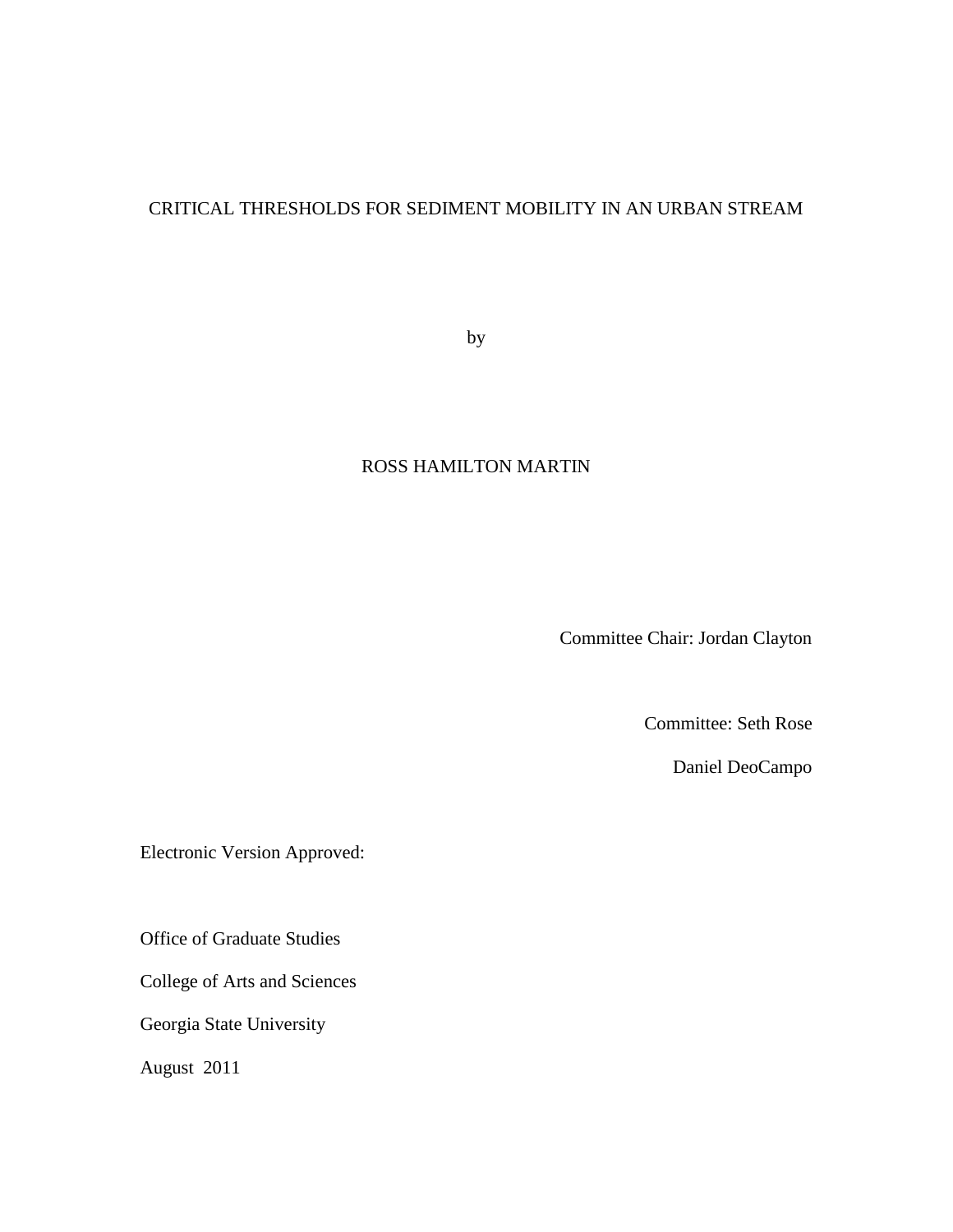| <b>List of Figures</b>                                                 | $\mathbf{V}$ |
|------------------------------------------------------------------------|--------------|
| <b>Introduction</b>                                                    | 1            |
| - Urbanization and Sediment Mobility                                   | 2            |
| - Hydrography                                                          | 3            |
| - Characteristics of Bedload Source Material                           | 5            |
| - Thresholds for Motion                                                | 6            |
| <b>This Study</b>                                                      |              |
| - Location                                                             | 10           |
| - Topographic Surveying                                                | 11           |
| - Sampling                                                             | 12           |
| - Transformation into common variables                                 | 13           |
| - Transport relations                                                  | 15           |
| - Comparing Thresholds                                                 | 15           |
| - Mobility Frequency                                                   |              |
| <b>Results</b>                                                         |              |
| - Location Results                                                     | 19           |
| - Transport Results                                                    | 21           |
| - Shear Stress and $\tau$ * Results                                    | 22           |
| - Comparison of critical $\tau^*$ between this study and previous work | 24           |
| - Mobility Frequency                                                   | 26           |
| <b>Discussion</b>                                                      |              |
| - Implications on Stream Urbanization                                  | 25           |
| - Implications on Equal Mobility                                       | 33           |
| <b>Conclusion</b>                                                      | 34           |
| <b>References</b>                                                      | 36           |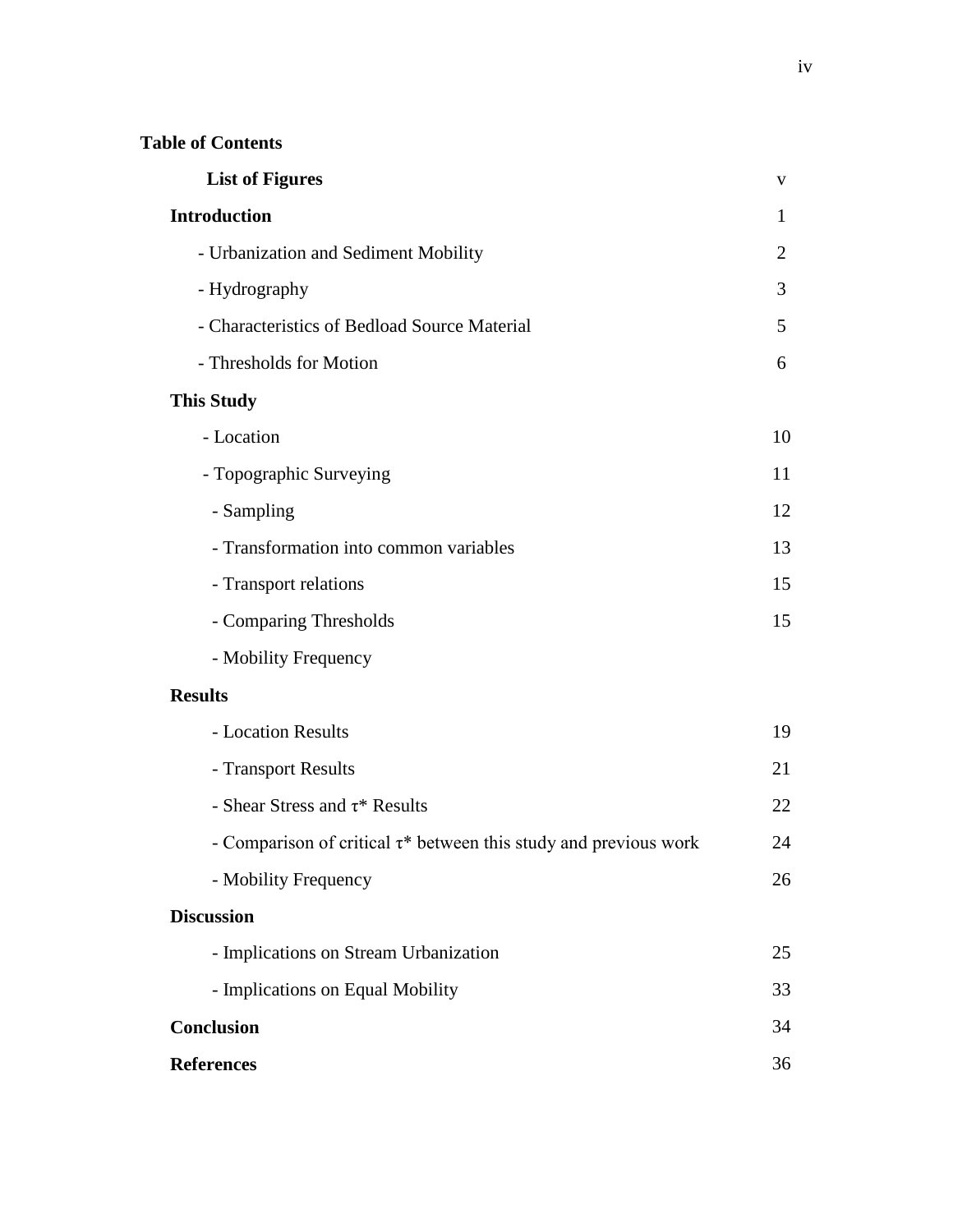# **List of Figures**

| Figure 1. Study reach location and watershed boundary                                          | 10 |
|------------------------------------------------------------------------------------------------|----|
| Figure 2. Hydrograph of a typical event from October $7th 2008$                                | 11 |
| Table 1. Grain Size Classification                                                             | 13 |
| Figure 3. Helley-Smith sediment sampler.                                                       | 14 |
| Table 2. Components of some critical shear stress equations, and methodology type.             | 18 |
| Figure 4: Stream Morphology. Water flows from bottom to top. Contour interval is 1ft.          | 21 |
| Figure 5. Pictures of study reach during low flow and $\sim$ 3/4 bankfull                      | 22 |
| Table 3. Stream Characteristics                                                                | 22 |
| Table 4. Bedload sample conditions and results.                                                | 23 |
| Figure 6: Grain size frequency distribution in bed load samples.                               | 24 |
| Figure 7: Relationship between critical Shields stress and bed load                            | 24 |
| Figure 8: Theoretical bed load entrainment values per size fraction using equations in Table 2 | 27 |
| Table 5. Probable grain size volumes                                                           | 28 |
| Figure 9: Mobility Frequency in seconds and grain size in millimeters.                         | 29 |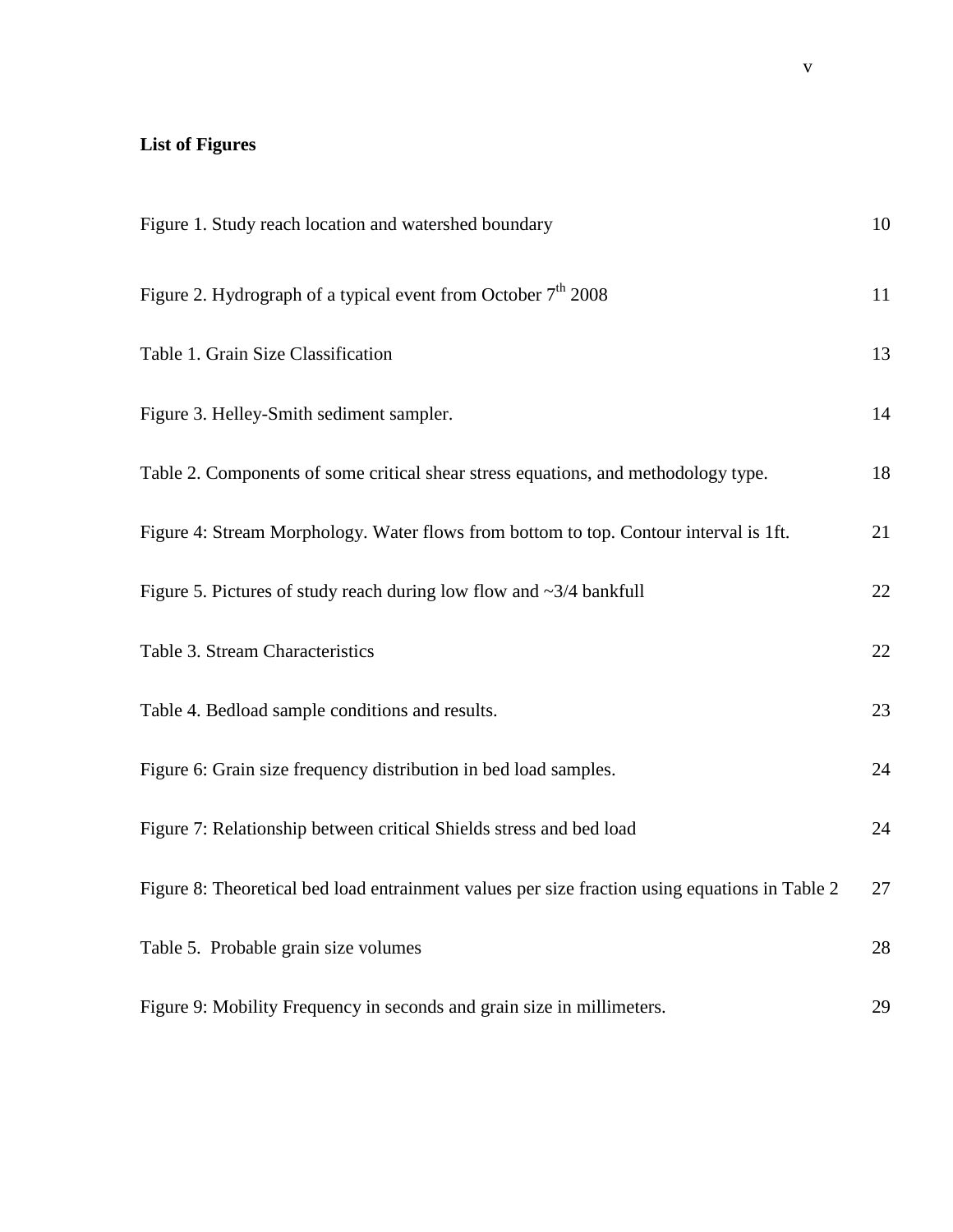#### **Introduction**

The movement of sediments across a landscape will determine how the landscape evolves over time. This can have huge implications in many fields of study across a range of temporal and spatial scales. Landscape evolution on a large scale can dictate where populations congregate, while sediment mobility can determine habitat viability for many species. The quantification of landscape evolution via sediment transport is an important, and long-standing goal of earth science.

Fluvial environments are a major, if not the primary, contributor to the evolution of a landscape. Rivers and streams mobilize sediment as the flow increases and overcomes a threshold in the balance of forces keeping sediment grains on the bed and the shear force placed on the grain by the flow of water. Determining the ratio of these forces for a variety of field conditions and configurations is the goal of many studies (see Buffington and Montgomery, 1997 for an exhaustive list of incipient motion studies). Estimates for the critical thresholds for mobility vary greatly depending upon the study environment and methodology which created the equation.

The variation in critical thresholds for sediment entrainment in gravel rivers comes from the different methodologies employed and variation in stream environment. There is a relatively large range in reported threshold values that could arrive from differing experimental or natural conditions (such as bed textural effects) and definitions for sediment entrainment (such as particle rotation, full discussion follows in subsequent sections) (Tison 1953; Miller et al. 1977; Carson and Griffiths 1985; Lavvelle and Mofield 1987; Wilcock 1988; 1992; Buffington and Montgomery, 1997). Thus, estimates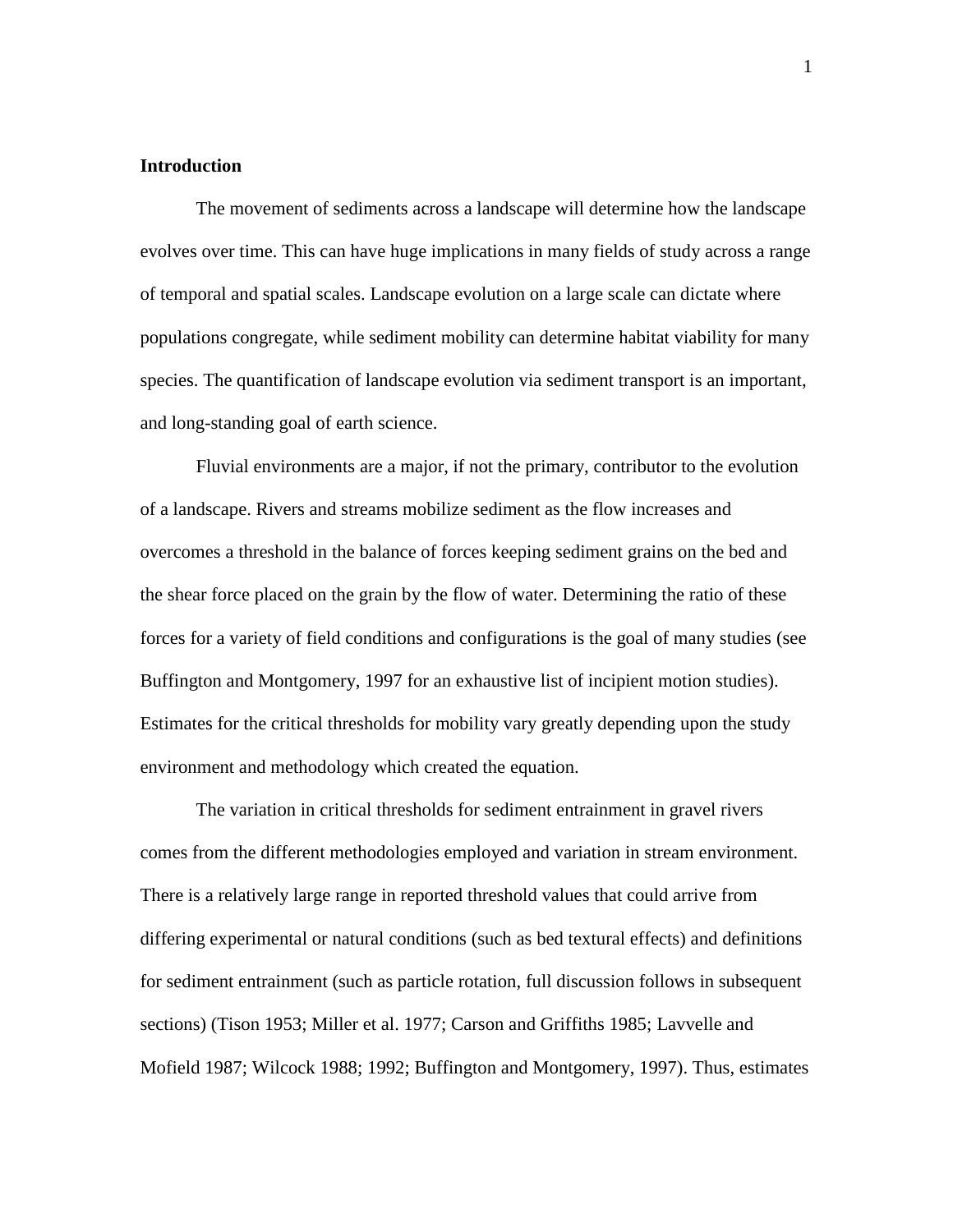of critical shear stress are difficult to interpret if the goal is to explore and understand trends in sediment transport. Given the common dependency of entrainment threshold estimates on environmental and observational characteristics, it is useful to explore alternative ways of assessing sediment transport thresholds that are objective and transferable to locations outside the study realm. A new way to visualize and quantify sediment entrainment and transport must overcome the problems with threshold estimates that cause the greatest degree of uncertainty. This research effort will explore new ways to discuss entrainment and transport in terms of mobility frequency, which can be thought of as a recurrence interval for the mobilization of specific grain size fractions. A review of historical efforts to quantify sediment motion will set the context for this study and provide a basis for understanding the significance of this study.

This study explores sediment mobility in an urban stream and seeks to reveal some insight into urban stream transport processes using the mobility frequency framework. Understanding the patterns of transport will lead to understanding of the stream evolution that occurs with and urbanizing watershed.

#### **Urbanization and Sediment Mobility**

As a watershed undergoes urbanization several things occur concurrently which affect the sediment transport mechanics in streams. The initial phase of urban development is characterized by two to ten fold increases in sediment mobilization (usually from disruptions in the watershed) which results in deposition in the channels, This is followed by a phase which sees a reduction in sediment yield concurrent with increased runoff which results in increased erosion and enlarged channels (Chin 2006).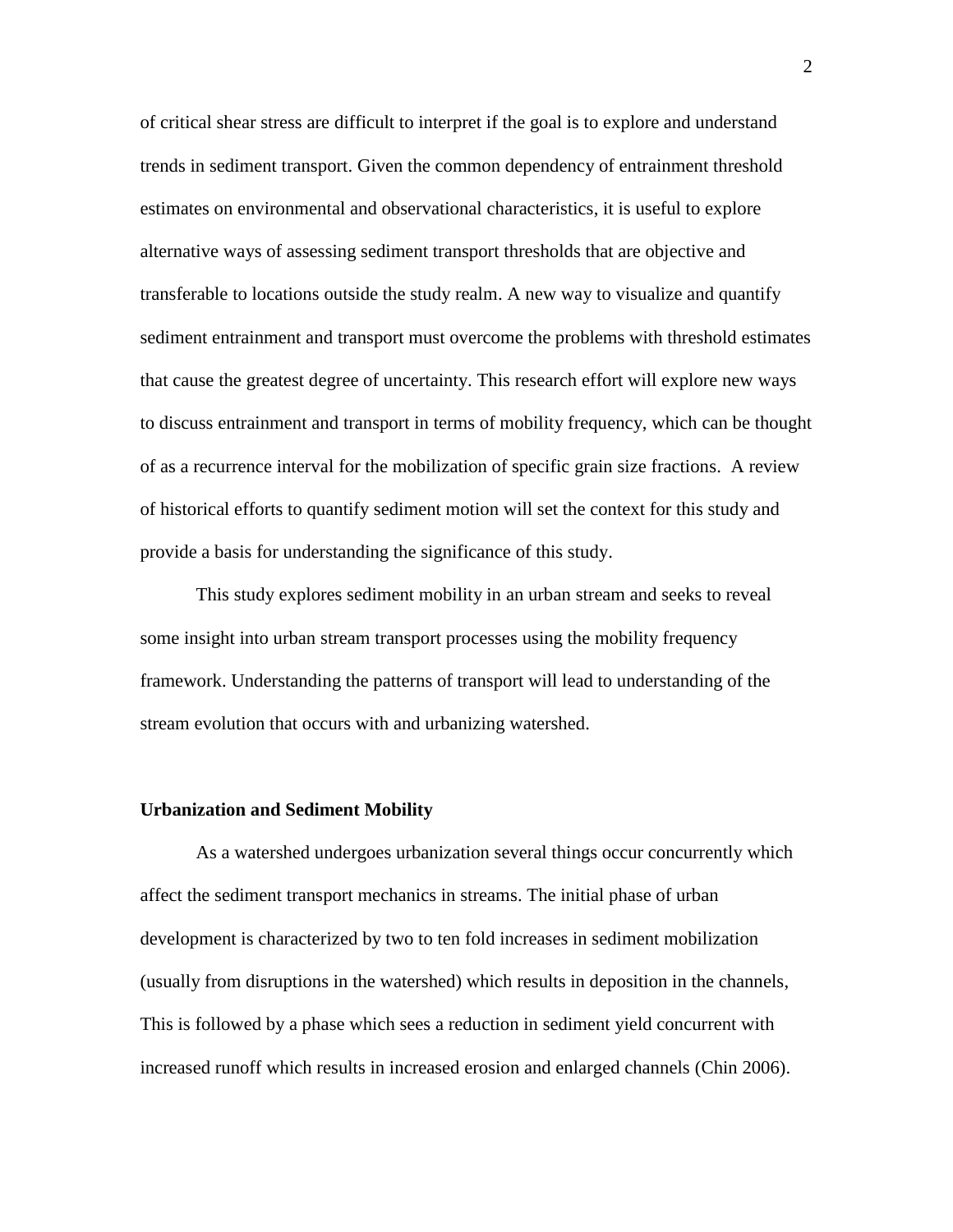Stream morphology changes with urbanization in response to concurrent changes in sediment yield and hydrologic conditions (Paul and Meyer 2001). The influence of these two factors vary independently in both time and intensity, while they concurrently affect morphology- as such there are a myriad of stream morphologies (Mollard 1973; Schumm 1985; Church 2006).

## **Hydrography**

The type of flow regime present in streams will affect how often and for how long sediments become entrained. On one end of the spectrum are perennial mountain streams which experience seasonal flooding, and at the opposite end of the spectrum there are ephemeral streams in desert environments which experience very flashy hydrographs only after storm events (Cao et al. 2010). Urban streams exist somewhere in the middle of these two extremes, evolving towards the flashier ephemeral stream end of the spectrum as urbanization covers more of the watershed. The majority of urban streams are perennial, but they tend to experience events with a flashy hydrograph, similar to ephemeral streams (Chin, 2006). It is during these flashy events that most of the sediment transport occurs in urban streams. It is therefore important to understand how the and if the hydrograph of a stream will affects sediment transport when using sediment transport models.

The mechanics of sediment transport require that a certain critical shear stress be exceeded by the flow of water for each grain size present, in order for that sediment to become mobilized (Shields 1936). The rate at which these critical stresses are exceeded for progressively larger grain size fractions is central to the discussion about how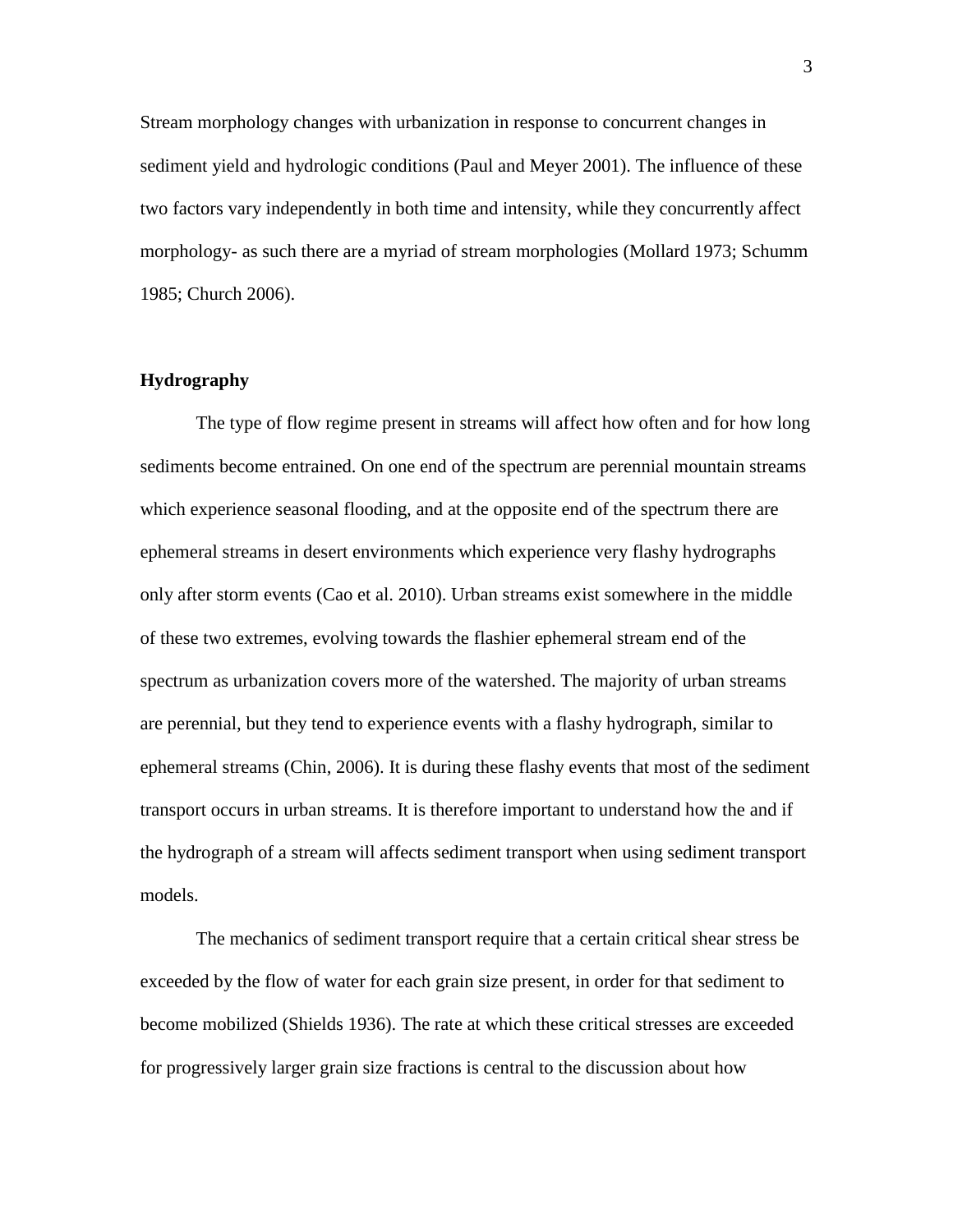hydrograph characteristics might change sediment transport and initial motion. A seasonally flooding mountain stream will exceed the critical values for certain grain sizes for long periods of time. The rate of increase and consequent decrease in shear stress associated with the rising and falling limbs of the hydrograph is slow or subdued (Chin 2006). Therefore theoretically, a relatively larger portion of a particular grain size can be mobilized before the shear stress increases enough so that the next larger grain size becomes entrained. This pattern may be reduced by the effect of armoring, but here it is important to consider the transport capacity of different shape hydrographs independently.

Urban streams experience flashy hydrographs which translates into a sediment transport system in which the rate of increase in shear stress is relatively fast. This means that as one grain becomes entrained the next largest grain size will become mobilized shortly thereafter. So, if the influence of the transported material and stream bed surface is held constant, the shape of the hydrograph can dictate extremely different transport environments. Urban streams can be typified by having a flashy hydrology, as the flashiness of the hydrograph is largely dependent on the amount of impervious surface cover present in the watershed. There are multiple other factors that can affect urban streams, but of principle importance is that when watersheds become urbanized the hydrographs of the affected streams or rivers will become flashier (Leopold 1968; Chin 2006). It is therefore important to explore how a flashy, urban hydrograph will affect sediment transport. This research effort presents data from only one urban stream (for a basin with a moderate level of imperviousness), and therefore is not able to assess how varying degrees of urbanization affect sediment transport. Instead the research presented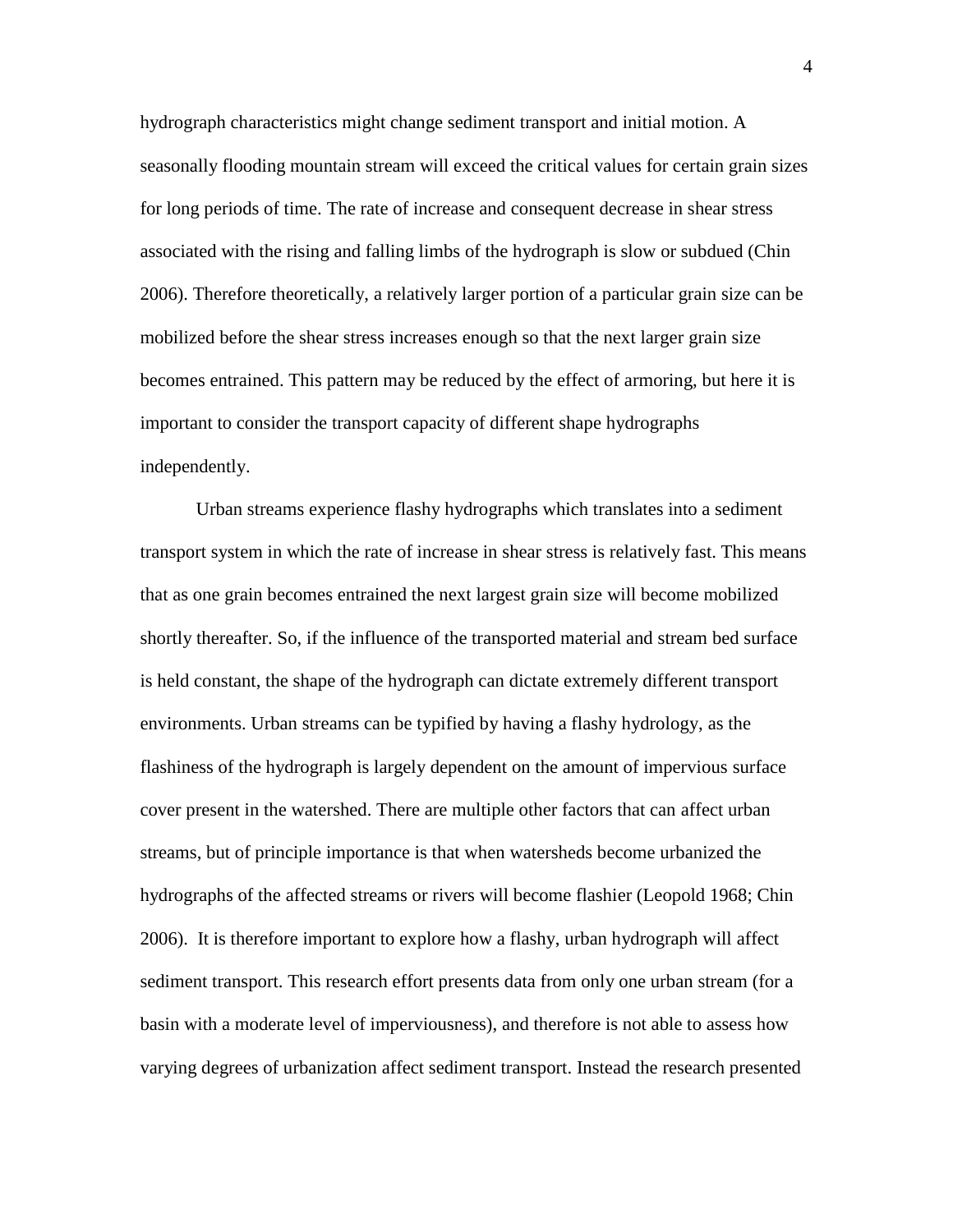here provides a novel method for visualizing and exploring sediment transport that will allow future research efforts to examine the rate and character of sediment mobilization in similar environments.

### **Characteristics of Bed load source material**

As watersheds undergo urbanization, not only does the hydrograph change, but sediment source material also changes. The sediment for most streams originates both in the watershed and from in-stream sources. As a watershed becomes urbanized, sediment sources progress in size, type and there is a shift in the mean and standard deviation of the size fractions present. (Wolman 1967; Trimble 1997; Paul and Meyer 2001; Chin 2006). As the land is initially disturbed in processes associated with urbanization, a proportionally large amount of fine sediments are introduced (Chin 2006). Jackson and Beschta (1984), Ikeda and Iseya (1988), and Curran (2007) found that an increase in fine sediments in a flume setting caused an increase in transport capacity. While this tendency may appear counterintuitive, it may be explained in that increased amounts of fine sand in the source material caused both bed material and slope to change so that equilibrium transport was maintained (Curran 2007). The bed surface before the addition of fines (from urbanization) consisted of some sand and pebble clusters which in effect caused a large portion of the total shear stress to come from form drag with the total shear stress being relatively low (Curran 2007). As more sand was introduced the bed surface became smoother and the slope lessened. The reduction in the slope and the associated lower bed shear stress coupled with increased rates of sand transport yields lower reference shear stresses (Curran 2007). Thus, the texture of the stream bed surface can affect changes in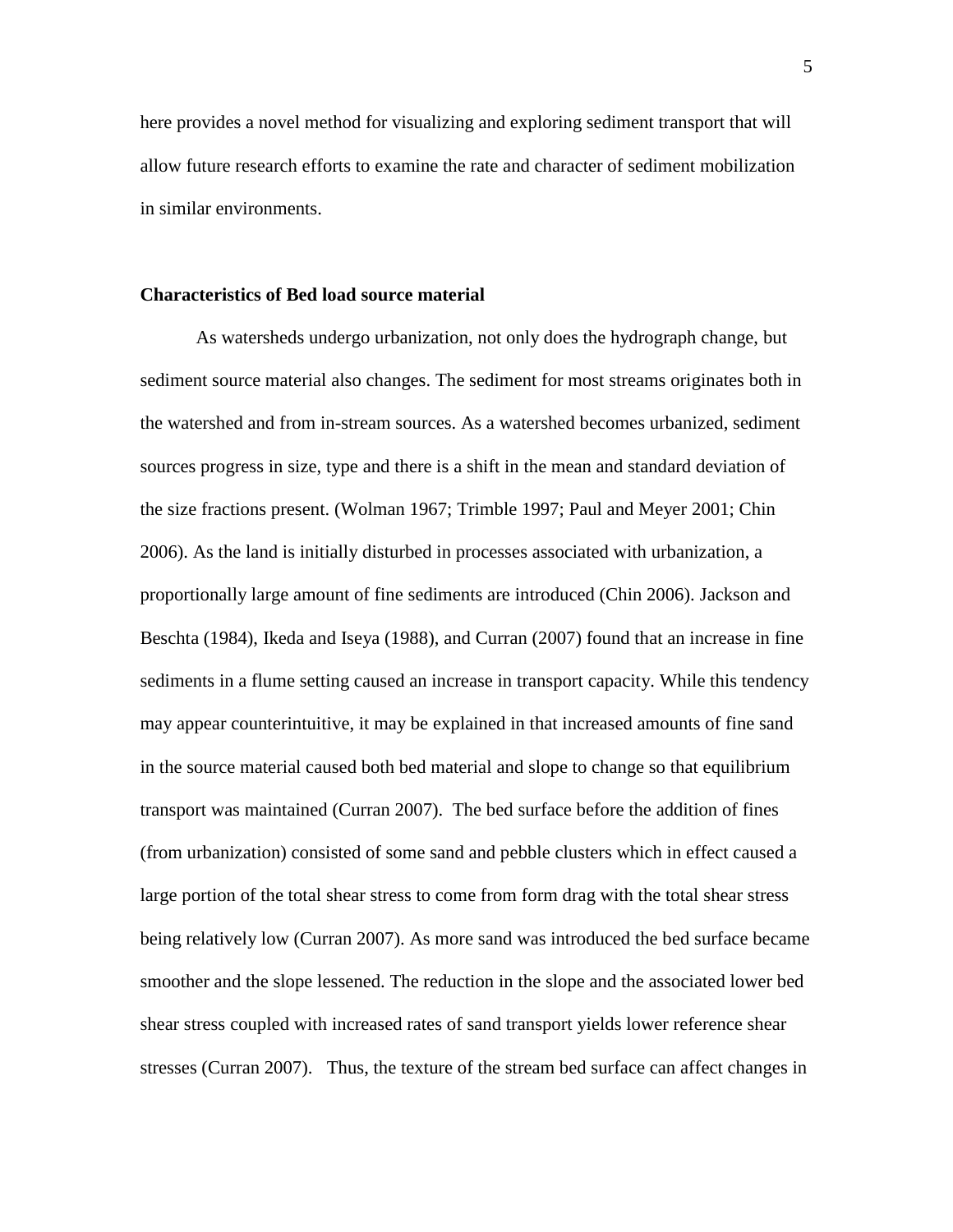critical shear stress, which occur concurrently with changes in the hydrograph. This creates a feed back loop where the critical threshold of large amounts of sand has been lowered, and flow events are able to mobilize that sand more quickly because of the increase in slope of the rising limb (i.e. flashiness) of the hydrograph. This provides a mechanism for rapidly moving sediments (and the effects of urbanization) downstream. When the sediment source is cut off after the initial phases of urban development, the lowered critical shear stresses and flashiness continue to exist, which causes rapid erosion and geomorphic degradation (Paul and Meyer, 2001).

## **Thresholds for Motion**

For decades, there have been attempts to estimate critical thresholds of incipient motion for bed load sediments in rivers, with notable early contributions from Gilbert (1914), Nikuradse (1933) and Shields (1936). Buffington and Montgomery (1997) document four general methodologies which have been employed to approximate thresholds for incipient motion. Each has an environment for which the particular method is best suited (Buffington and Montgomery, 1997). These methods include: [1] The extrapolation of measured transport rates to negligible values (Shields 1936, Day 1980, Parker and Klingeman 1982); [2] visual observations where a researcher will document the depth (which will be used to calculate a shear stress) at which grains are seen to mobilize, in either natural settings or flumes (Gilbert 1914, Kramer 1935, Yalin and Karahan 1979); [3] the development of theoretical thresholds rooted in physics, where the force of the water on the grain must exceed the force needed to rotate the grain enough to move the grain from its initial position, in either uniform or mixed-bed rivers (White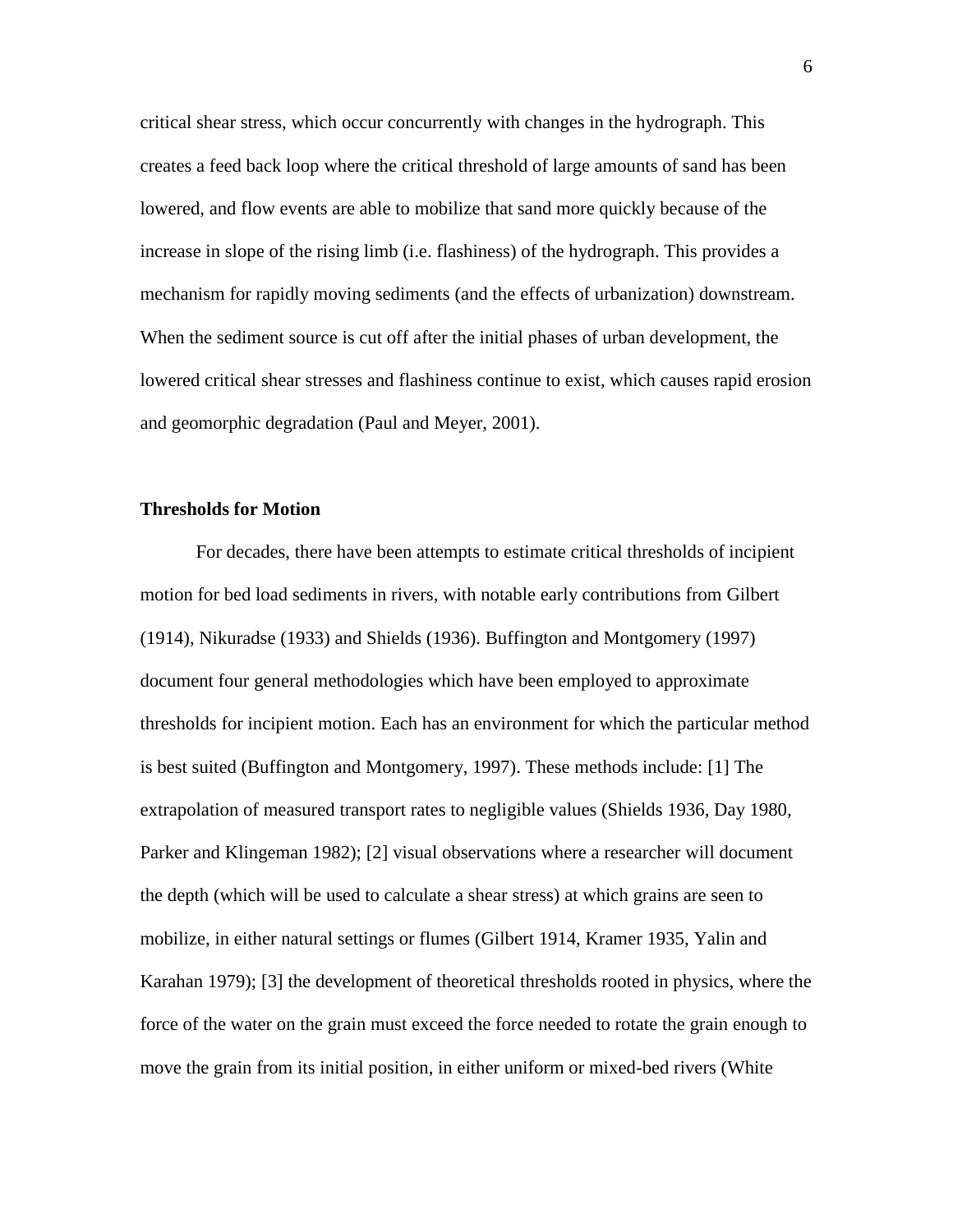1940, Wiberg and Smith 1987, Jiang and Haff 1993); [4] and finally development of relationships based on the largest mobile grains (Andrews 1983, Carling 1983, Komar 1987). As discussed in subsequent paragraphs, the shortcomings of each method vary from bias toward larger grains because of the sampling procedure to the inability to gather the necessary data. It is important to consider the suitability of each method for a particular field setting and research goal.

First, the method of extrapolating measured transport rates to negligible values requires several transport samples to be taken before relationships can be established. The deficiency with the first methodology is that the resulting relationship is highly dependent upon what is considered a negligible transport rate (Wilcock 1988; Buffington and Montgomery 1997). The volume and time and space about which transport would be considered is crucial. A given volume X in transport can be considered initial motion, but it is crucial to acknowledge that the same volume may not necessarily represent initial transport if the time and space values of the observation are different. For example, consider the difference if volume X is transported over a large area in a long time period versus a short time and small space. The method of deriving a threshold for motion based on visual observation relies on the subjective eye of an individual over a varying, and often unstated, area and time in order to document when initial mobility occurs (Buffington and Montgomery 1997). The time and space about which initial motion is considered is therefore crucial when defining initial motion. By not understanding the spatial and temporal constraints of a threshold methodology, one reduces the accuracy of the transport estimates.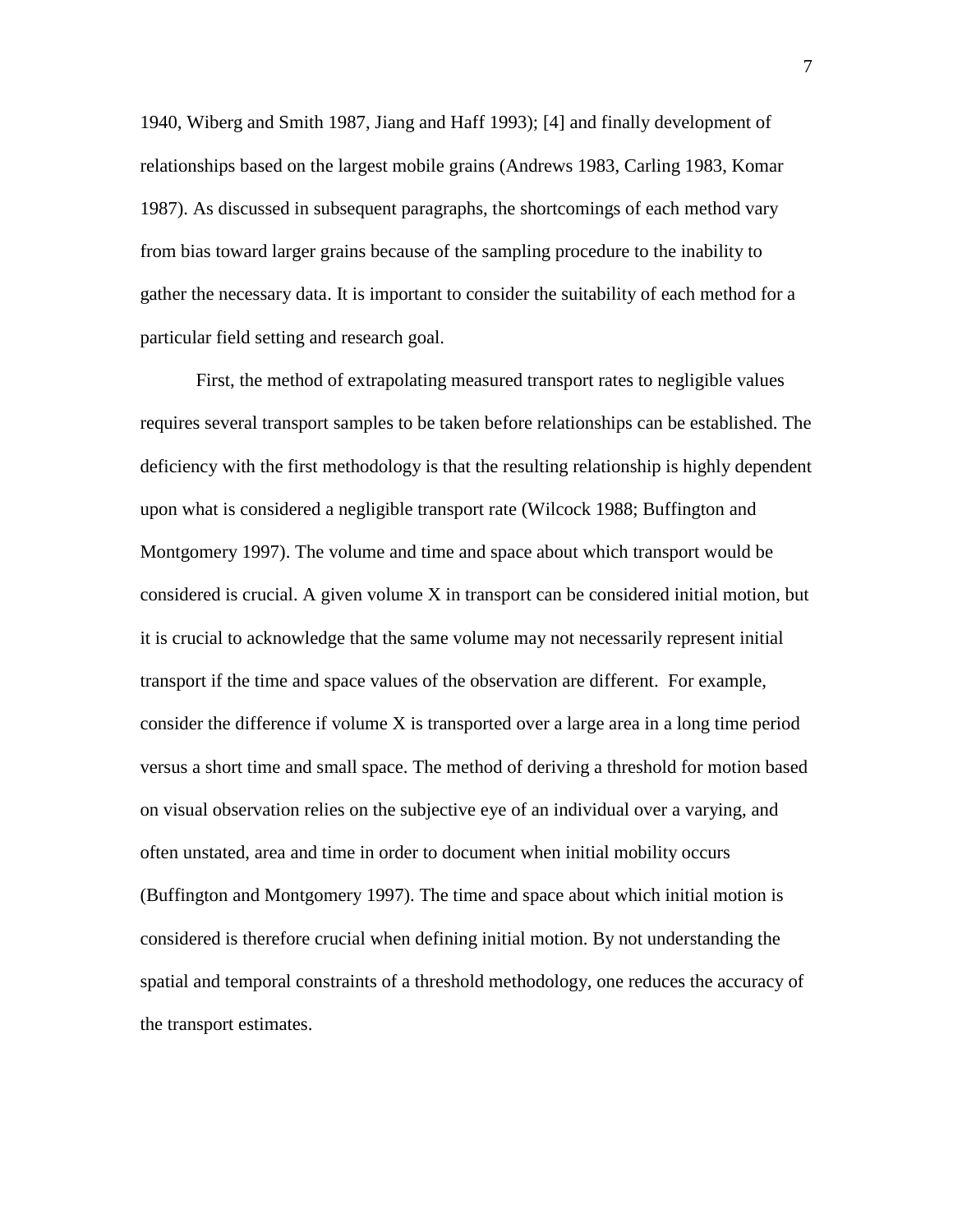The third type of methodology described is the development of theoretical thresholds based upon the physics of grain pivot angles, bed slope, and friction and lift forces (Miller and Byrne 1966; Coleman 1967; Wiberg and Smith 1987; Buffington et al. 1992). It is very likely that this type of approach would be able to very precisely determine critical threshold values, if the proper data are available. The type of data this method requires varies greatly- even within river reaches- and is therefore difficult to assess. For example, assumptions must be made for values of pivot angles, a parameter upon which critical threshold value is highly dependent (Wiberg and Smith 1987). The pivot angle of a grain is the amount a grain must rotate upon a horizontal axis in order to move out of the place where it rests. This angle is determined by the diameter of the grain itself and the diameter of the surrounding grains. For example a larger grain surrounded by much smaller grains would have a small pivot angle, while a small grain surrounded by large grains would have high pivot angles. Obviously, estimating pivot angles for a heterogeneous bed can be quite difficult. Theoretically determined thresholds for motion are limited by the difficulty in supplying the research effort with sufficiently accurate field data.

The final methodology relies on the transport rates of the largest mobile grains to create a relationship between grain size and incipient motion thresholds. By assuming the largest grains captured during a sampling event are at or near their threshold for motion, one can define a relationship between a critical shear stress and grain size. This method is highly sensitive to sampling methodology and coarse grain availability (Wilcock 1992; Wathen et al. 1995; Buffington and Montgomery 1997). While this method assumes that coarser grains are preferentially transported by higher flow strengths (selective transport)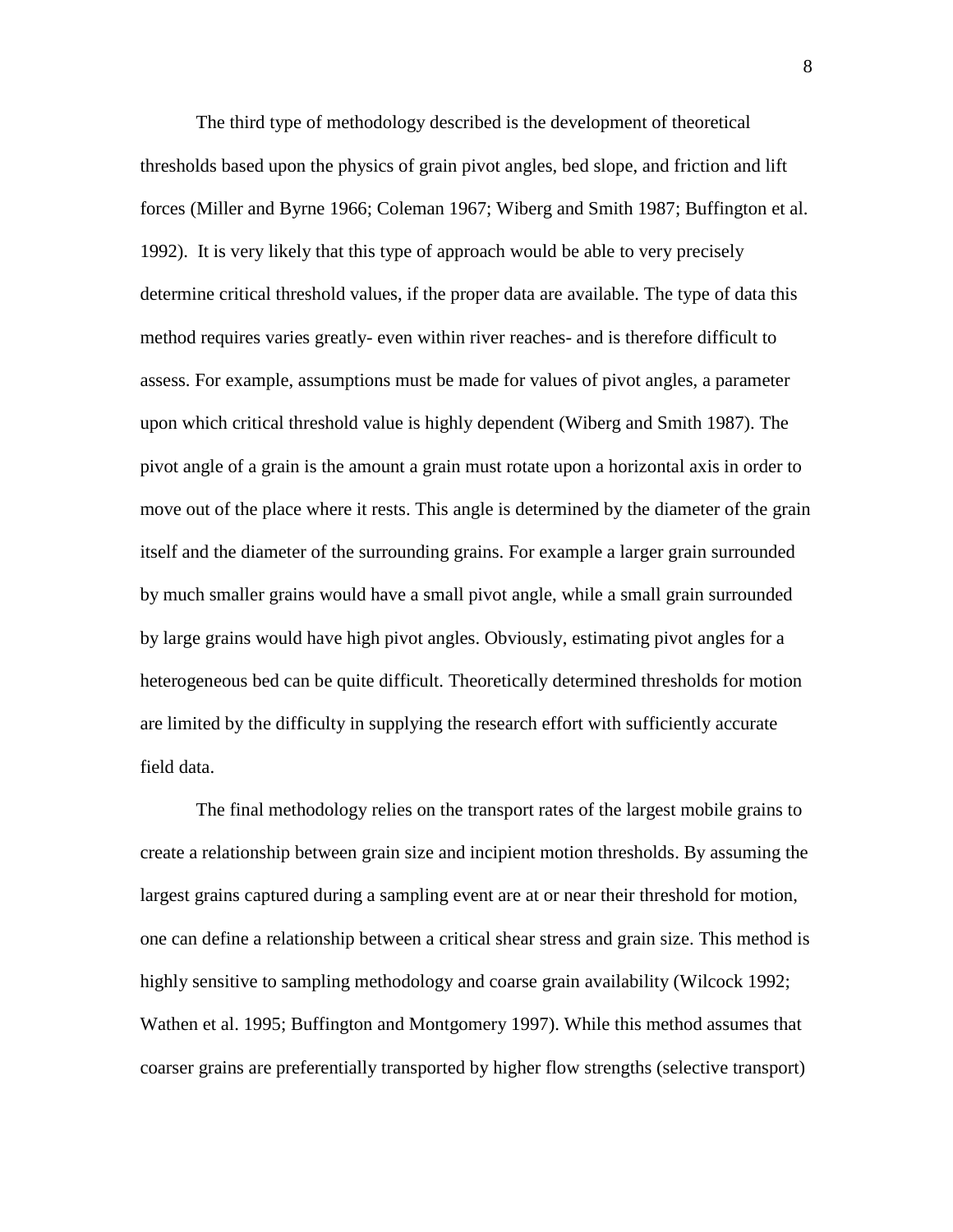(Wilcock 1988, 1992; Buffington and Montgomery 1997), it does not necessarily preclude a transport relation with a very steep slope (i.e. a transport close approaching equal mobility). This contradiction shows that more research is needed to understand how this methodology is affected by the extremes of transport relationships.

Selective transport occurs where the flow disproportionately transports certain size fractions; typically, the competent grain size monotonically increases with flow rate (Clayton, 2010). The opposite condition would be described as equal or full mobility, where transport occurs for all size fractions equally proportionate to their respective abundance on the bed (Parker et al, 1982; Wilcock and McArdell, 1993). As the discharge of a stream increases it can transition from size selective transport to equal mobility (Ashworth and Ferguson, 1989; Clayton and Pitlick, 2007).

Each method produces equations which will be more suited to one environment than another. It is therefore important to explore how each type of initial motion calculation reflects the continuum of transport environments, ranging from equal mobility to size selective transport. The ongoing exploration of each of the different methods in a range of environments has required, and will continue to require, copious amounts of data and time. This study, instead, looks at the motion of sediments in a new way, where the initiation of movement is considered in the terms of a recurrence interval. A recurrence interval depicts the time lag between an event occurring and re-occurring. Recurrence intervals are more familiarly used for large scale events such as floods and earthquakes. This study describes the movement of individual grains in a similar fashion.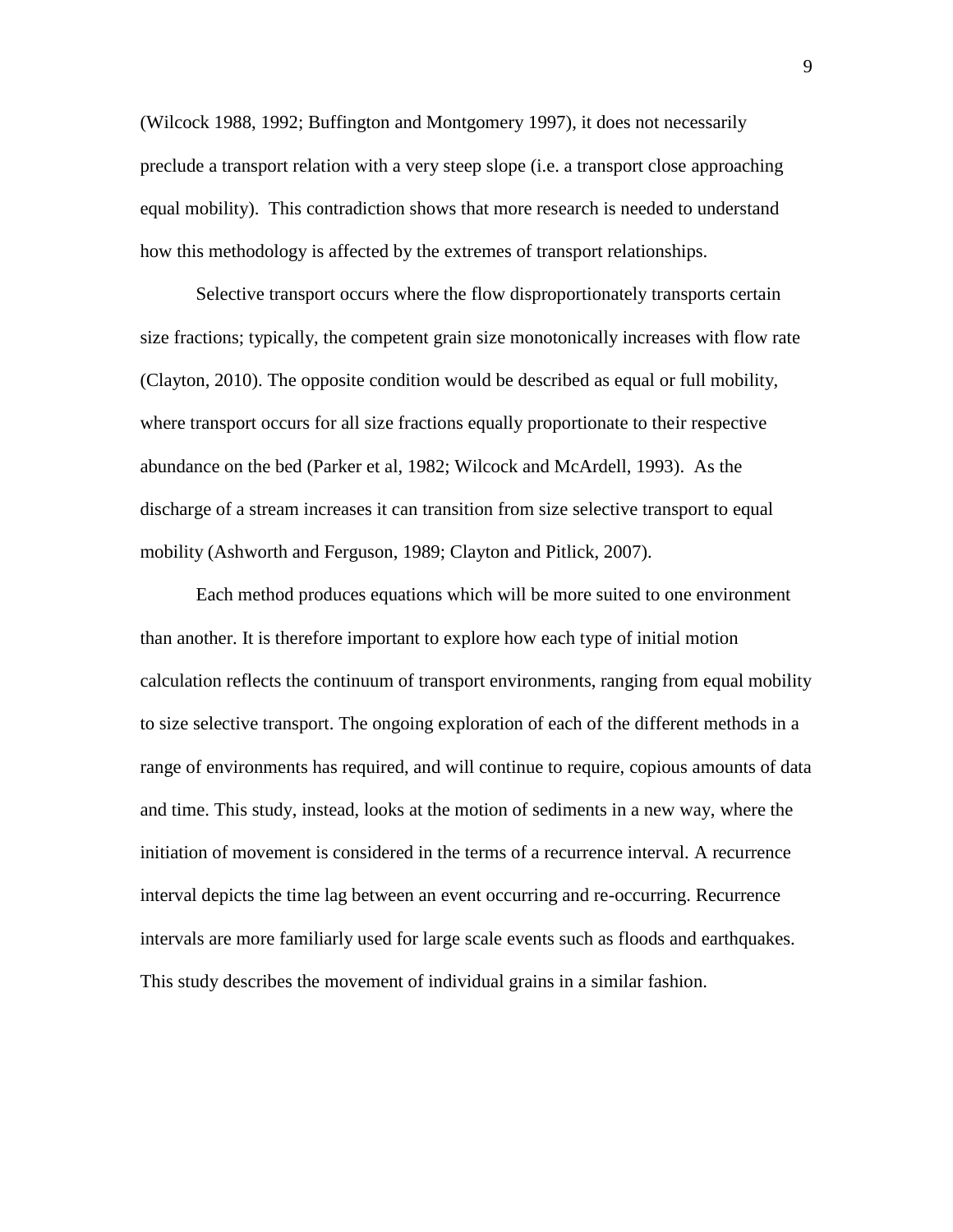## **This Study**

## **Location**

Peavine Creek is a small, urbanized stream in Decatur, Georgia, located in the

Chattahoochee River watershed, in the Atlanta metropolitan region.



Figure 1: Study reach location and watershed boundary.

Peavine Creek shown in Figure 1 was selected for this study because: 1) it exhibits a typical urban stream morphology with low width to depth ratios and a flashy hydrograph (Paul and Meyer 2001), 2) it is small enough that bed load sampling 3) flow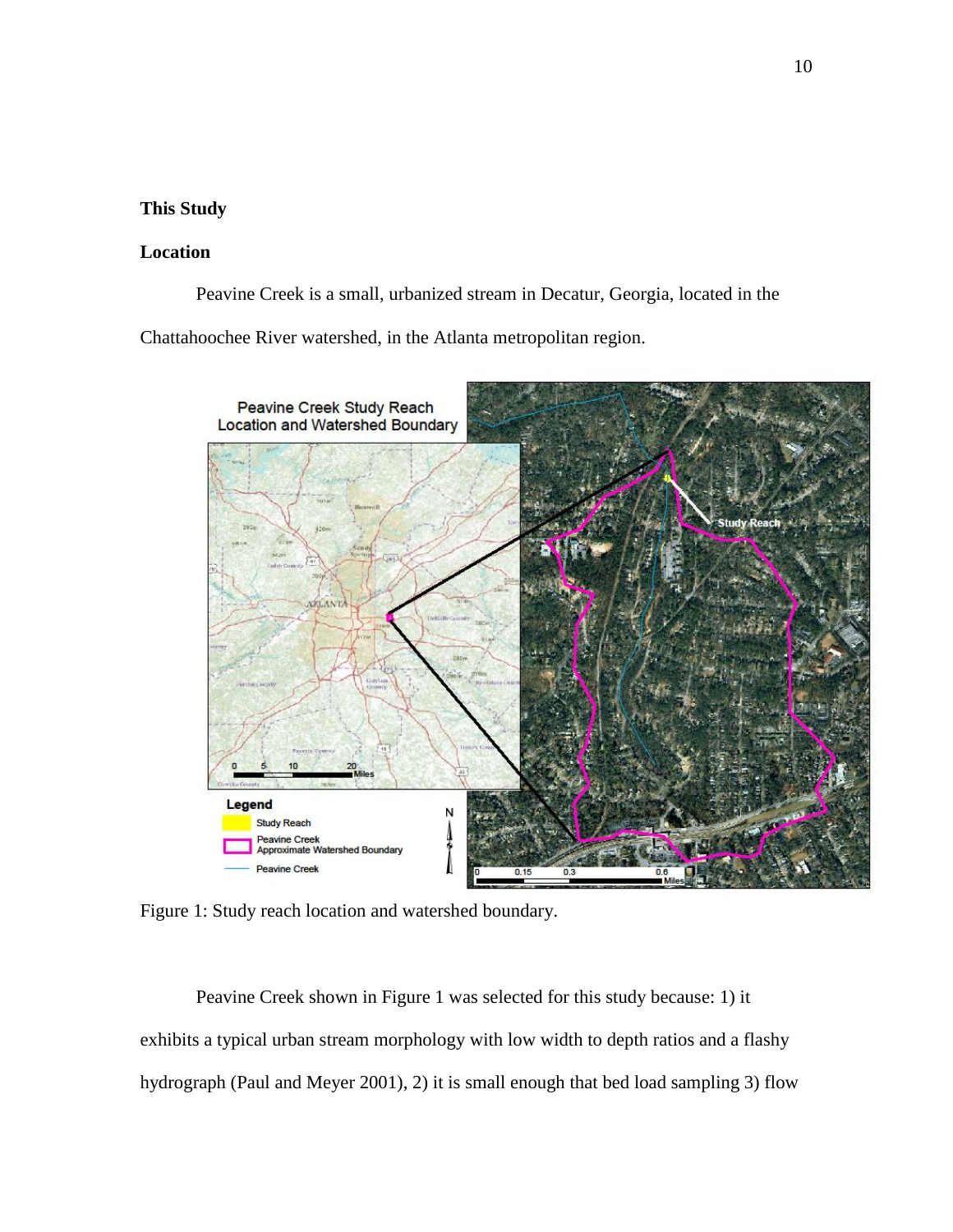measurement could safely be undertaken during competent events by one person, and 4) it was close enough to be accessed quickly during storm events.

Previous unpublished research documented many aspects of Peavine Creek. A pressure transducer placed in the stream shows that stream exhibits a typical urban hydrograph, as seen in figure (2).



Figure 2. Hydrograph of a typical event from October  $7<sup>th</sup>$  2008

There is low vegetation density on the banks, mostly grasses and shrubs. The entire watershed is covered with a loamy soil comprised of almost equal parts of sand, silt and clay (USDA 2010). The entire area is underlain by mica schist and gneissic rock (USDA 2010). The watershed has undergone urbanization and reached stability, meaning that currently there is very little to no active construction in the watershed (USDA 2010). This is important because as land use changes are occurring, the processes involved can introduce sediments into the stream (Trimble 1997).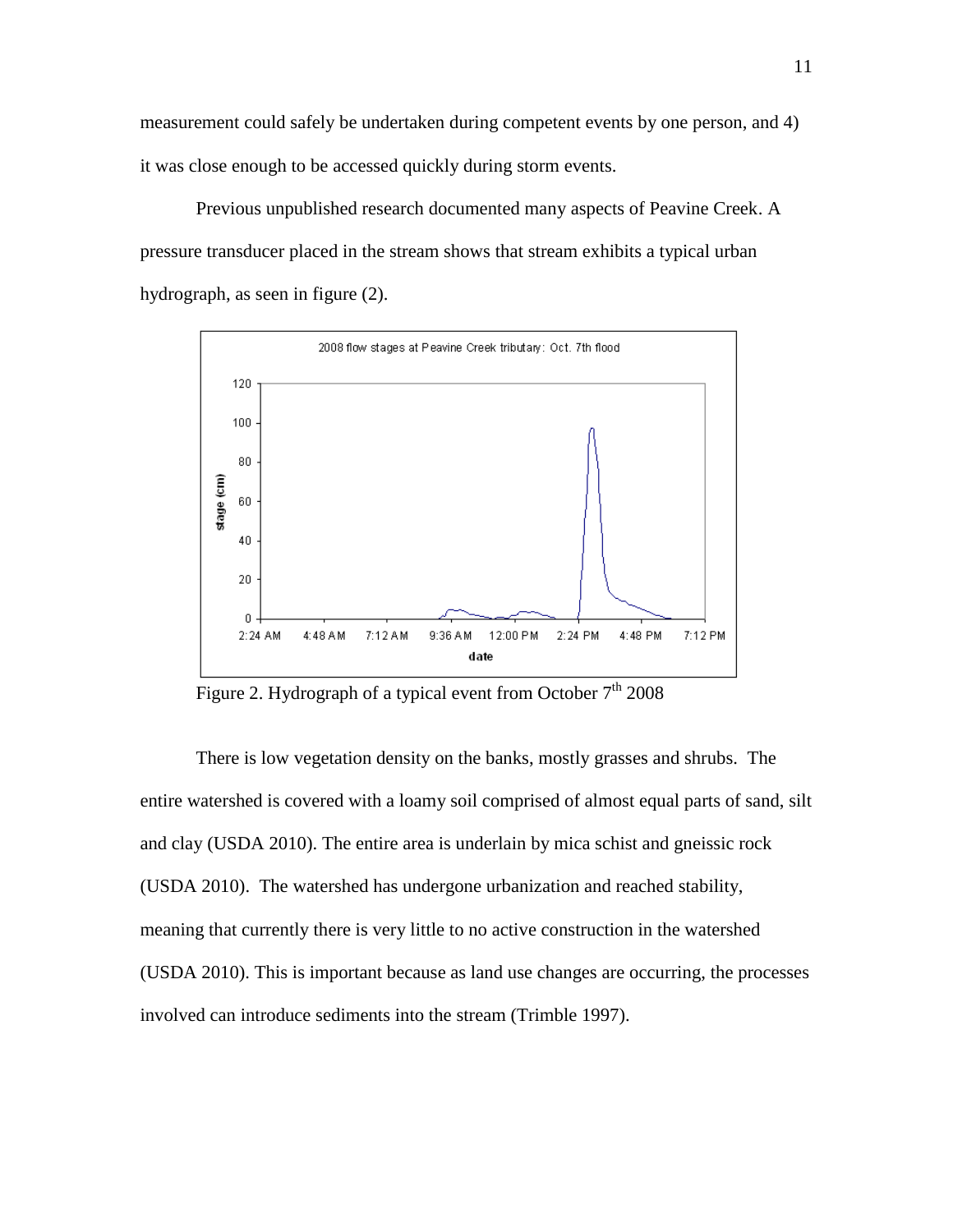### **Methodology**

#### **Topographic surveying**

The current morphology of the stream reach was measured using a Nikon total station and prism rod. These data enabled the calculation of bankfull width which is the width of the top of the maximum flow before the stream banks are overtopped, and the water spreads out over the floodplain. The streambed width was also determined; this is the width of the stream bed between the sharp breaks in slope leading up to the stream banks. The water surface slope down the reach was measured in several intervals down stream with a hand level and stadia rod.

## **Sampling**

It is important to consider bed grain size when selecting an appropriate bed load sampling methodology. A Helley-Smith sampler (figure 3) with an orifice of 0.076  $m^2$ , similar to the one used in this study, has an effectiveness of almost 100% for particles from 0.5mm to 32mm (table 1) (Hubbell 1987). The flows that were sampled did not reach sufficient depth to mobilize the coarsest grain sizes (21.6 mm) present on the bed, therefore this sampler can be assumed to accurately sample the bed load in Peavine Creek. The particle size distribution of surficial sediments was obtained by using a slightly modified version of the methodology described by Wolman (1954). This method calls for systematic random sampling of bed grains, at intervals roughly equivalent to one footstep along transects that are perpendicular to the direction of flow. After each step is taken, a grain at the tip of the toe was sampled blindly and sizes were determined using a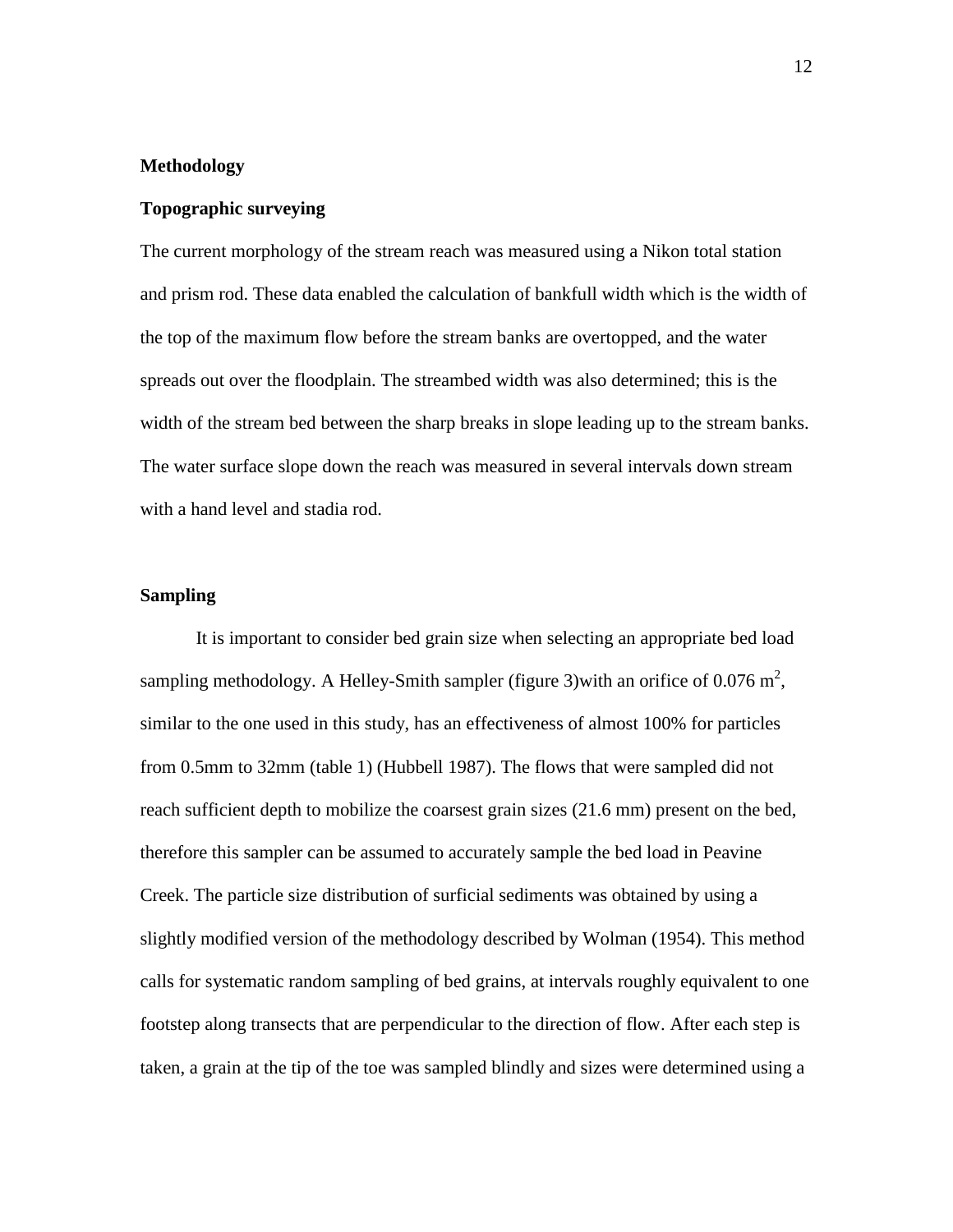metal template with openings at half-phi intervals (gravelometer). This process was repeated until 100 grains have been sampled. Six samples were taken in the study reach, each approximately equally spaced from one another, to get an average of the entire study reach. The grain size distributions in the stream (presented in the Results section, Figure 7) reinforce that the particle sizes present in the channel are within the appropriate range for use of the Helley-Smith sampler.

|      | <b>UNIFIED SOILS</b><br><b>CLASSIFICATION</b> | <b>ASTM</b><br><b>MESH</b> | MM<br>SIZE                                 | PHI<br>SIZE                       | WENTWORTH<br>CLASSIFICATION      |                                        |        |   |
|------|-----------------------------------------------|----------------------------|--------------------------------------------|-----------------------------------|----------------------------------|----------------------------------------|--------|---|
|      |                                               |                            | 4096.00<br>1024.00<br>256.00               | $-12.0$<br>$-10.0$<br>$-8.0$      | <b>BOULDER</b>                   |                                        |        |   |
|      | COBBLE                                        |                            | 128.00<br>107.64<br>90.51                  | $-7.0$<br>$-6.75$<br>$-6.5$       | COBBLE                           | $\sigma$                               |        |   |
|      |                                               |                            | 76.00<br>64.00<br>58.82                    | $-6.25$<br>$-6.0$<br>$-5.75$      |                                  | $\mathbf R$                            |        |   |
|      | COARSE<br><b>GRAVEL</b>                       |                            | 45.26<br>38.00<br>32.00                    | $-5.5$<br>$-5.25$<br>$-5.0$       |                                  | A                                      |        |   |
|      |                                               |                            | 26.91<br>22.63                             | $-4.75$<br>$-4.5$                 |                                  |                                        |        |   |
|      |                                               | FINE GRAVEL                |                                            |                                   | 19.00<br>16.00<br>13.45<br>11.31 | $-4.25$<br>$-4.0$<br>$-3.75$<br>$-3.5$ | PEBBLE | V |
|      |                                               | 2.5<br>3                   | 9.51<br>8.00<br>6.73                       | $-3.25$<br>$-3.0$<br>$-2.75$      |                                  | E                                      |        |   |
|      |                                               | 3.5<br>4                   | 5.66<br>4.76<br>4.00                       | $-2.5$<br>$-2.25$<br>$-2.0$       |                                  |                                        |        |   |
|      | Coarse                                        | 5<br>6<br>7<br>8           | 3.36<br>2.85<br>2.35                       | $-1.75$<br>$-1.5$<br>$-1.25$      | <b>GRANULE</b>                   | L                                      |        |   |
| ×    |                                               | 10<br>12                   | 2.00<br>1.68                               | $-1.0$<br>$-0.75$                 | Very                             |                                        |        |   |
|      |                                               | 14<br>16                   | 1.41<br>1, 19                              | $-0.5$<br>$-0.25$                 | Coarse                           |                                        |        |   |
| ٨    | Medium                                        | 18<br>20                   | 1.00<br>0.84                               | 0.0<br>0.25                       |                                  | s                                      |        |   |
|      |                                               | 25<br>30                   | 0.71<br>0.59                               | 0.5<br>0.75                       | Coarse                           |                                        |        |   |
| N    |                                               | 35<br>40<br>45             | 0.50<br>0.42<br>0.35                       | 1.0<br>1.25<br>1.5                | Medium                           | A                                      |        |   |
| D    |                                               | 50<br>60                   | 0.30<br>0.25                               | 1.75<br>2.0                       |                                  | N                                      |        |   |
|      | Fine                                          | 70<br>80<br>100            | 0.210<br>0.177<br>0.149                    | 2.25<br>2.5<br>2.75               | Fine                             |                                        |        |   |
|      |                                               | 120<br>140<br>170<br>200   | 0.125<br>0.105<br>0.088<br>0.074           | 3.0<br>3.25<br>3.5<br>3.75        | Very<br>Fine                     | D                                      |        |   |
| SILT |                                               | 230<br>270<br>325<br>400   | 0.0625<br>0.053<br>0.044<br>0.037<br>0.031 | 4.0<br>4.25<br>4.5<br>4.75<br>5.0 | SILT                             | M                                      |        |   |
|      |                                               |                            | 0.0156<br>0.0078                           | 6.0<br>7.0                        |                                  |                                        |        |   |
| CLAY |                                               |                            | 0.0039<br>0.0020<br>0.00098<br>0.00049     | B.0<br>9.0<br>10.0<br>11.0        | CLAY                             | U                                      |        |   |
|      |                                               |                            | 0.00024<br>0.00012                         | 12.0<br>13.0                      | COLLOID                          | D                                      |        |   |

Table 1: Grain Size Classifications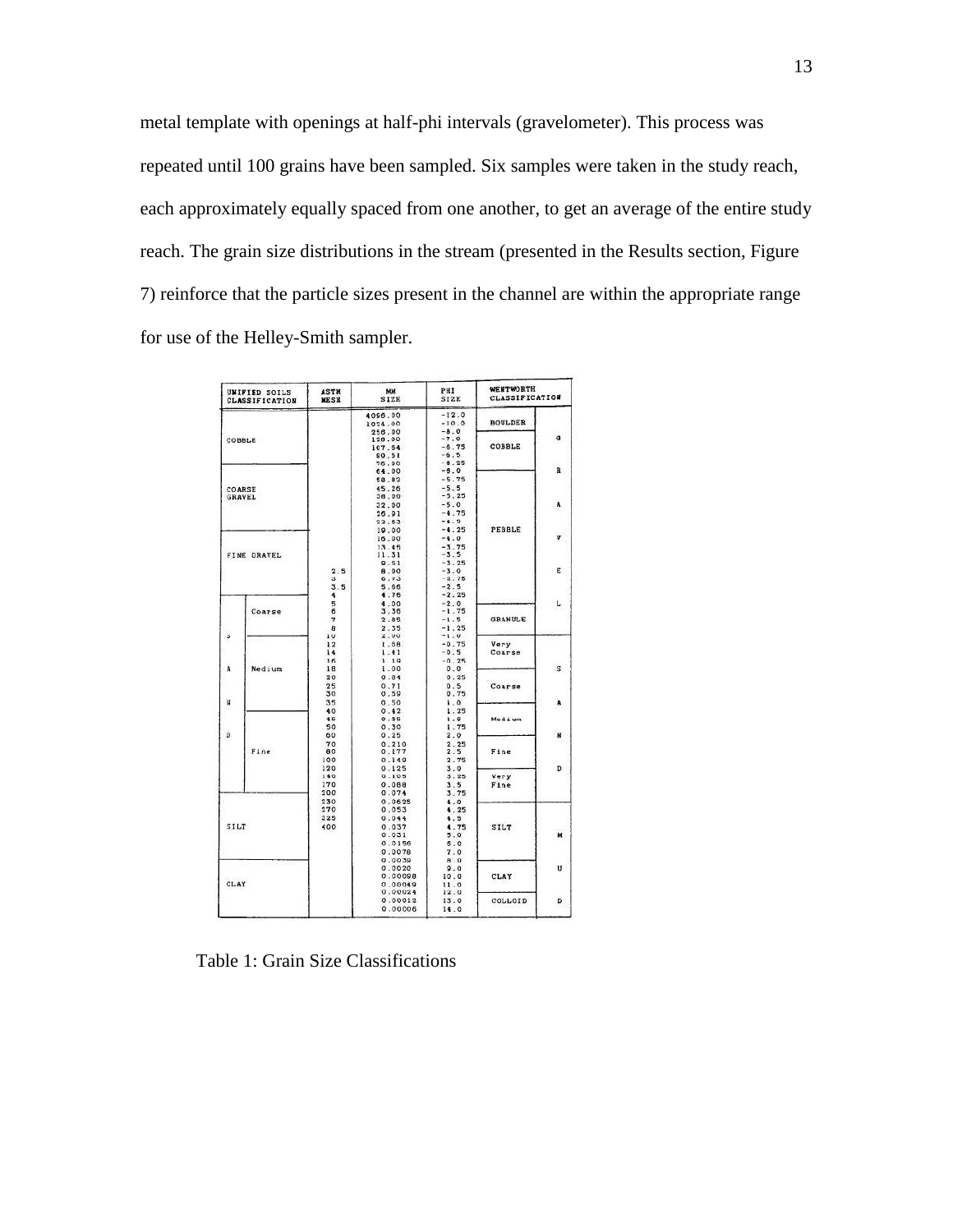

Figure 3: Helley-Smith sediment sampler.

Nine bed load samples were obtained in the thalweg of Peavine Creek at stages from 0.16 to 0.36 meters (compared with 1.1 to 1.2m bankfull stage) during four moderate flow events from the fall of 2009 to spring 2010. The sample duration was ten minutes for each sample. The depth was monitored for the duration of the sample and if any change in depth was observed the average of the beginning and ending depth was used as the depth for the sample. In order to accurately characterize the stage during sampling and to minimize the influence of unsteady flows, if the depth was seen to increase more than 5 cm over the 10 minute time span, the sample duration was reduced; this affected two of the samples and resulted in a sample time of 5 minutes. Samples were taken on both the falling and rising ends of individual storm hydrographs. Individual bed load samples were combined to assess net bed load transport and entrainment thresholds, as this was the focus of this study.

The samples were taken to the laboratory for particle size analysis. Each of the samples was oven-dried for up to 48 hours. Large leaf litter and other large organic materials were removed prior to weighing and sieving the samples. Each of the samples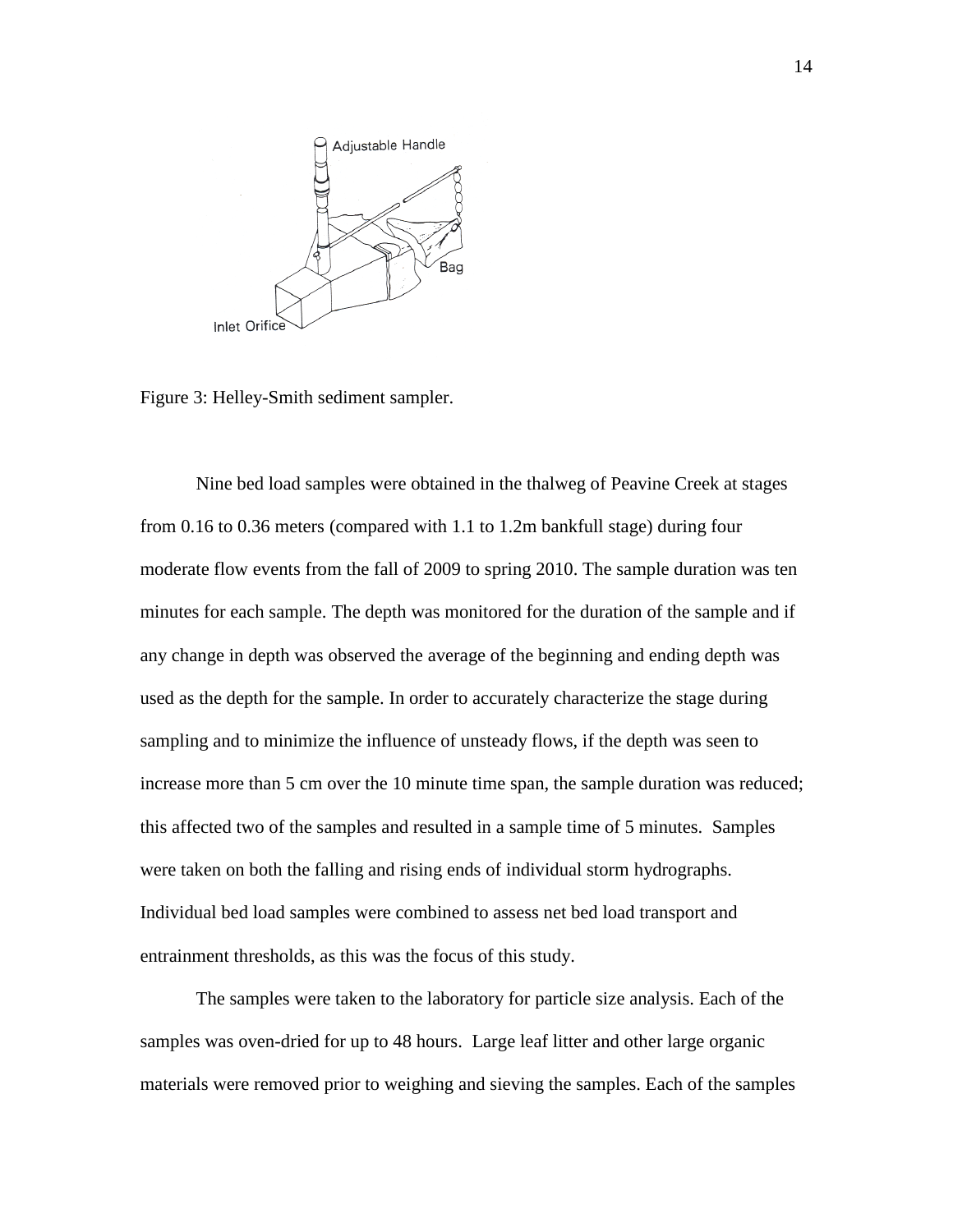was placed into a standard Ro-tap sieve shaker which separated the samples into half phi size fractions from coarse gravel to fine sand; silt and finer particles were combined into a single size class. Size fractions were weighed to determine the particle size distributions for individual samples as well as the cumulative weights per size fraction.

### **Transformation into Common Variables**.

Once the dry weights were obtained from each sample they were transformed into transport rates by considering several factors from the sampling event. The weight was divided by a density of 2.65 grams per cubic centimeter to obtain a volume (Dietrich and Smith, 1984). This volume was divided by the sampler width and sample time, which gives the bed load transport in volume per time per unit width. Given the rectangular channel morphology, this rate was assumed to be constant across the width of the bottom of the channel.

## **Transport relations**

The Einstein (1950) bed load transport parameter is a dimensionless value that is derived from the transport volume obtained over a given sampling interval and is normalized by the grain size. The function of the Einstein equation is to non-dimensionalize the transport rate to allow for comparisons between studies. The transport parameter,  $q^*$ , is determined as follows:

$$
q^* = q_b [(g(s-1)D^3]^{-1/2}
$$
 (1)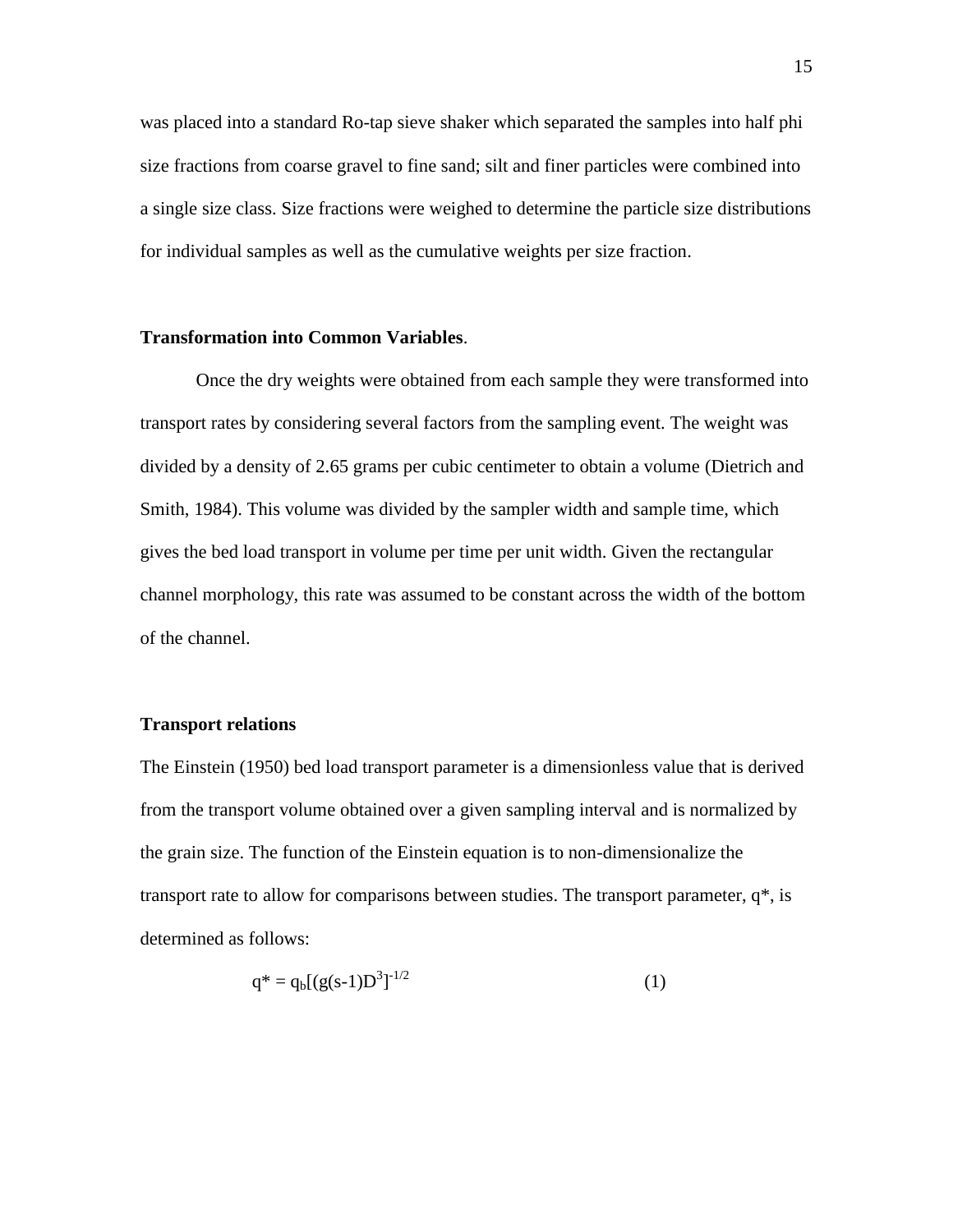where  $q_b$  is the volumetric transport rate in cubic meters per unit width per second, *g* is the acceleration due to gravity in meters per second, *s* is the specific gravity of the sediment in grams per cubic meter, and *D* is the bed load median grain size in meters.

Defining the flow characteristics in a similar non-dimensionalized form is necessary so that transport relations can be compared to other sites and studies. As such, the Shields number, a dimensionless shear stress value, was obtained for each flow event, and is calculated by non-dimensionalizing the shear stress  $(\tau)$ .

$$
\tau = \rho g h s \tag{2}
$$

where  $\rho$  is the density of water, *h* is the depth of the water, and *s* is the water surface slope through the reach. For hydrostatic, fairly uniform channels, the Shields stress,  $\tau^*$ , can be determined by assuming constant values for density and gravity, and dividing the flow depth and water surface slope by the median surface grain size using the following equation:

$$
\tau^* = \tau \left[ (\rho_{s^-} \rho) g D \right]^{-1} \tag{3}
$$

where *D* is the median surface grain size in meters,  $\rho$  is the density of water, and  $\rho_s$  is the density of sediment (Shields 1936).

#### **Comparing Thresholds**

The Shields curve has become a standard for estimating the critical shear stress required for particle entrainment. Barry et al. (2004) assumed a constant Shields threshold value of 0.047, while Bagnold (1980) assumed a critical value of 0.04. A commonly cited threshold value of Shields stress is 0.03. The 0.03 value was documented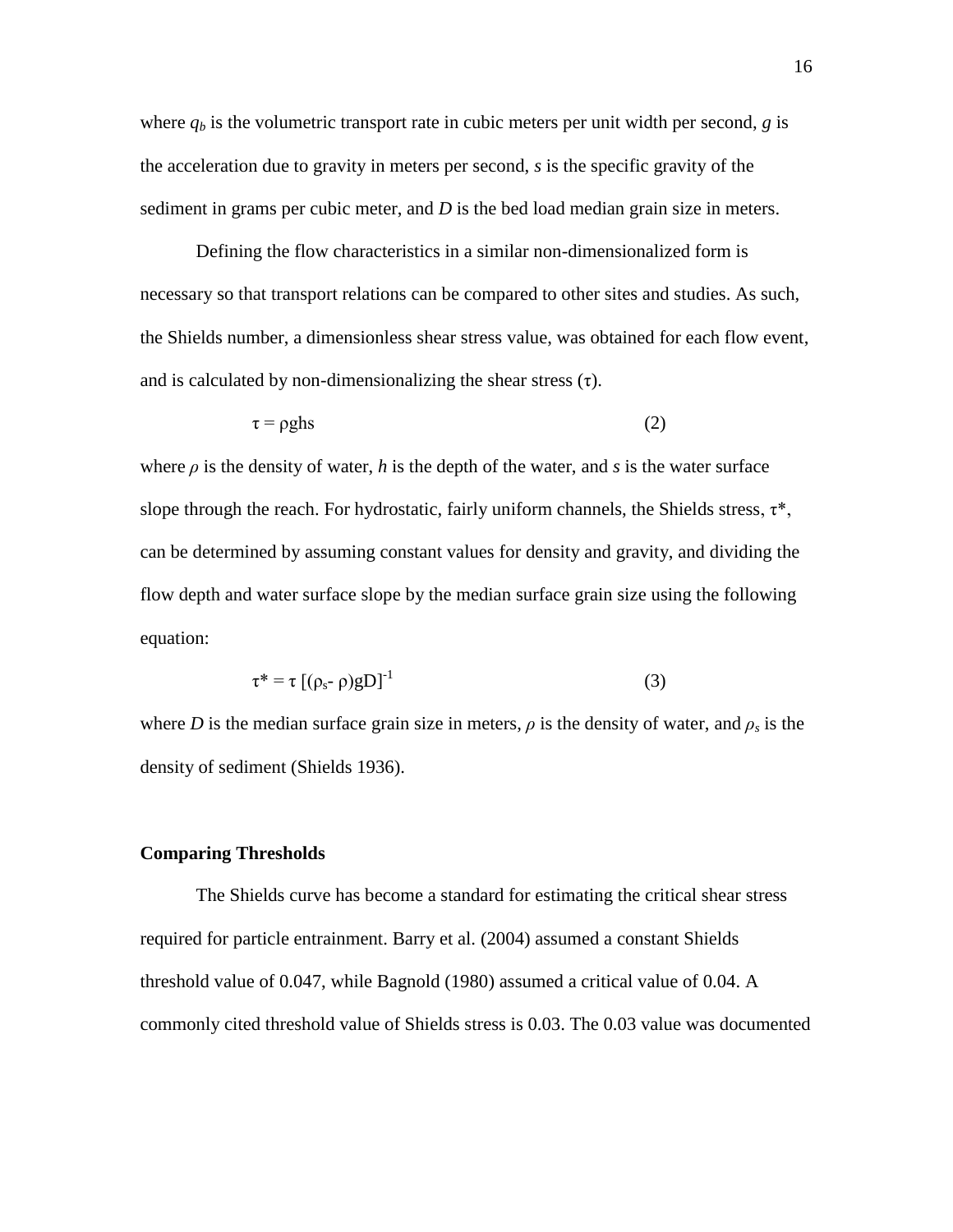by Buffington and Montgomery (1997) as being the threshold for incipient motion based on visual assessments of coarse grained channels.

The discussion of initial motion has increasingly considered the effects of sheltering and hiding. Relatively small particles are blocked from the full shear stress of a stream when hidden behind a larger particle. In this instance the apparent critical threshold for the small grain is the same as that of the larger grain or the smaller grain appears has a higher shear stress than if it were mobilized on a homogenous bed. Conversely, the larger surface area exposed on a larger grain may result in a lower critical shear stress than if that same grain size was mobilized in a homogenous bed (Powell 1998; Clayton 2010). The role of relative grain size can therefore heavily influence transport.

Assessment of particle sheltering requires evaluating entrainment based on ratios of individual grain sizes relative to the distribution of grain sizes available on the bed. These ratios take into account the relative homogeneity of a bed and the extent to which larger grains effect the mobility of the smaller grains, and vice versa. In addition to accounting for the sheltering of grains, these equations account for the greater surface area protrusion of larger grains. Consequently, these estimates may not necessarily be applicable for urban streams that either lack surficial armor or have a smaller range of bed particle sizes.

Parker et al (1982) was able to establish a relationship between transport rates of individual size fractions and threshold stresses. He was able to obtain the relationship,

$$
\tau^*{}_{ci} = 0.088(d_i/d_{50})^{-0.98}
$$
 (4)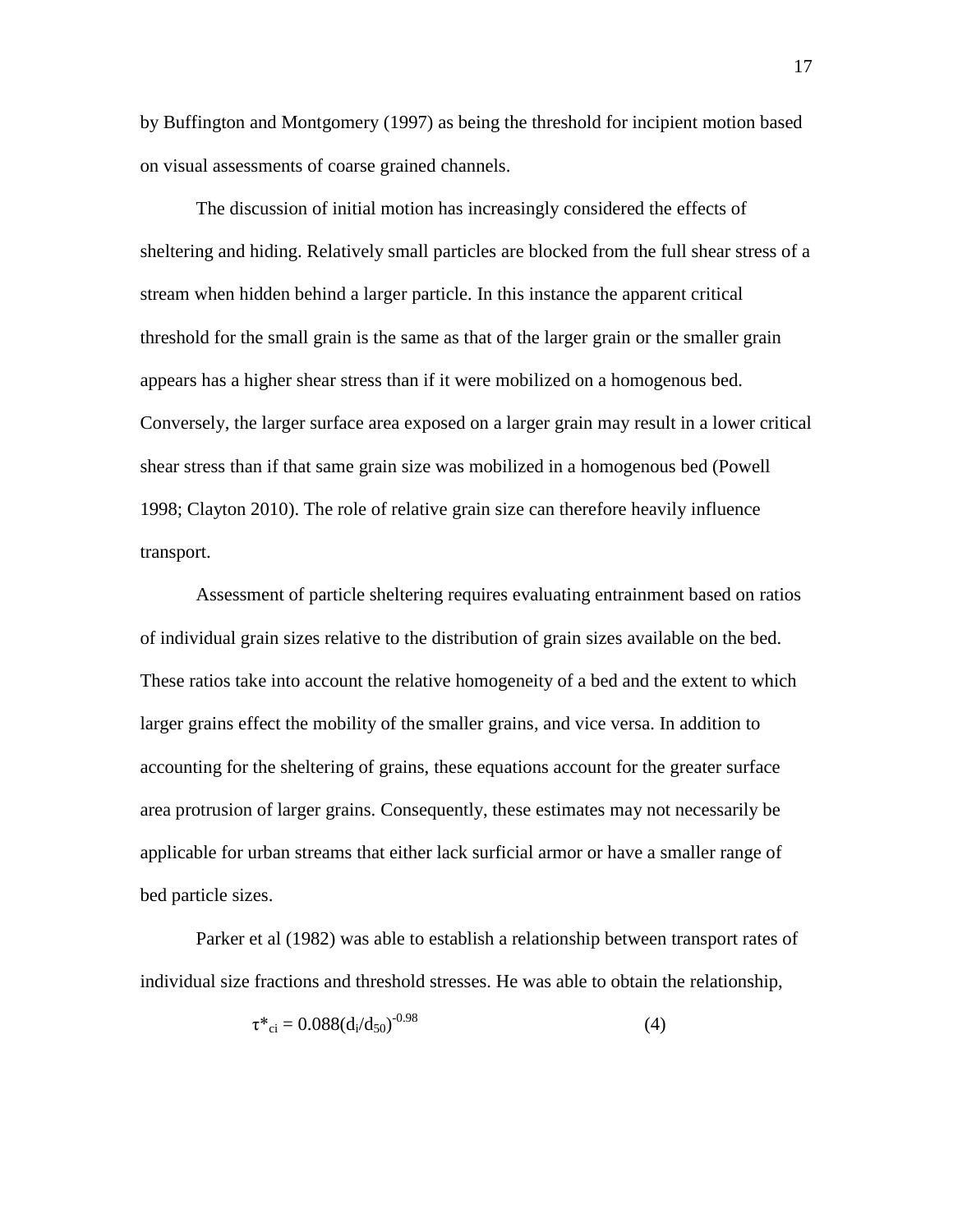where  $d_i$  is the diameter of any grain size,  $d_{50}$  is the mean diameter of the subsurface material.

Ashworth and Ferguson (1989) provide a methodology which was adapted from Parker et al (1982). Their method provides virtually the same analysis and outcome as Parker's (1982), but Ashworth and Ferguson (1989) have streamlined the process and chose to establish a relationship based upon the surficial grains instead of the subsurface material. Ashworth and Ferguson (1989) found

$$
\tau^*_{\rm ci} = 0.054(d_i/d_{50})^{-0.67}
$$
 (5)

where in this equation  $d_{50}$  is the mean diameter of the bed surface material.

The critical Shields stress,  $\tau^*$ , was evaluated by using several published equations. The equations used represent the spectrum of initial motion relationships expressed in the Buffington and Montgomery (1997) study. These relationships (Table 2) include several of the methodologies discussed previously.

| <b>Author</b>                | <b>Coefficient</b><br>in transport<br>relationship | <b>Exponent</b><br>in transport<br>relationship | <b>Methodology</b>               |
|------------------------------|----------------------------------------------------|-------------------------------------------------|----------------------------------|
| Parker and Klingeman (1982)  | 0.088                                              | $-0.98$                                         | Reference Transport Rate (flume) |
| Ashworth and Ferguson (1989) | 0.072                                              | $-0.65$                                         | Largest Mobile Grain             |
| Hammond et al. (1984)        | 0.025                                              | $-0.6$                                          | Largest Mobile Grain             |
| Ferguson et al. (1989)       | 0.047                                              | $-0.88$                                         | Largest Mobile Grain             |
| Komar and Carling (1991)     | 0.039                                              | $-0.82$                                         | Largest Mobile Grain             |
| Lepp et al. (1993)           | 0.149                                              | $-0.4$                                          | Largest Mobile Grain             |
| Wilcock (1987)               | 0.3                                                | -1                                              | Reference Transport Rate         |
| Petit (1994)                 | 0.058                                              | $-0.66$                                         | <b>Visual Observation</b>        |

Table 2. Components of some critical shear stress equations, and methodology type.

### **Mobility Frequency**

Another possible way to estimate sediment transport relations, and a novel aspect of this research, is to consider the mobility frequency of transported particles. A mobility frequency describes how often a grain is mobilized, or how often a grain moves through a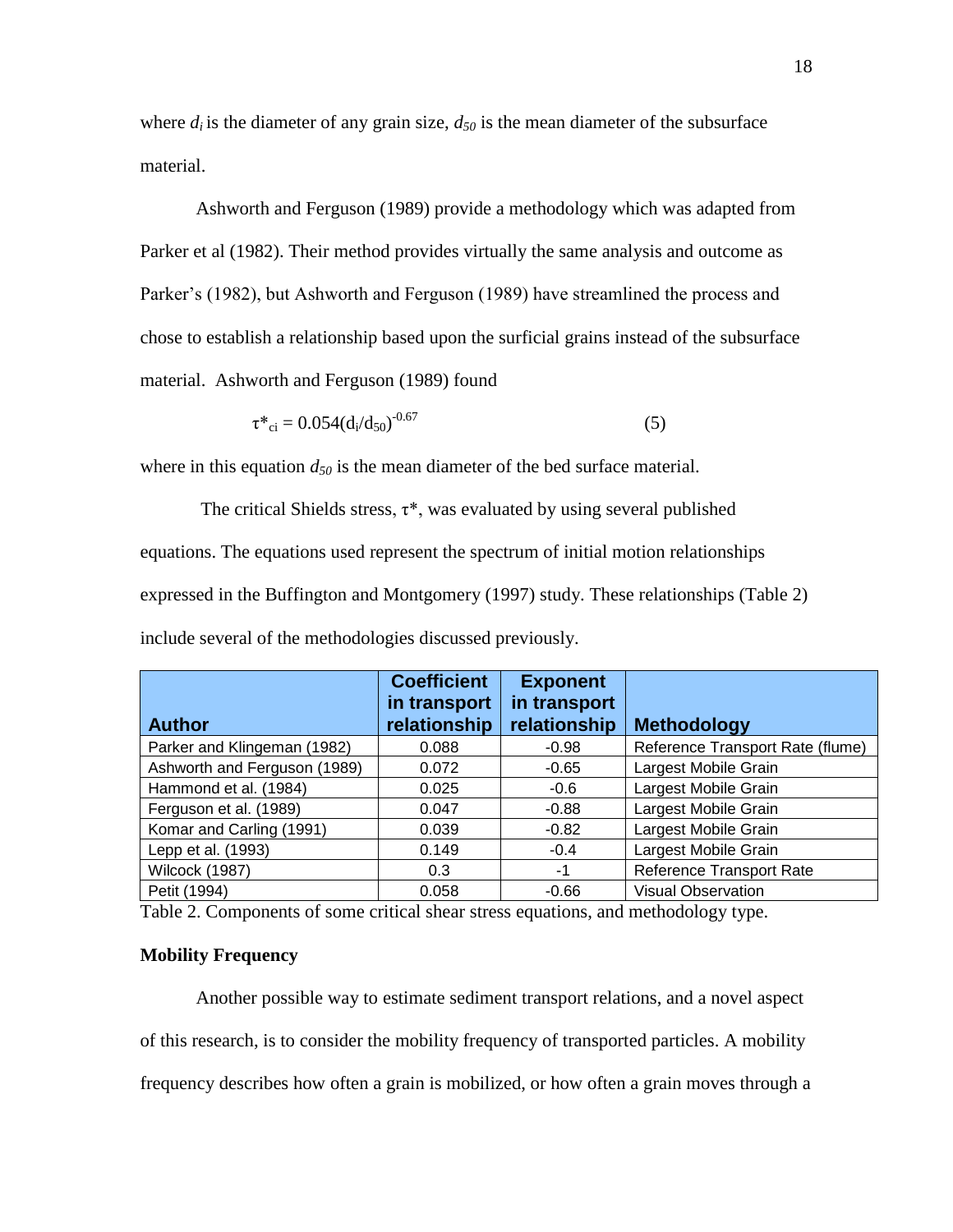plane perpendicular to stream flow. To determine the mobility frequency the time it would take to move one grain of each size fraction was calculated by dividing the transport rates of each of the samples taken in Peavine Creek by the volume of one grain of each size fraction. Using the Equation 6 (below), mobility frequency values were calculated for all grain sizes for each bed load sample.

The development of the mobility frequency relation is as follows. First, it is necessary to simplify the grain shape so that an representative particle volume may be calculated for each grain size fraction. This study assumed that representative particle shapes may be estimated by determining the volume for a sphere and cube of a given radius or axis length, and taking the mean of these values to account for complexities in the shape of natural particles. The following equation gives the average of the volume of a sphere and a cube:

$$
V_{prob} = ((3/4\pi R^3) + (D^3))/2
$$
 (6)

where  $V_{\text{prob}}$  is the probable volume of one grain, *R* is the radius of the grain and *D* is the diameter of the grain. This equation may be used for each grain size fraction present in the samples. The probable volume of each given grain size fraction can be divided by the unit width and time variables to obtain a transport rate as follows:

$$
q_b = V_{prob}/width/time
$$
 (7)

This transport rate represents the movement of one grain per the unit width and time and has the same dimensions as the dimensional version of the Einstein parameter, q\*. Since the goal is to obtain a mobility frequency, the measured transport rate of individual grain size fractions obtained from bed load measurements are used to solve for time. The  $q_b$  of the transported material is set equal to the minimum volume of transport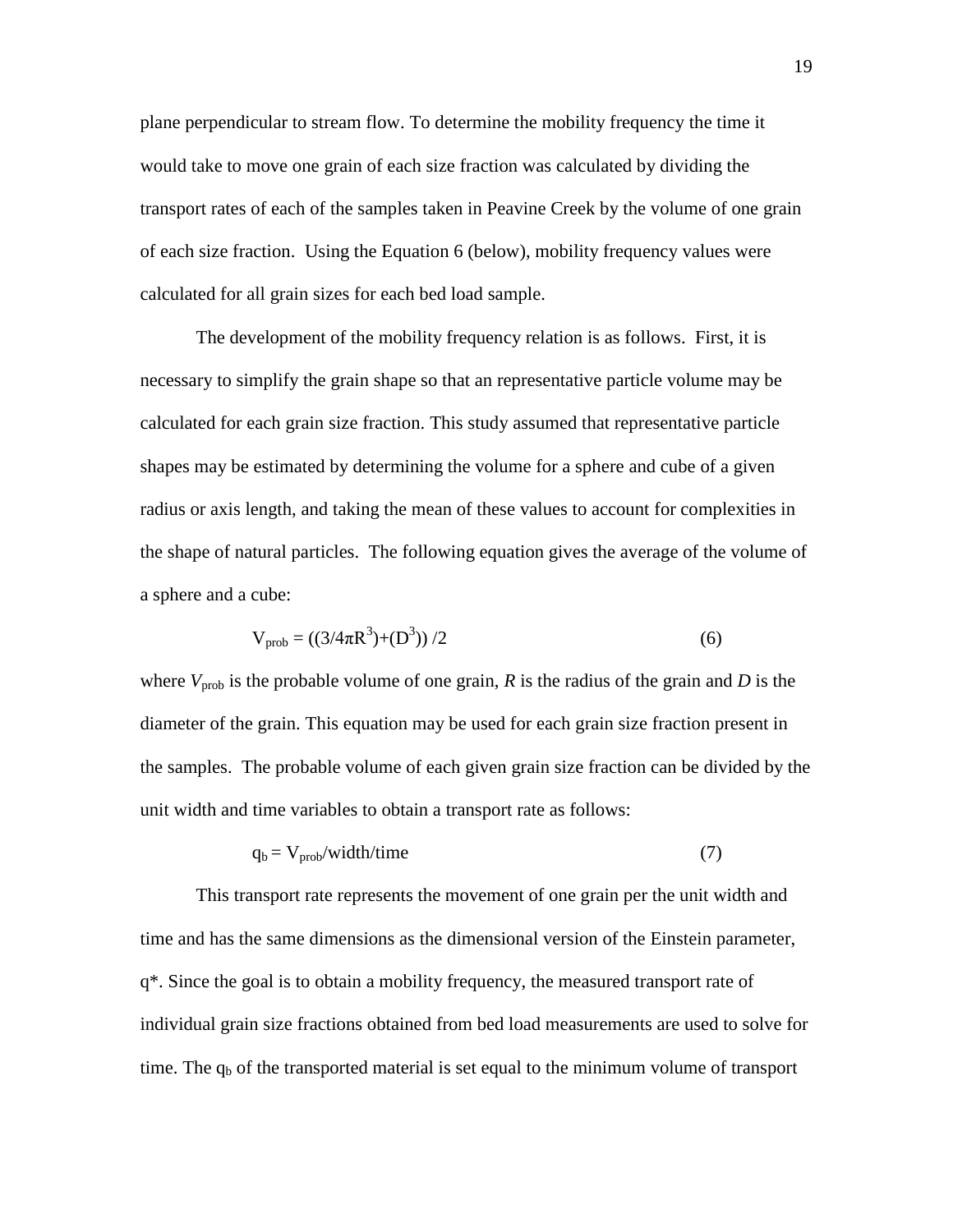possible (i.e. one grain for each size fraction) which allows one to solve for the recurrence interval time for that size fraction.

$$
t_{r} = qb(V_{prob}/W_{bed})^{-1}
$$
 (8)

where qb<sub>sample</sub> is shown above,  $W_{\text{bed}}$  is the stream bed width and  $t_r$  is the recurrence interval. The variable  $W_{\text{bed}}$  allows the equation to account for the mobility frequency for the entire stream bed, it could be set equal to the width (from equation 7) of the sampler bottom, or any other relevant width.

The bed load data gave transport rates in volumes per time per unit width, by dividing the transport rate by the probable volume of a single grain one obtains a time, which is in effect the mobility frequency. This time or mobility frequency can be thought of in terms of a return interval, quite literally, since it describes how often a grain of a given size should move.

This type of evaluation will show whether or not smaller size fractions can reach equal mobility defined in mobility frequency terms (explained below), even if coarser size fractions continue to suggest selective transport conditions. The conditions of equal mobility and size selective transport exist on opposing ends of a continuum of transport patterns. On one end exists equal mobility a pattern where each size fractions is transported equally, or proportionally, relative to its abundance on the bed (Wilcock and McArdell, 1993). The opposing condition, size-selective transport, assumes that each consecutively-larger grain size is transported with decreasing frequency because of the need to overcome increasingly large particle mass (Ashworth and Ferguson, 1989; Church and Hassan, 2002). As noted previously, streams may transition from selective transport to equal mobility as the stage increases. The changes in the shape of the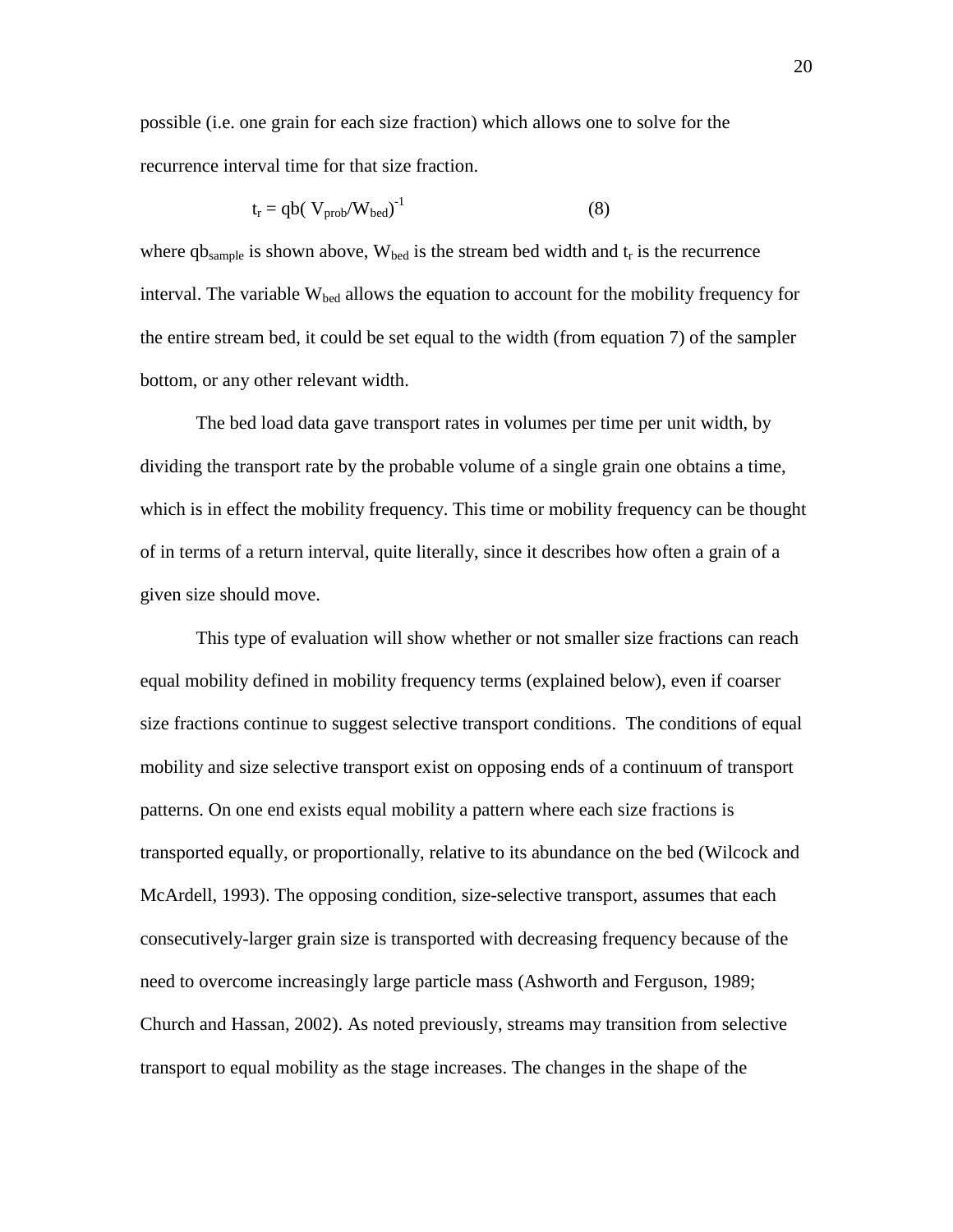hydrograph associated with urban streams, as discussed earlier, makes it valuable to understand the transport dynamics of an urban stream as it evolves and undergoes that transformation from selective transport to equal mobility.

## **Results**

## **Location Results**

The survey data gathered in the previous study of Peavine Creek were used to create the following 3-D representation of the study reach in Peavine creek. In this representation the water would be flowing from bottom to top. Also included for reference are pictures of the study reach during low flow and approximately ¾ bankfull condtions (figures 4 and 5)



Figure 4. Stream Morphology. Water flows from bottom to top. Index contour interval is 1m.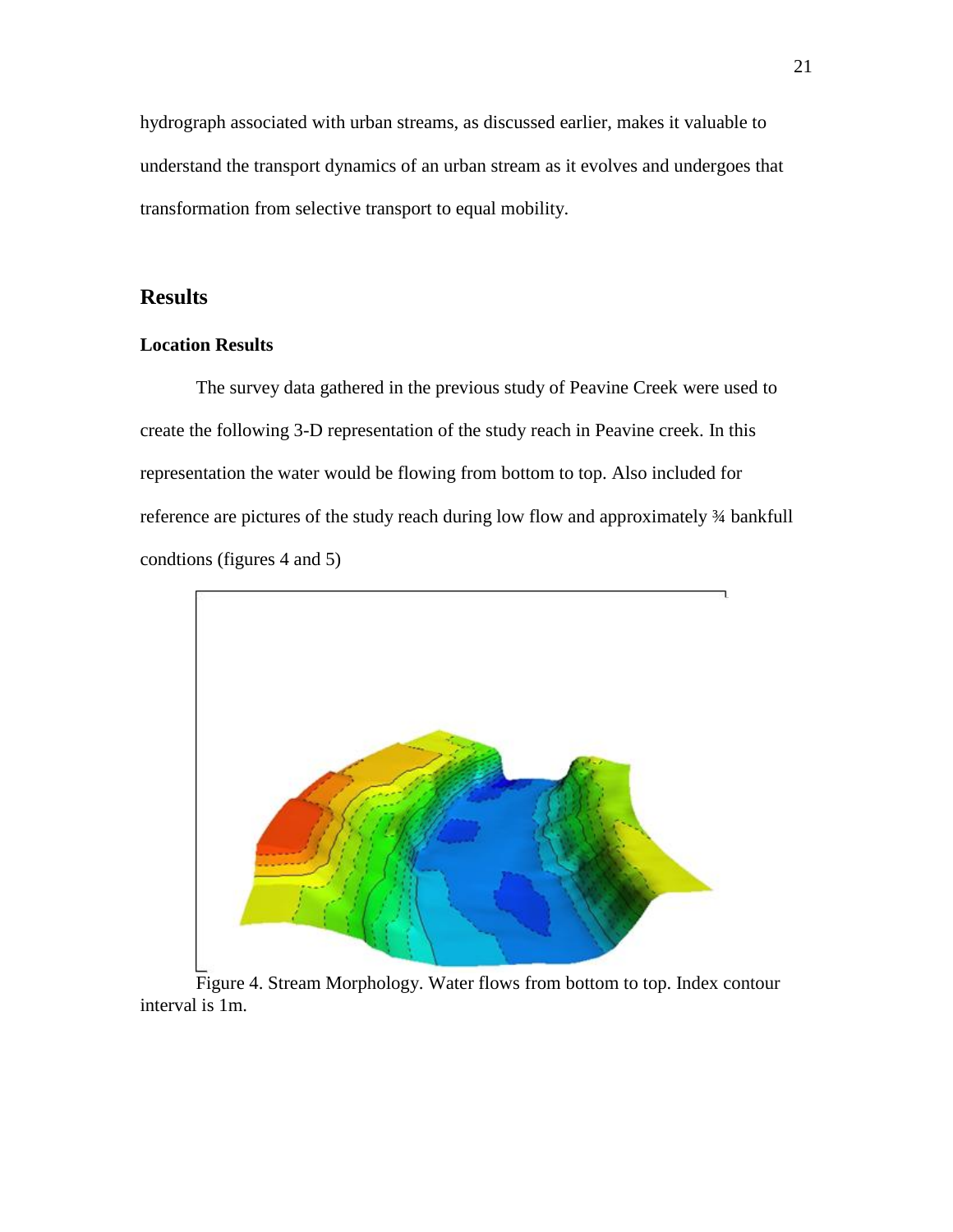

Figures 5: Pictures of the study reach during low flow and ~3/4 bankfull.

The same survey data was also used to find the average reach slope of 0.002 and the average stream bed width of 2.2 meters. The stream bed width is the width across the bed, where the bed is constrained on both sides by sharp breaks in slope as the stream bed gives way to the channel walls. Both the slope and bed width parameters are utilized in subsequent calculations.

A previous study of Peavine creek provided the grain size distribution and corresponding  $D_{50}$  of the surficial stream bed grains using the Wolman (1954) method, see Table (3).

| <b>Location in channel</b> | <b>Bankfull Stage (m)</b> | $D50$ (mm) | <b>Slope</b> |
|----------------------------|---------------------------|------------|--------------|
| Jpstream                   | 1.2                       | 10.67      | 0.002        |
| Mid-reach                  | $1.1\,$                   | 14.72      | 0.002        |
| <b>Downstream</b>          | 1.2                       | 20.56      | 0.002        |
| <b>Reach Average</b>       | 1.1                       | 15.45      | 0.002        |

Table 3. Stream Characteristics

## **Transport Results**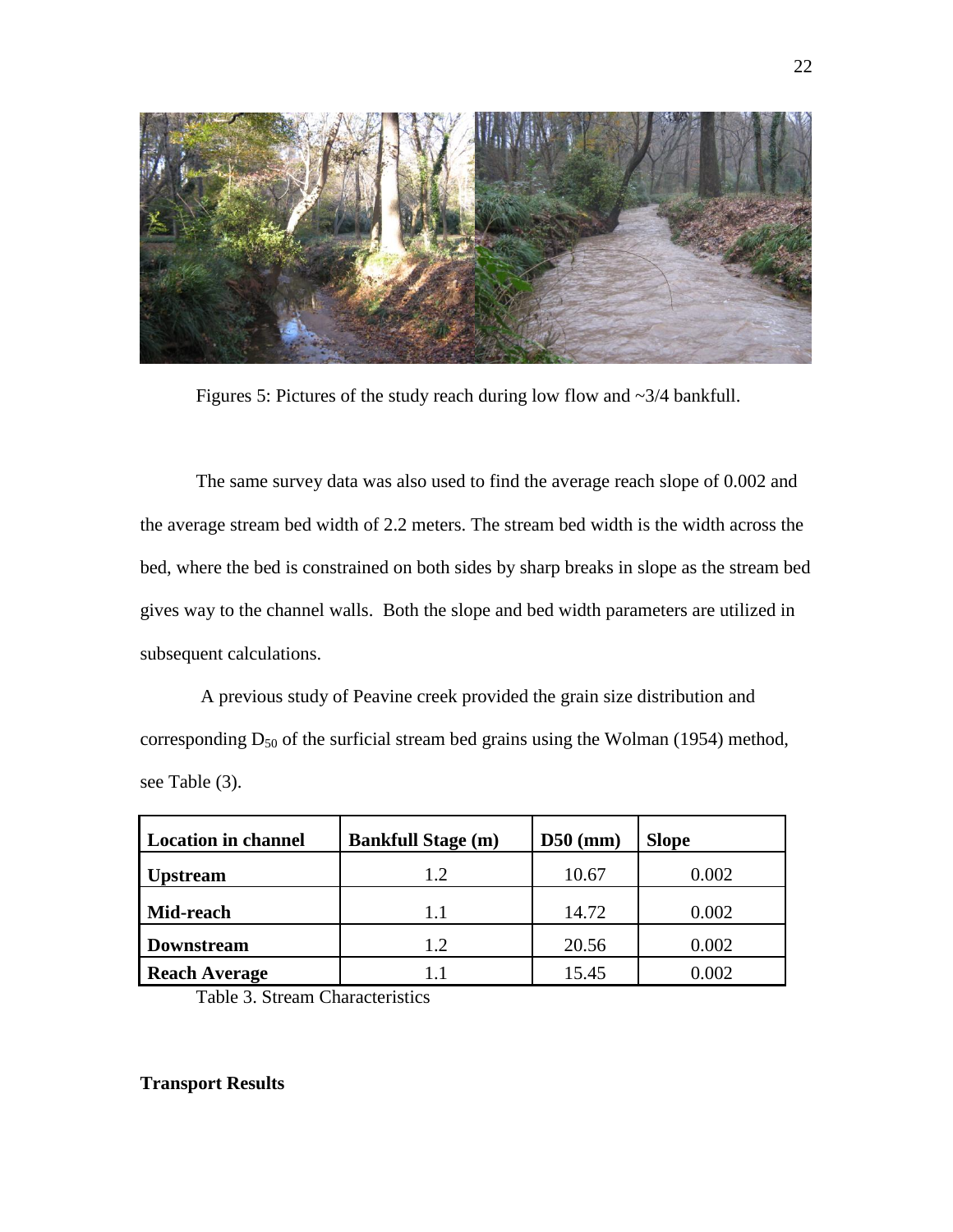#### The preliminary bed load transport results can be seen in Table 3. This table

describes the conditions during each sample and the total transport captured. This also

|     | Sample # Stage (m) | <b>Bed Width</b><br>(m) | <b>D50</b><br>(mm) | $q_{\rm b}$<br>g/sec/width | <b>Total</b><br><b>Sample</b><br><b>Volume</b><br>$(m^3)$ | <b>Shear</b><br><b>Stress</b><br>(Newtons) | $\tau^*$ | Largest<br>Grain<br><b>Moved</b><br>(mm) |
|-----|--------------------|-------------------------|--------------------|----------------------------|-----------------------------------------------------------|--------------------------------------------|----------|------------------------------------------|
|     | 0.17               | 2.3                     | 1.6                | 0.50                       | 0.01                                                      | 0.324                                      | 0.014    | 9.5                                      |
| 1.2 | 0.24               | 2.3                     | 2.0                | 0.92                       | 0.02                                                      | 0.473                                      | 0.021    | 8                                        |
| 2   | 0.25               | 2.1                     | 2.2                | 1.68                       | 0.03                                                      | 0.498                                      | 0.022    | 19                                       |
| 2.2 | 0.24               | 2.1                     | 1.7                | 1.14                       | 0.02                                                      | 0.473                                      | 0.021    | 8                                        |
| 4   | 0.29               | 2.3                     | 2.4                | 1.07                       | 0.02                                                      | 0.573                                      | 0.025    | 13.5                                     |
| 5   | 0.37               | 2.1                     | 2.6                | 9.40                       | 0.16                                                      | 0.722                                      | 0.032    | 36.5                                     |
| 6   | 0.36               | 2.4                     | 2.1                | 6.42                       | 0.11                                                      | 0.697                                      | 0.031    | 19                                       |
| 6.2 | 0.42               | 2.4                     | 6.8                | 6.76                       | 0.06                                                      | 0.821                                      | 0.036    | 16                                       |
|     | 0.30               | 2.3                     | 5.6                | 5.35                       | 0.09                                                      | 0.597                                      | 0.026    | 36.5                                     |

includes the transport rates used for calculating the mobility frequency.

These numbers describe the sampling location. If the number is followed by .2 then, that sample was the second sample in that location. Each sample was taken in the thalweg of the channel. The bed load  $D_{50}$  ranges from about 0.5mm to 2.8mm. This grain size distribution is smaller than that of the bed surface material.

The bed load material captured in each event was plotted as a cumulative frequency or percent finer graph (Figure 5).

Table 4. Bed load sample conditions and results. Here  $\tau^*$  is calculated using the Shields equation (2).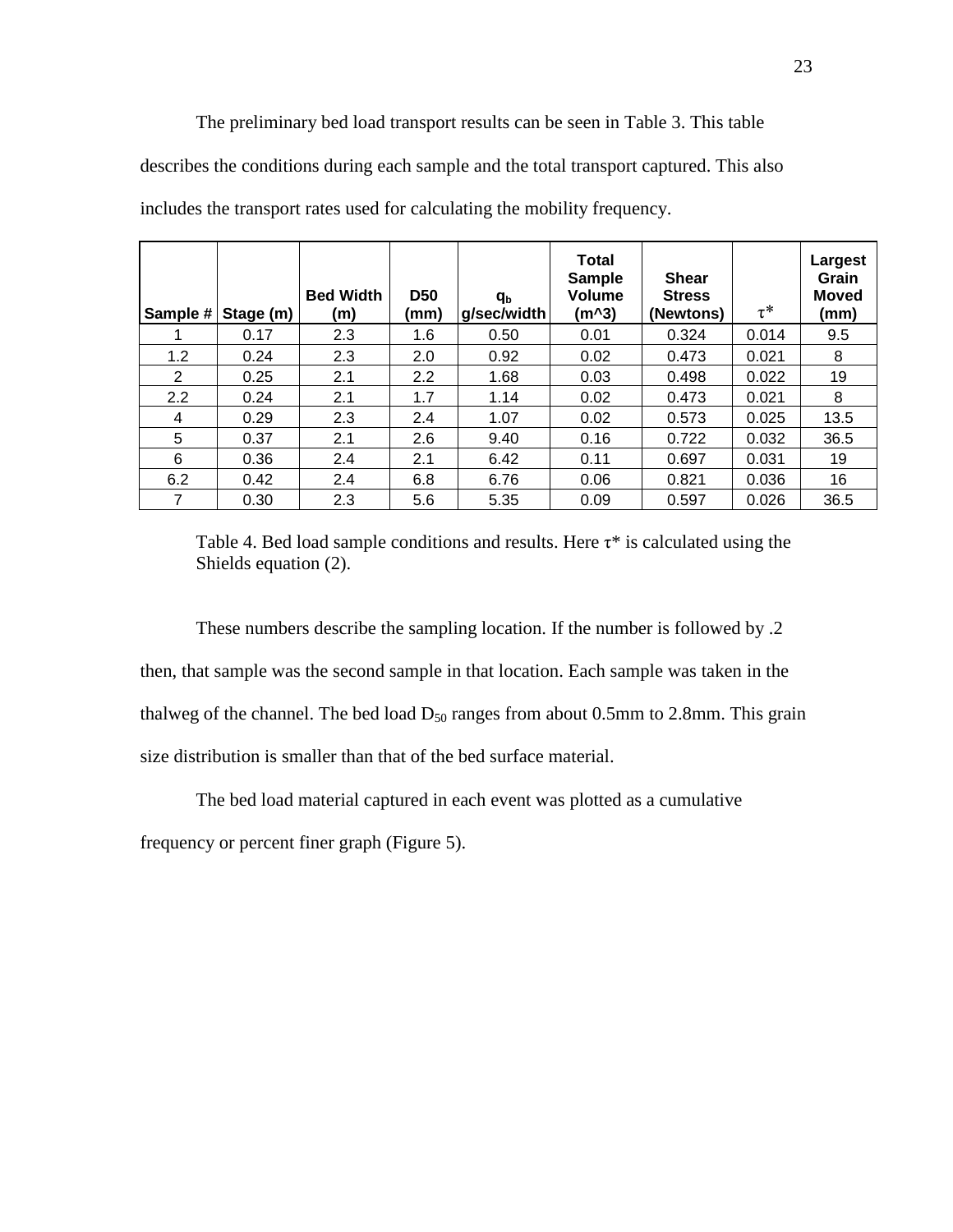

Figure 6. Grain size cumulative frequency distribution in bed load samples.

## **Shear Stress and** τ**\* Results**

Once the shear stress (τ) on the stream was calculated the Shields stress (τ<sup>\*</sup>) was calculated for each sample event. The shear stress values are non-dimensionalized by the mean grain size on the bed surface to obtain  $\tau^*$  values for each flow level.

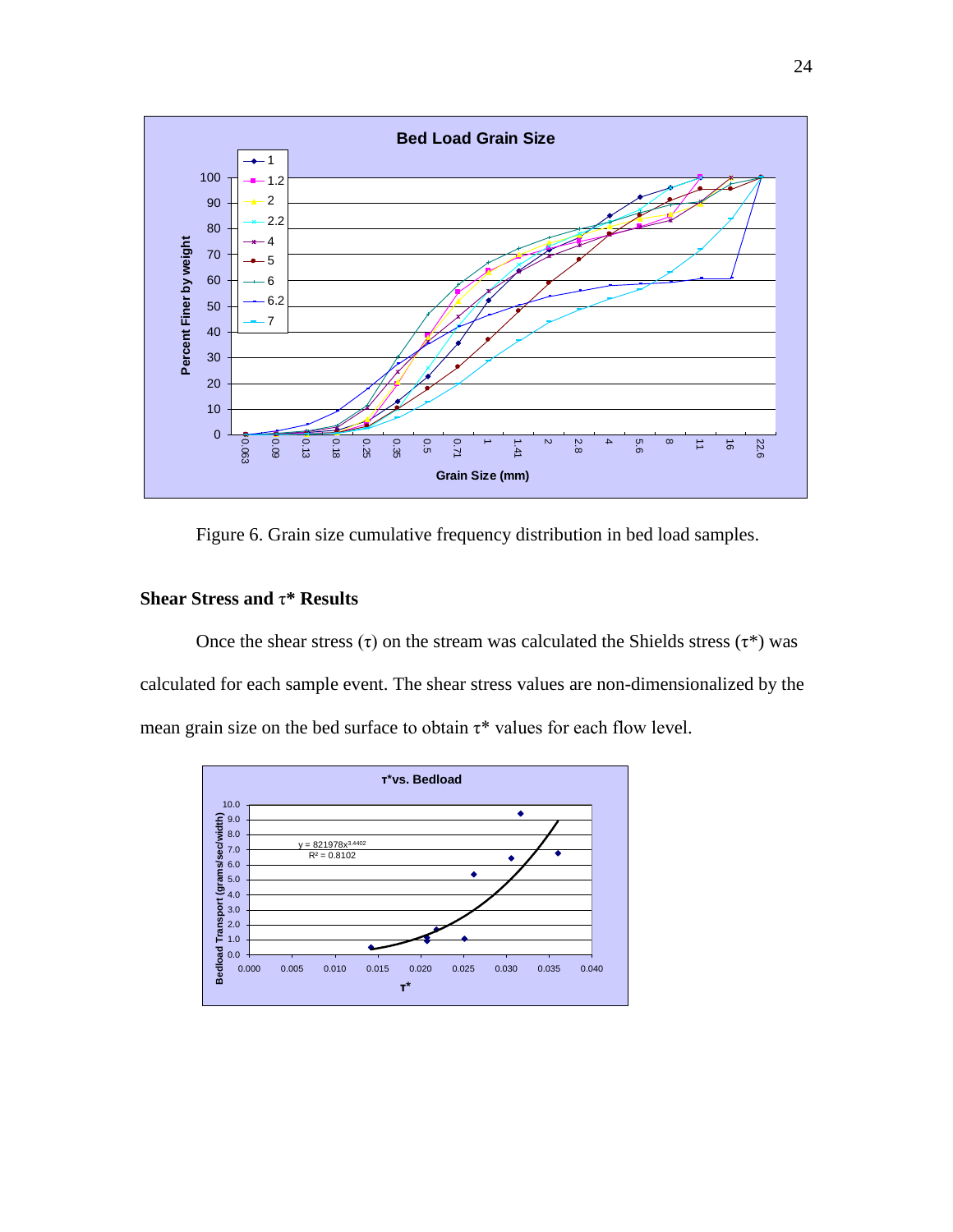Figure 8. Relationship between critical Shields stress and bed load

These values were plotted against the bed load transport rates in Figure 6. This plot shows that there is a strong correlation between the dimensionless shear stress and the amount of bed load material mobilized during an event. The relationship is described by the following equation:

$$
y=8.21978x^{3.4402}
$$
 (9)

where x is  $\tau^*$  or the dimensionless shear stress, and y is the bed load transport rate in grams/second/unit width. The  $R^2$  of the relationship is 0.81. This relationship describes the effect of relative grain size and armoring in the coefficients and exponents. The systematic evaluation of the variation of coefficients and exponents produced by this type of relationship could enhance our understanding of relative grain size effects in urban environments.

### **Comparison of critical τ\* between this study and previous work**

Many previous studies developed relations for the critical, dimensionless shear stress per size fraction. Graphing these theoretical relations together underscores the large range of values reported (see figure 9). These different threshold values for each size fraction show that there is an envelope within which initial motion can occur for a given sediment size. The results included in figure 9 are not meant to be an exhaustive list, but rather represent the range of values common to the many initial motion equations complied by Buffington and Montgomery (1997) and others. Since each of these relationships is based on a ratio of grain size to the median bed surface grain size  $(D<sub>i</sub>/D<sub>50</sub>)$ , the terms of initial motion are contained within the coefficients and exponents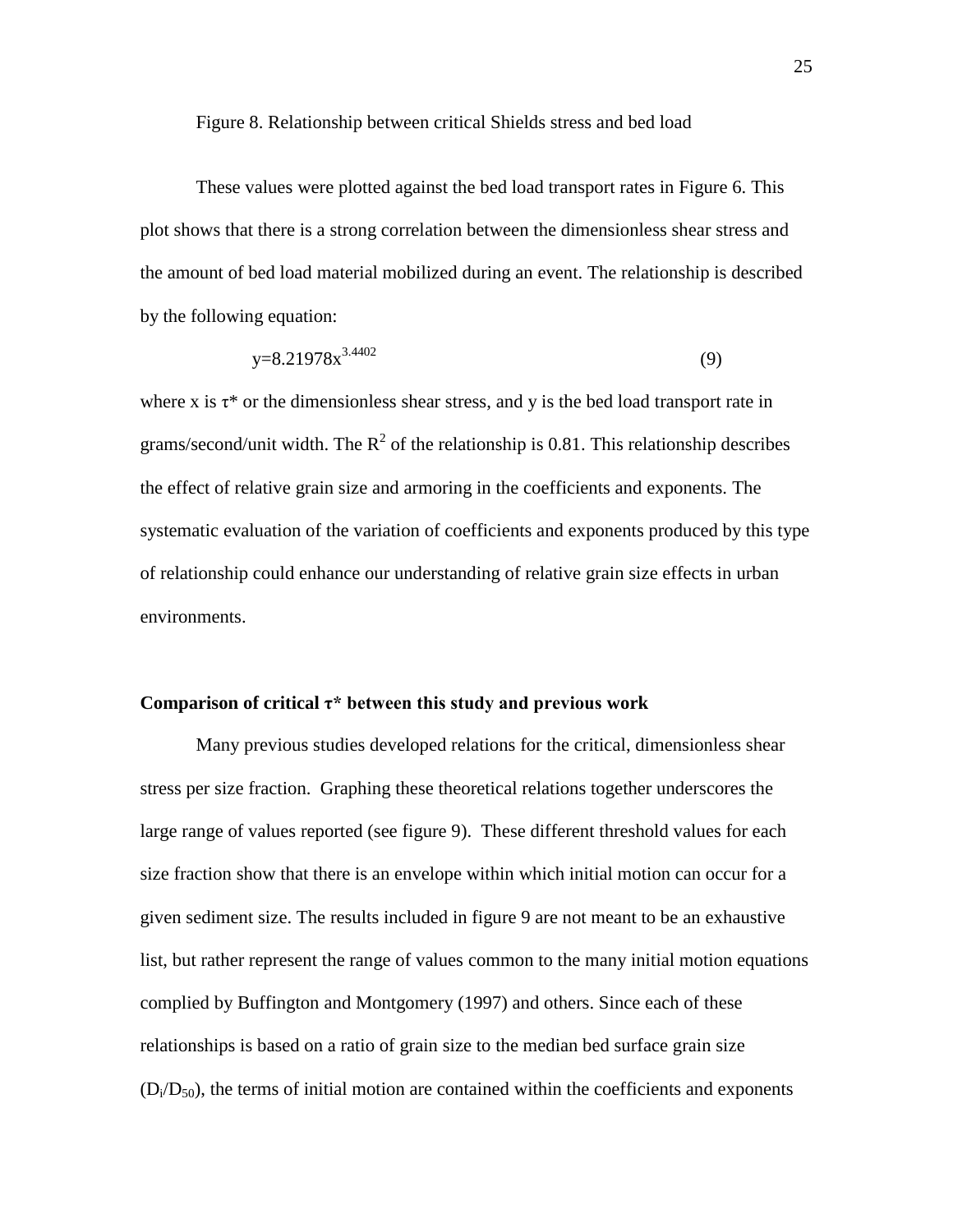(as given in Table 1). The coefficient and exponent of a relationship between  $\tau^*$  and  $D_i/D_{50}$  is determined by what can be thought of as the terms of initial motion, which can include the time and space about which initial motion is considered, and the effect of sorting and armoring. While the relationship compares dimensionless quantities, the effects of time and space can be thought of in the following way: consider a flow that is at the critical value for  $\tau^*$  (not exceeding it) for a particular grain size. For two different sections of the same stream, different rates of mobility may exist due to spatial differences in bed heterogeneity (even if the reach, overall, could still be characterized as relatively well sorted). Therefore, some sediments of a particular grain size class will mobilize before others because even within the same reach, there are significant spatial variations in transport phase for a given flow due to local heterogeneities on the bed surface. Similarly, significant temporal variations exist locally. Figure 6 depicts threshold for mobility using several different equations based on the same  $d_1/d_{50}$  ratios. The inconsistencies here have to be based on how each empirical methodology perceives the physical realities of the site in which the equation was developed. It is important to acknowledge the physical limitations of each different empirical methodology which attempts to estimate critical thresholds for motion. However, by utilizing a mobility frequency to explore sediment mobility, the possible spatial and temporal inconsistencies are reduced because both time and space are explicit within the formulation of the mobility frequency.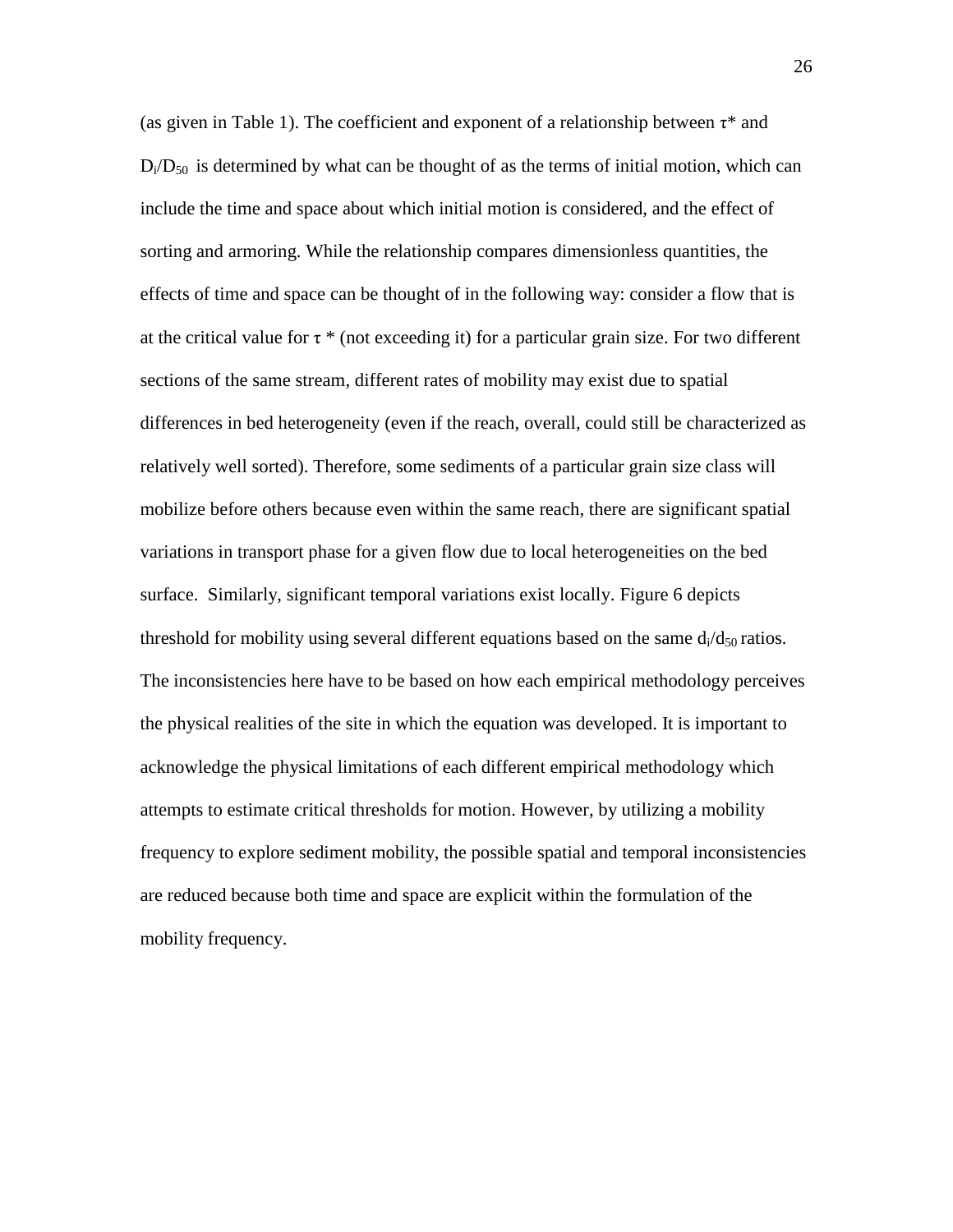

Figure 8. Theoretical bed load entrainment values per size fraction using equations in Table 1.

## **Mobility Frequency**

The relationship between the mobility rates for different grain size was explored by calculating the mobility frequency for each grain size. That is done by using the existing transport rates and the volume of a single grain. The probable volume of a given grain size fraction is divided by the unit width, depth and time variables to obtain a transport rate. The resulting assumed volumes of one grain of each grain size fraction used in this study can be seen in Table 5.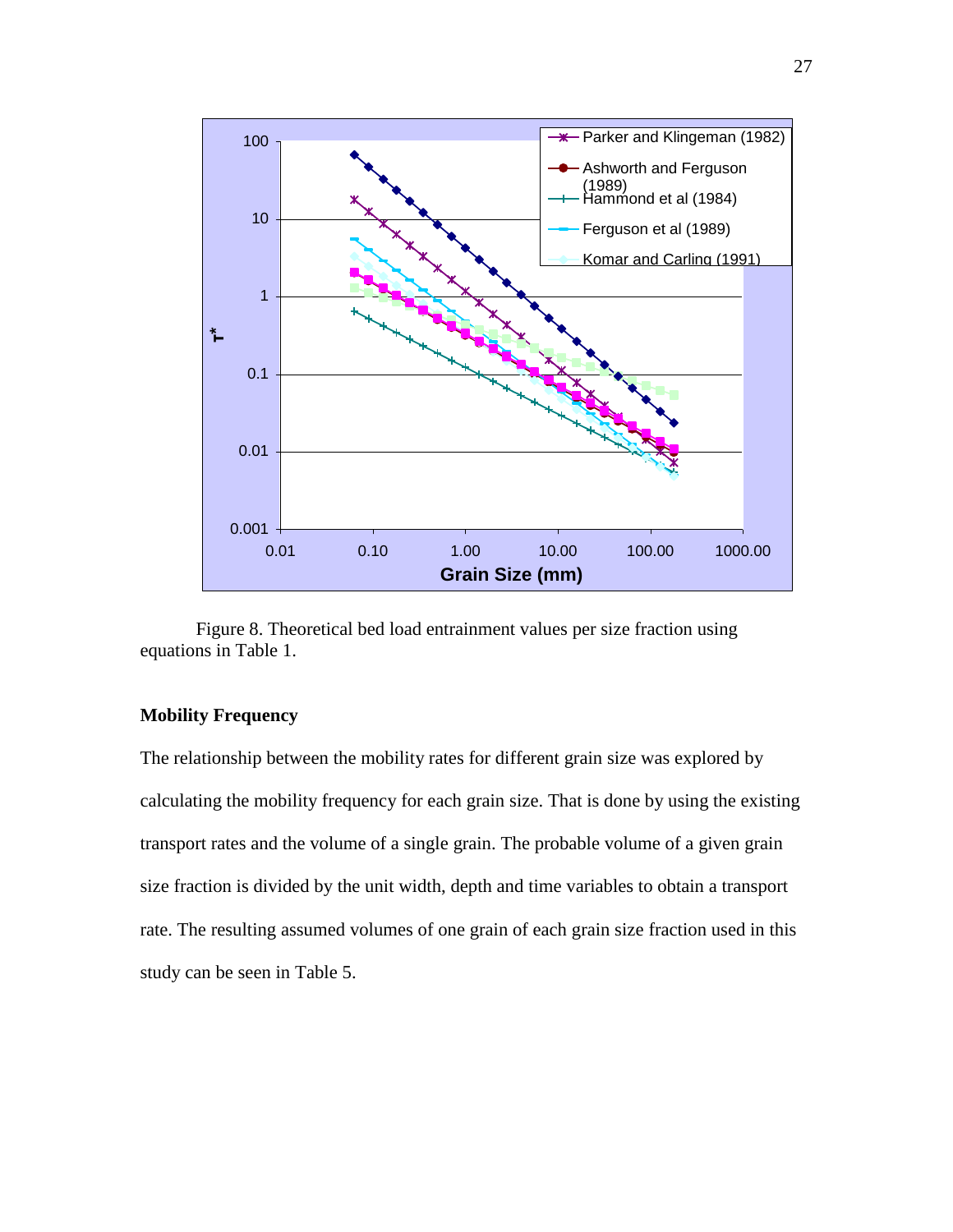| grain size     |                                 |                               |                                  |
|----------------|---------------------------------|-------------------------------|----------------------------------|
| (mm)           | Sphere Volume (m <sup>3</sup> ) | Cube Volume (m <sup>3</sup> ) | Average Volume (m <sup>3</sup> ) |
| 0.063          | 1.309E-13                       | 2.500E-13                     | 1.905E-13                        |
| 0.09           | 3.815E-13                       | 7.290E-13                     | 5.553E-13                        |
| 0.13           | 1.150E-12                       | 2.197E-12                     | 1.673E-12                        |
| 0.18           | 3.052E-12                       | 5.832E-12                     | 4.442E-12                        |
| 0.25           | 8.177E-12                       | 1.563E-11                     | 1.190E-11                        |
| 0.35           | 2.244E-11                       | 4.288E-11                     | 3.266E-11                        |
| 0.50           | 6.542E-11                       | 1.250E-10                     | 9.521E-11                        |
| 0.71           | 1.873E-10                       | 3.579E-10                     | 2.726E-10                        |
| 1              | 5.233E-10                       | 1.000E-09                     | 7.617E-10                        |
| 1.41           | 1.467E-09                       | 2.803E-09                     | 2.135E-09                        |
| $\overline{2}$ | 4.187E-09                       | 8.000E-09                     | 6.093E-09                        |
| 2.8            | 1.149E-08                       | 2.195E-08                     | 1.672E-08                        |
| $\overline{4}$ | 3.349E-08                       | 6.400E-08                     | 4.875E-08                        |
| 5.6            | 9.191E-08                       | 1.756E-07                     | 1.338E-07                        |
| 8              | 2.679E-07                       | 5.120E-07                     | 3.900E-07                        |
| 11             | 6.966E-07                       | 1.331E-06                     | 1.014E-06                        |
| 16             | 2.144E-06                       | 4.096E-06                     | 3.120E-06                        |
| 23             | 6.041E-06                       | 1.154E-05                     | 8.792E-06                        |
| 32             | 1.715E-05                       | 3.277E-05                     | 2.496E-05                        |
| 45             | 4.769E-05                       | 9.113E-05                     | 6.941E-05                        |
| 64             | 1.372E-04                       | 2.621E-04                     | 1.997E-04                        |
| 90             | 3.815E-04                       | 7.290E-04                     | 5.553E-04                        |
| 128            | 1.098E-03                       | 2.097E-03                     | 1.597E-03                        |
| 180            | 3.052E-03                       | 5.832E-03                     | 4.442E-03                        |

Table 5. Probable grain size volumes used in this study

The average volumes from Table 5 were used with the transport rates from each sample event for each grain size fraction to yield a mobility frequency. The transport rates gathered from the sampling events are in the form of a volume per time per unit width. By setting the average volume of one grain per stream bed width equal to the transport rates, one is able to obtain a time, which is the mobility frequency of that grain size fraction during that sampling event.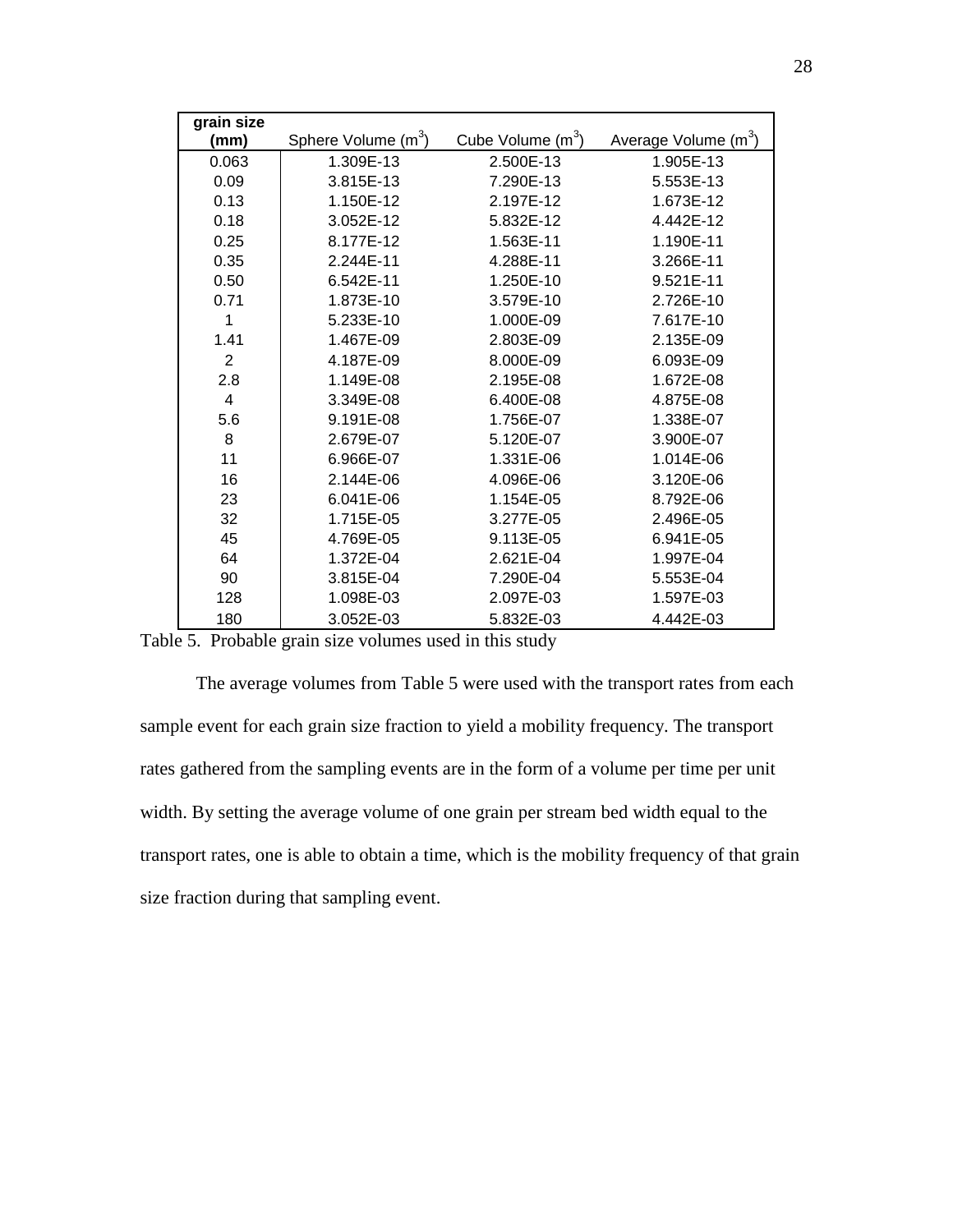

Figure 9: Mobility frequency in seconds versus bed load grain size. The different curves represent separate bed load samples, as described above.

The mobility frequency here is similar to a recurrence interval. The lowest flows produce the greatest frequencies; this is because lower flows have lower depths and corresponding lower shear stress, and thus a lesser ability to move sediments. Therefore the sediments in lower flows move sediments less frequently. If the mobility frequency curve from a sample exists higher up the y-axis that sample has a lower recurrence frequencies, meaning that there is a longer average lag time between the mobilization of each individual grain from sediments of a given size class (on the x-axis). The samples with curves lower on the y-axis are mobilizing sediment rapidly so there is a lower mobility frequency (i.e. less time in between events). For example, if one follows a single sample from the smallest grain size to the largest, the smaller size fractions are lower on the y-axis which means that the smaller size fractions are moving more often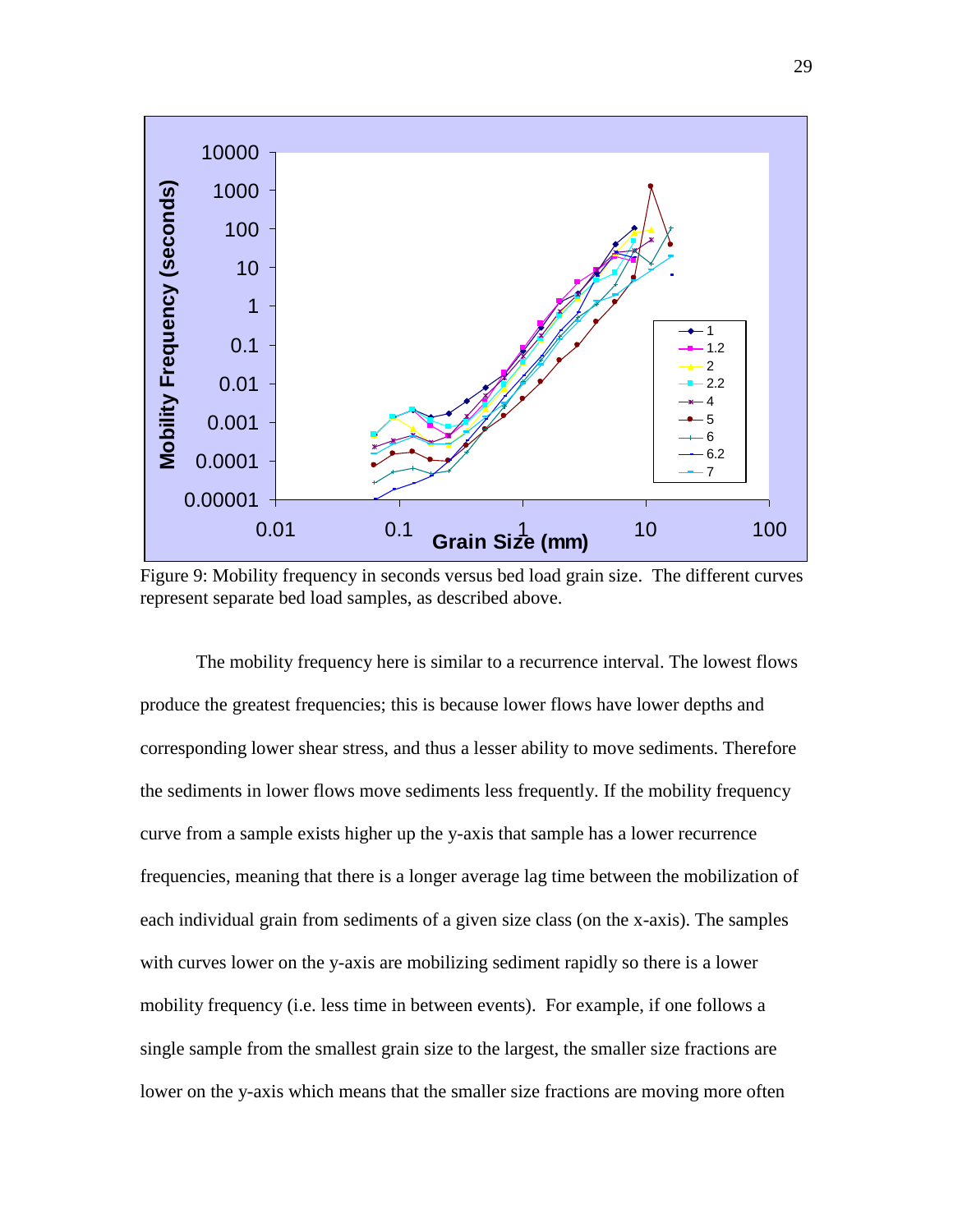that the larger grains. As one proceeds to the larger grain sizes there is a notable break in slope. The mobility frequency stays more or less the same for the lowest grain size fractions, and then the mobility frequency decreases as the grains get larger, which is shown by an increasing slope.

Mobility frequencies shown in Figure 10 display a pronounced break in the slope at around 0.18 to 0.25 mm, depending on the sample. The break in slope represents a transition from size selective transport to equal mobility because a flat trend in the diagram (as for the finer grain size fractions) indicates that the frequency of particle entrainment is not grain size dependent, while an increasing trend (as for the coarser size fractions) demonstrates that increasingly coarser grains are mobilized with increasing rarity. This suggests that the mobility frequency decreases until a threshold is reached, in this study the threshold was about 0.2mm. The mechanics that define the transition are unclear, and this study presents too little data to tease out a relationship. This data shows the break of slope only occurring at two different grain sizes (0.18 and 0.25), for a reliable threshold relationship to be found would require the slope break to occur at many various grain sizes. The curves presented from this study are too similar for a meaningful relationship to be created based on the threshold grain size. The threshold will likely be quantified in the form of a ratio:

$$
\tau^* / \tau^* c_i \tag{10}
$$

Where  $\tau^*$  is the non-dimensionalized shear stress, and  $\tau^*c_i$  is the critical Shields value for the grain size. Wilcock (1992) suggested a similar threshold for equal mobility (for all sediment size fractions):

$$
\tau^* / \tau^* c_{d50} = 2 \tag{11}
$$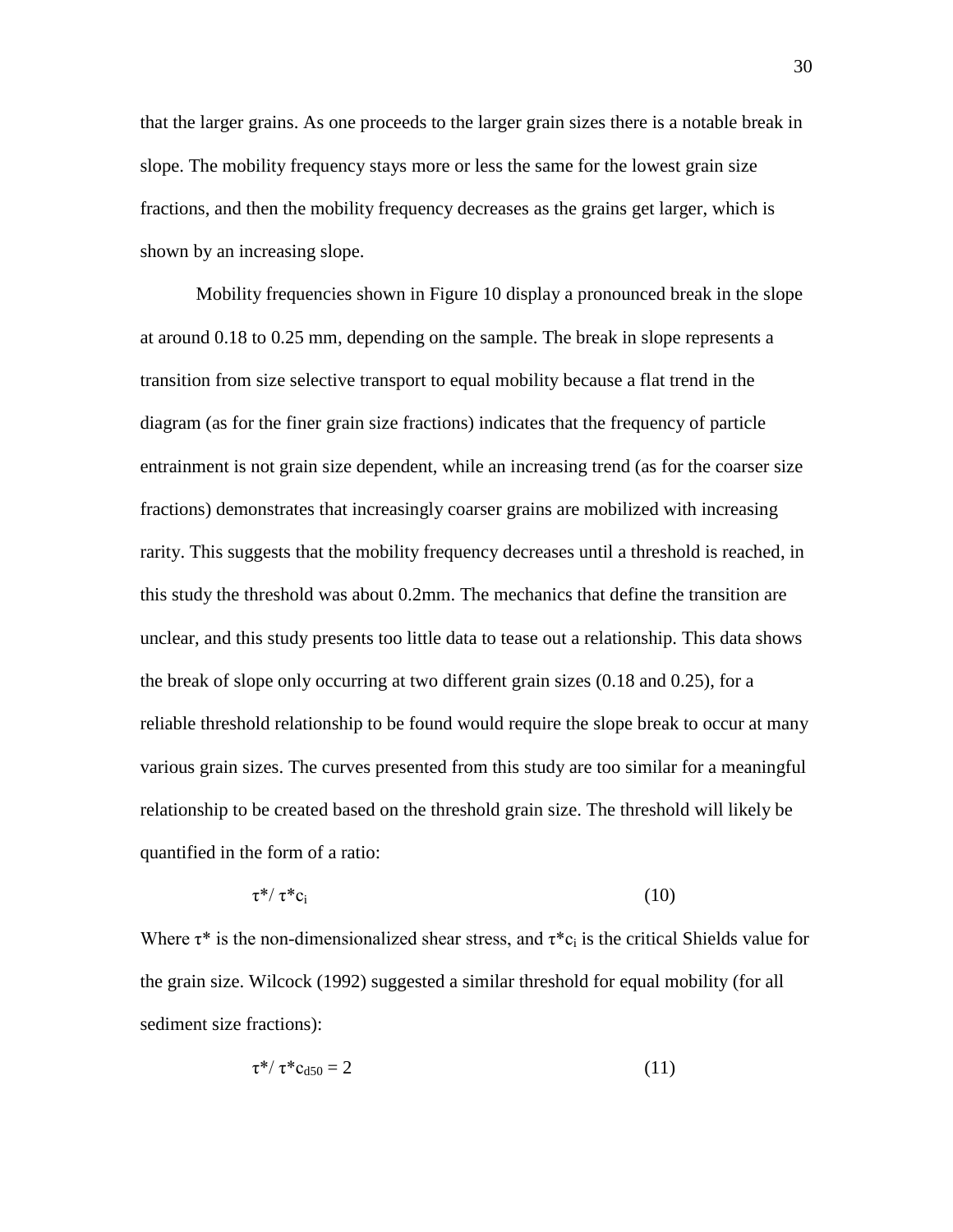where  $\tau^*c_{d50}$  is the critical Shields value for the median grain size. Future research should focus on the creation of an empirical formula that can describe the transition from equal mobility to size selective transport. Powell (1998) noted that at transport stages this high, fractional transport rates are a function of only their proportion on the bed surface, which may make it necessary to also include a variable for sorting or grain availability in the subsequent research.

By framing transport as a mobility frequency, it is possible to evaluate whether or not, and to what extent, the transport phase of equal mobility suitably characterizes the mobility of one or more grain size fractions. This formulation of the mobility frequency paves the way for further exploration of the nature of equal mobility in sediment transport, and how it changes through out a flow event. The dynamism of equal mobility within a whole transport regime is unknown. As streams undergo urbanization, and the hydrograph becomes flashier, the transition from size selective transport to equal mobility could occur at different stages and for different amounts of time. It is therefore crucial to further explore the transition to mobility frequency to full understand the urban stream evolution.

### **Discussion**

#### **Implications for Stream Urbanization**

The trend of the relationship between initial motion and grain size is caused by armoring or the lack thereof. Whether or not the stream is armored is determined by the type of flow experienced in these locations. Armored channels are characterized by a channel in which the bed surface grains are larger on average than the underlying grains.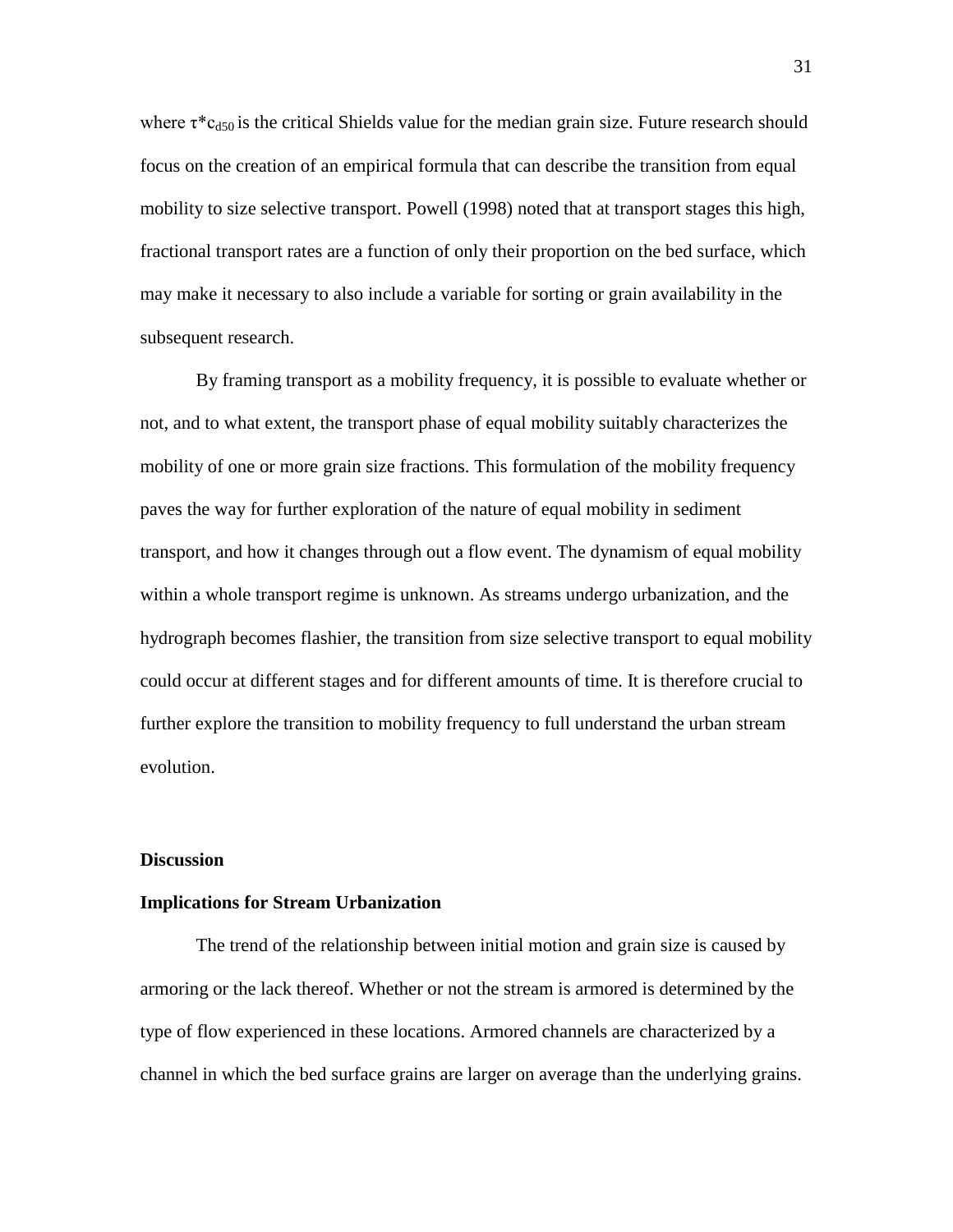Natural (non-urban), perennial rivers receive a relatively more sustained flow and a subdued hydrograph (Chin 2006). The other spectrum of flow type is that of urban streams, which experience flashy hydrographs and shorter flow durations (Paul and Meyer, 2001; Chin 2006). Once a gravel stream has adjusted to natural flow conditions it typically has an armor layer that effectively reduces the total duration of transport for a given flow regime. As the armoring sediments become entrained during high magnitude flow events each size fraction may approach the condition known as equal mobility (Powell 1998).

Urban streams cannot provide armor and therefore can not achieve equal mobility in the same way. The flashiness of the hydrograph in urban streams precludes the development of channel armoring because flow increases quickly enough for the sediment to mobilize in a short period of time or the streams are able to adjust quickly enough to the rapid changes in the hydrograph, similar to ephemeral rivers found in desert settings (Cao et al. 2010).

It is worthwhile to consider the difference between the initial motion and final deposition of bed grains. While initial motion describes the movement of a predetermined amount of a certain grain size, deposition or final motion describes the last stage of the moving particles of that amount for that grain size. The deposition process sorts those grains as the flow decreases below the shear stress required to move the grains of a particular size. Selective deposition may be controlled by processes similar to those that determine particle entrainment (Powell 1998). As the hydrograph from Peavine Creek (Figure 2) shows, the rising limb of the hydrograph has the ability to selectively entrain sediments at a faster rate than the falling limb can selectively deposit the grains. Thus,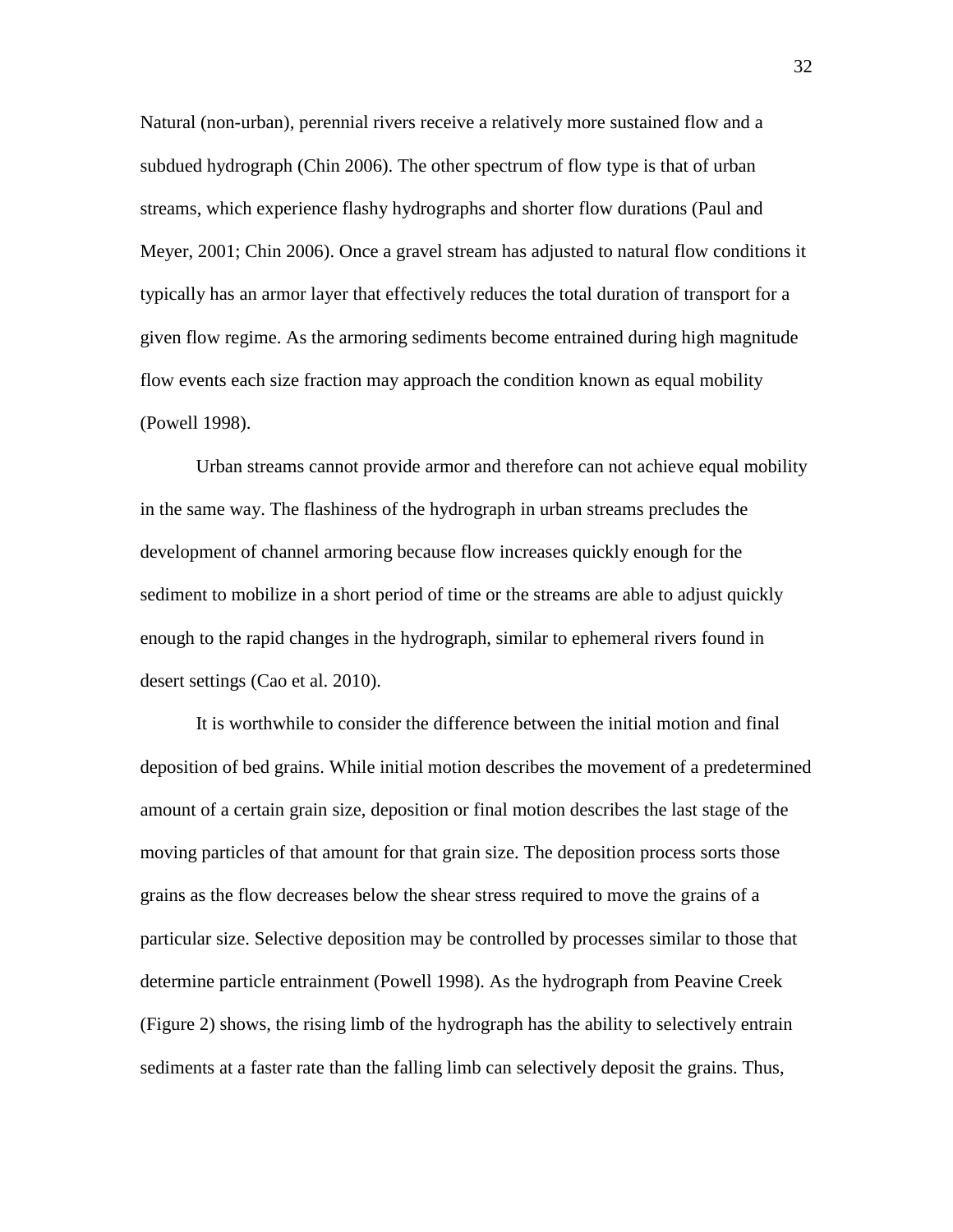begins a cycle where the deposition of an event determines the bed surface sorting which will in turn determine the initial motion thresholds for the next event. However those events may be of a significantly differing magnitude, which could cause initial motion estimates to be inaccurate. If the threshold for motion was based on a small event preceded by a larger event, that larger event would sort the bed material differently which may cause the threshold for motion to differ from that of an event preceded by similar sized events.

Curran (2007) is useful in the context of this study, in that it exemplifies the strong interaction between source material, bed surface material, and reference shear stress for initial motion. This interaction helps to explain urban stream evolution. Curran (2007) used flume studies allowed stream channel adjustment over a very short period of time. In non-experimental settings, urban streams have been observed to undergo a period of transformation (Leopold et al. 2005). This transformation consists of an initial period dominated by aggradation followed by a period of degradation. The aggradation period occurs as small sediments are introduced during earlier, higher intensity construction phases of urbanization. This aggradation of fine sediments, according to Curran (2007), effectively decreases the critical shear stress on the stream bed. This decrease in the critical shear stress could be said to occur concurrently with the peak of active urbanization. Active urbanization is the process which upsets the land in the watershed and introduces sediments. At the time when active urbanization ends, there exists a lag between end of fine sediment supply and the end of the higher transport capacities caused by the abundant fine grains already in urban streams. As the sources of the fine sediments have been largely cut off, urban stream bed may be experiencing prolonged lower critical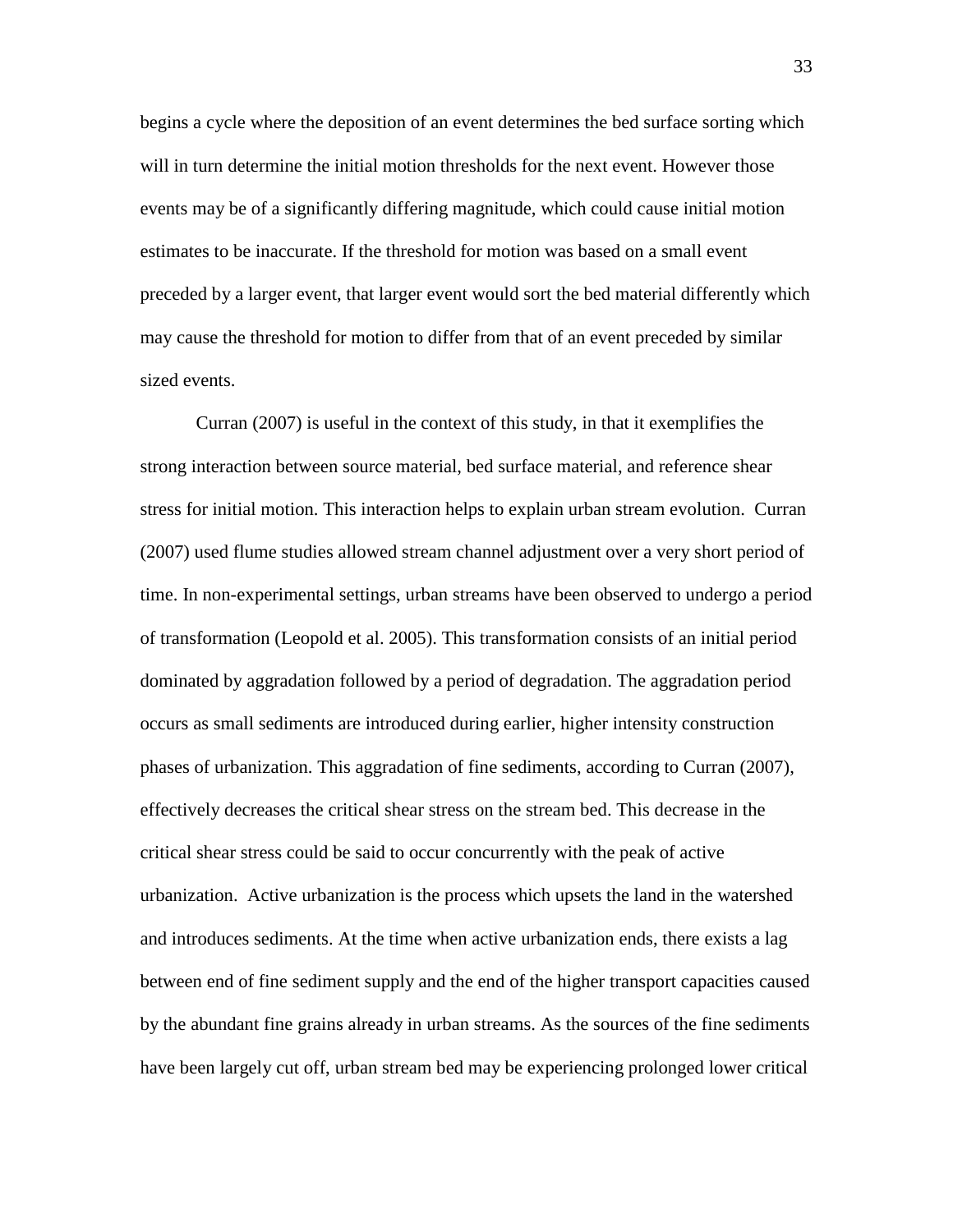shear stresses due to the residual fine sediments. This concurrent reduction in fine sediment sources and decrease in critical shear stress may help explain the rapid channel degradation period in urban streams (Leopold et al 2005; Chin 2006).

This description of urban stream evolution shows changes in transport regime. Theoretically, the stream begins in a nearly adjusted state, and once urbanization occurs the stream must adjust to the new hydrologic regime and sediment sources, which also change thoughout time. Because of the change in hydrograph and sediment sources, the stream changes the way it entrains sediments.

### **Implications for Equal Mobility**

Geomorphologists have coined the term equal mobility, which one would define as the condition in which each size fraction is transported in proportion to its abundance on the stream bed (Parker et al. 1982; Powell 1998). This condition is the counterpart of size-selective transport which is the condition in which sediments are mobilized proportionally to the size of the grain (Wilcock and McArdell, 1993). These two conditions are not mutually exclusive, as shown in this study.

As streams undergo urbanization, they may evolve to an adjusted condition. An adjusted stream is defined as a stream in which sediments are being transported and deposited equally by any particular flow event. The concept of an adjusted stream may be somewhat of an ideal condition that streams may never reach, but at least in concept the sediment delivery from these stream reaches is equivalent to the sediment supply, i.e. inputs equal outputs.

A difficult task is to understand where on the spectrum of size selective transport and equal mobility a stream exists when it approximated an adjusted condition. This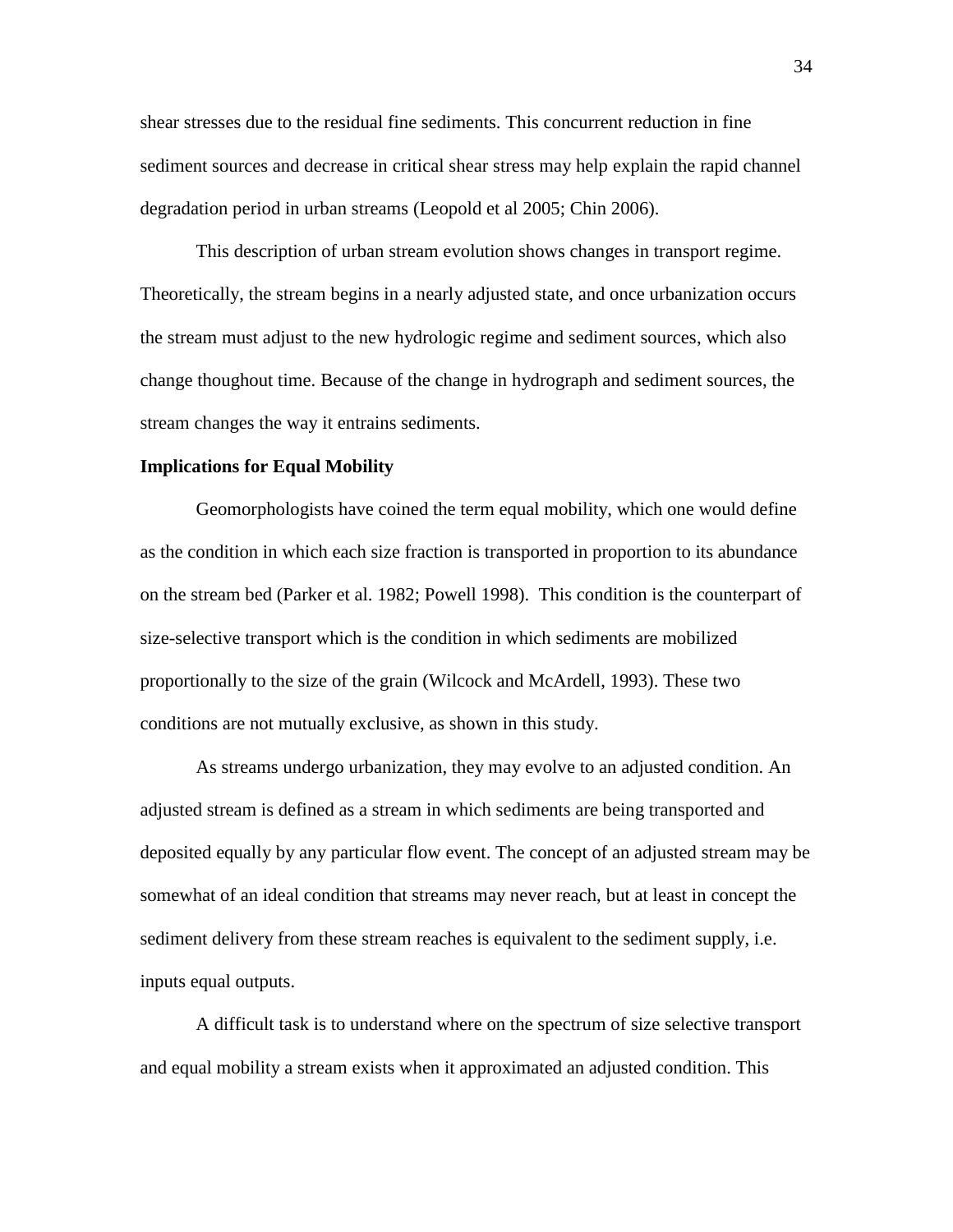study shows a stream with equal mobility for the smaller size fractions and size selective transport of the larger size fractions- the threshold between transport phases appeared to be roughly 0.2 mm (Figure 8).

One must consider the differences between particle entrainment and particle deposition when evaluating the "adjusted-ness" of a stream. A hypothetical armored mountain stream that exhibits equal mobility may not necessarily be in an adjusted condition because the sediments may not be entrained and deposited at an equal rate. As the shear stress and stage falls the grains are subject to size selective deposition. On the other end of the spectrum a hypothetical stream with a flashy hydrograph that exhibits pure size selective transport will disproportionally transport and deposit the smaller grain size fractions according to the difference in duration of the rising and falling limb of the hydrograph, and therefore be unable to reach "adjusted" status. Theoretically, it seems unlikely for a stream which exhibits pure equal mobility or size selective transport to be capable of becoming adjusted. However, it is likely that most adjusted streams exist somewhere between size selective transport and equal mobility. The mobility frequency as described previously allows one to evaluate where on the spectrum a stream exists between size selective transport and equal mobility. Further study of mobility frequency could provide insight into where on the adjustment spectrum a particular stream must exists, thereby making it possible to reduce the impact of urbanization on streams and waterways.

### **Conclusions**

Sediment mobility in urban streams is often quantitatively approached utilizing critical threshold equations developed by methodologies which are not well suited for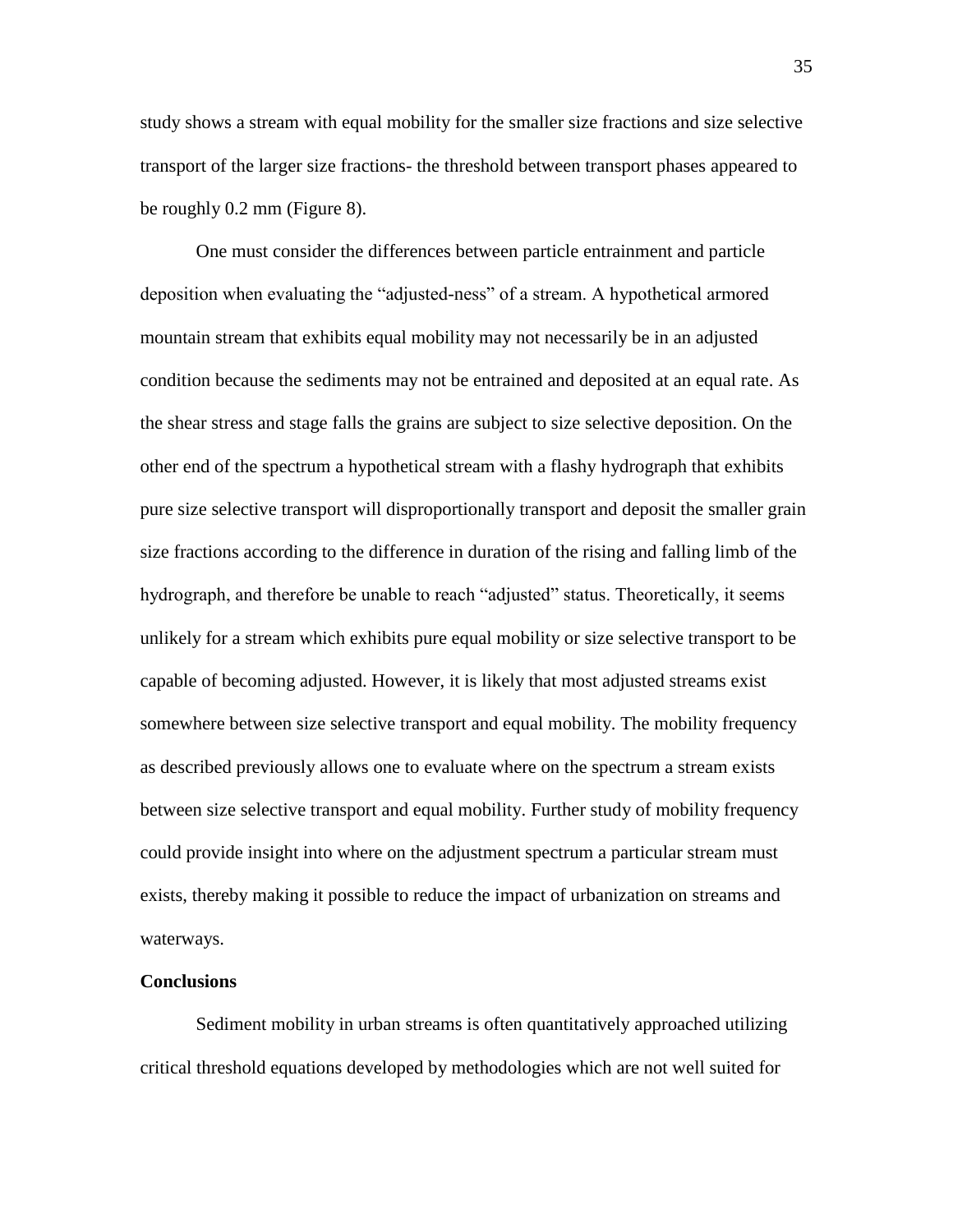urban streams. It is critical to understand the effects of each type of methodology on the critical values produced. The goal of this study was to contextualize some insufficiencies in current attempts to describe sediment mobility and provide a methodology which provides new insight into sediment mobility with an emphasis on urban streams. There exist many equations which describe the initial motion of sediments. These equations are used to obtain a critical threshold value for motion which is often used to characterize sediment mobility. Mobility frequencies allow a more unbiased assessment of sediment mobility in that it can describe and compare rates and patterns of transport for the entire spectrum of sediments present. Mobility frequencies provide a way to explore sediment mobility that is equally able to represent transport in any environment and across scales of magnitude.

Urban streams have very different hydrologic conditions that affect the way in which sediment is transported and deposited. Grain size fraction mobility frequencies developed in this study show, theoretically, how a stream might transition from size selective entrainment to equal mobility during a storm event. Further research is needed to understand the implication of mobility frequencies on the definitions of both size selective transport and equal mobility. Understanding the process by which the transition from size selective transport to equal mobility occurs might prove fundamental in managing streams which are experiencing rapid degradation due to urbanization.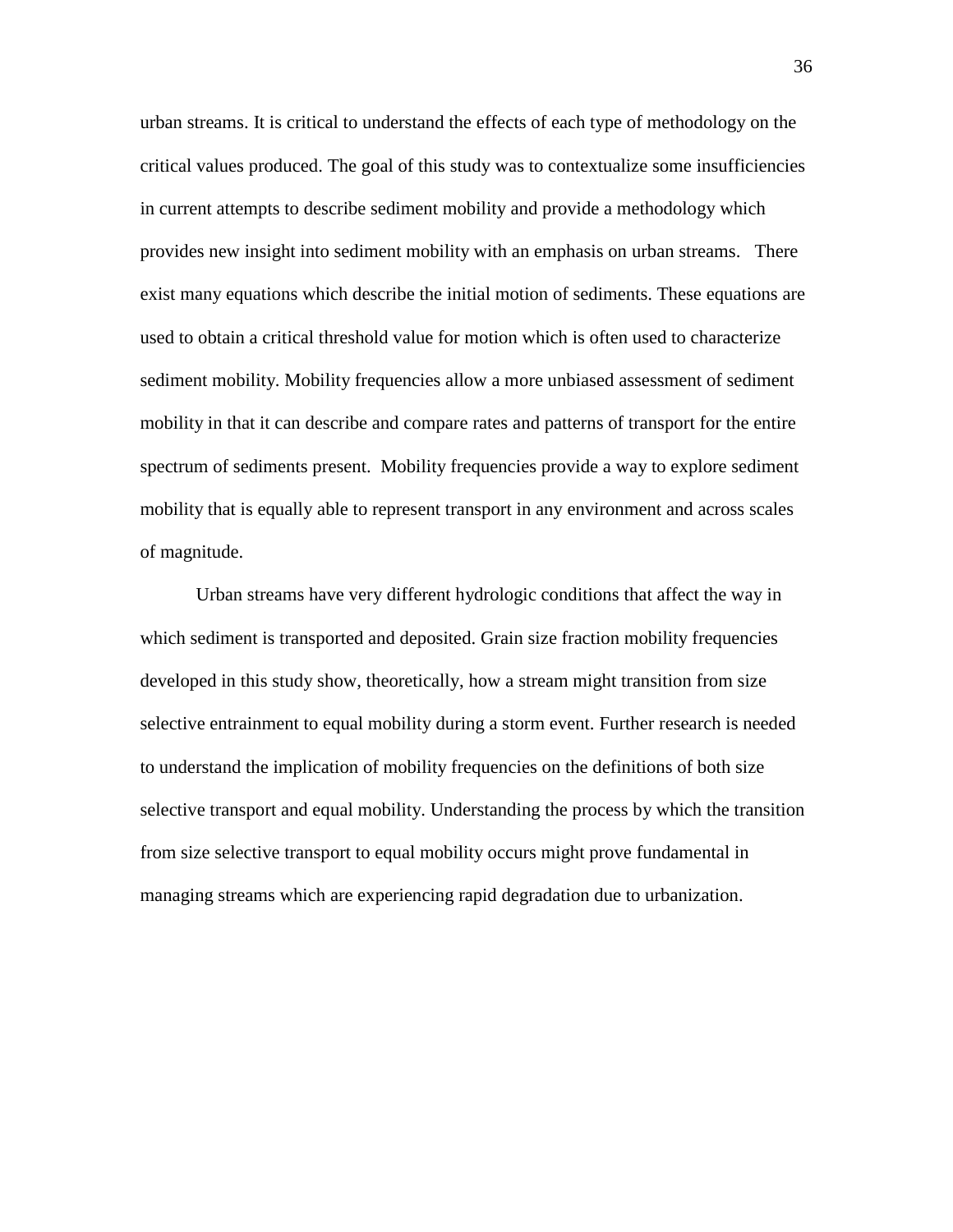#### **References cited**

- Andrews, E. (1983) Entrainment of gravel from naturally sorted riverbed material, Geological Society of America Bulletin 94: 1225.
- Ashworth, P, and R. Ferguson., (1989) Size selective entrainment of bed load in gravel bed streams, Water Resources Research, 25:4.
- Bagnold, R.A. (1980). An empirical correlation of bedload transport rates in flumes and natural rivers. Proceedings of the Royal Society of London A 372(1751):453-473.
- Barry, J., J. Buffington, and J. King., (2004) A general power equation for predicting bed load transport in gravel bed rivers, Water Resources Research. 40.
- Buffington, J.M. and D.R. Montgomery, (1997) A systematic analysis of eight decades of incipient motion studies, with special reference to gravel bed rivers, Water Resources Research., 33: 1993-2029.
- Buffington, J. M., W. E. Dietrich, and J. W. Kirchner., (1992). Friction angle measurements on a naturally formed gravel streambed: Implications for critical boundary shear stress, Water Resources Research., 28: 411–425.
- Cao, Z., P. Hu and G. Pender. (2010) Reconciled bed load sediment transport rates in Ephemeral and perennial rivers. Earth Surface Processes and Landforms 35: 1655-1665.
- Carling, P. A., (1983).Threshold of coarse sediment transport in broad and narrow natural streams, Earth Surface Processes Landforms, 8: 1–18.
- Carson, M. A., and G. A. Griffiths, (1985). Tractive stress and the onset of bed particle movement in gravel stream channels: Different equations for different purposes, J. Hydrology., 79: 375–388.
- Chin, A. (2006) Urban transformation of river landscapes in a global context. Geomorphology 79: 460-487.
- Church, M. and M. Hassan, (2002). Mobility of bed material in Harris Creek. Water Resources Research 38 : 1237.
- Church, M. (2006) Morphology of Alluvial River Channels, Annual Review of Earth and Planetary Sciences, 34 :325-354.
- Clayton, J.A. (2010) Local sorting, bend curvature, and particle mobility in meandering gravel-bed rivers. Water Resources Research,. 46.
- Clayton, J. and J. Pitlick. (2007) Spatial and Temporal variations in bed load transport intensity in a gravel Bed river bend, Water Resources Research. 43.
- Coleman, N. L., 1967. A theoretical and experimental study of drag and lift forces acting on a sphere resting on a hypothetical streambed, in Proceedings of the 12th Congress of the International Association for Hydraulic Research, 3: 185–192, Int. Assoc. Hydraul. Res., Delft, Netherlands.

Curran, Joanna. (2007) The decrease in shear stress and increase in transport rates subsequent to an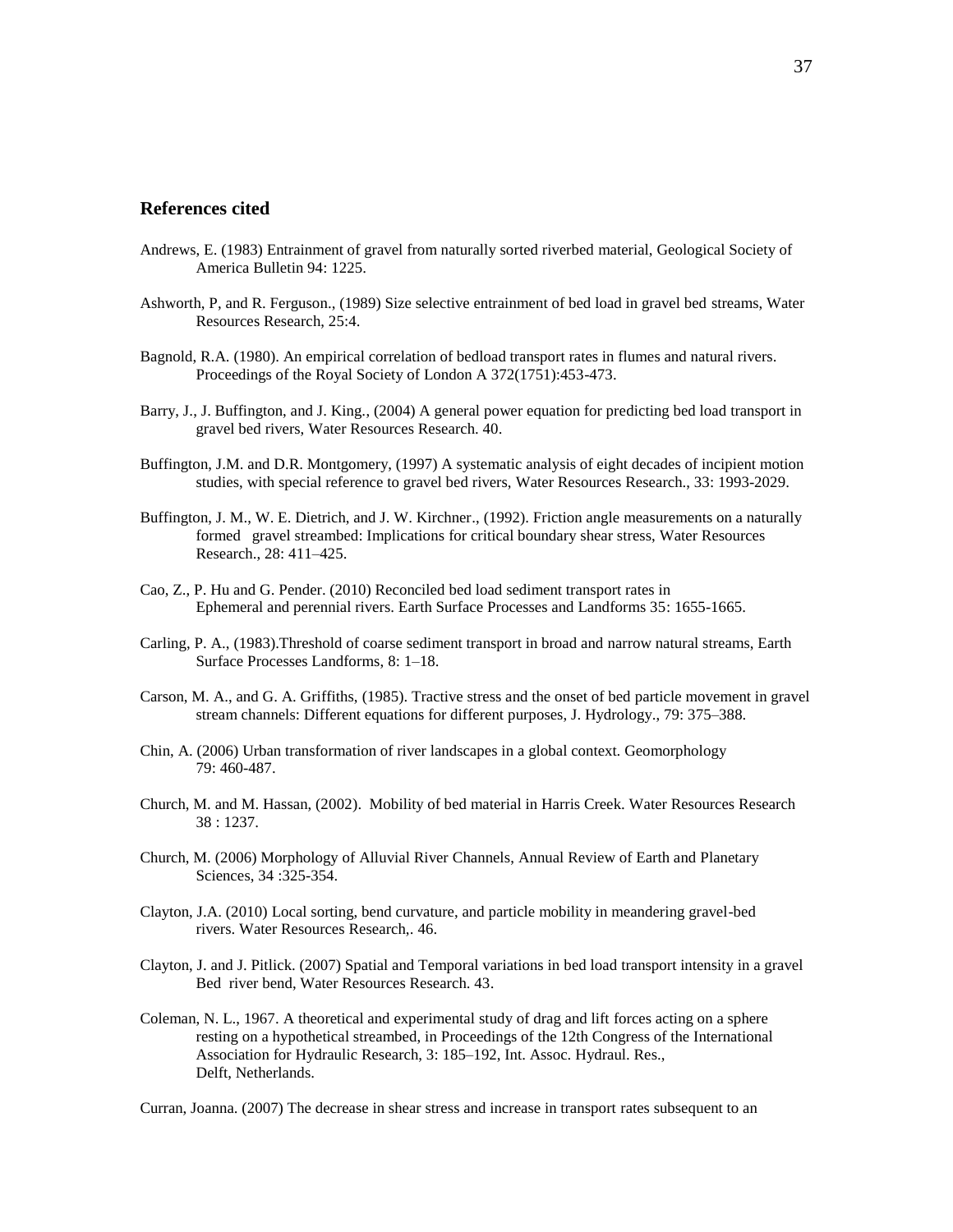increase in sand supply to a gravel-bed channel. Sedimentary Geology. 202: 572-580.

- Day, T. J., (1980). A study of the transport of graded sediments, Hydraulic. Res. Stn., Wallingford, U. K., 190: 10.
- Dietrich W.E, and Smith J.D., (1984). Bed load transport in a river meander. Water Resources Research 20: 1355–1380.
- Einstein, H.A. (1950), The bed load function for sediment transportation in open channel flows, U.S. Dept. of Agric. Soil Conserv. Serv. Tech. Bull. 1026:73.
- Ferguson, R. I., K. L. Prestegaard, and P. J. Ashworth, (1989).Influence of sand on hydraulics and gravel transport in a braided gravel bed river, Water Resources Research., 25: 635–643.
- Gilbert, G.K. , (1914), The transportation of debris by running water, based on experiments made with the assistance of E.C. Murphy: U.S. Geological Survey Prof. Paper 86: 263.
- Hammond, F. D. C., A. D. Heathershaw, and D. N. Langhorne, (1984). A comparison between Shields' threshold criterion and the movement of loosely packed gravel in a tidal channel, Sedimentology, 31: 51–62.
- Hubbell, D. W.,(1987)Bed load: Sampling and analysis, in Sediment Transport in Gravel-Bed Rivers, edited by C. R. Thorne, J. C. Bathurst, and R. D. Hey, John Wiley and Sons, New York
- Ikeda, H., Iseya, F.,(1988). Experimental study of heterogeneous sediment transport. University of Tsukuba.
- Jackson, W.L., Beschta, R.L.,(1984). Influences of increased sand delivery on the morphology of sand and gravel channels. Water Resources Bulletin 20 (4): 527–533.
- Jiang, Z., and P. K. Haff, (1993).Multi-particle simulation methods applied to the micromechanics of bed load transport, Water Resources. Res., 29: 399-412.
- Komar, P. D., and P. A. Carling, (1991). Grain sorting in gravel-bed streams and the choice of particle sizes for flow-competence evaluations, Sedimentology, 38: 489–502.
- Komar, P. D., (1987). Selective grain entrainment by a current from a bed of mixed sizes: A reanalysis, J. Sediment. Petrol., 57: 203–211.
- Kramer, H., (1935). Sand mixtures and sand movement in fluvial models, Trans. Am. Soc. Civ. Eng., 100: 798–878.
- Lavelle, J. W., and H. O. Mofjeld, (1987). Do critical stresses for incipient motion and erosion really exist?, J. Hydraulic Eng., 113: 370–385.
- Leopold, L. (1968) Hydrology for urban land planning a guidebook for the hydrologic effects of urban land use. Geological Survey Circular 554.
- Leopold, L.B., Huppman, R., Miller, A., (2005). Geomorphic effects of urbanization in forty-one years of observation. Proceedings of the American Philosophical Society 149 (3): 349–371.
- Lepp, L. R., C. J. Koger, and J. A. Wheeler, (1993). Channel erosion in steep gradient, gravel-paved streams, Bull. Assoc. Eng. Geol., 30: 443–454.
- Miller, M. C., I. N. McCave, and P. D. Komar, (1977).Threshold of sediment motion under unidirectional currents, Sedimentology, 24: 507–527.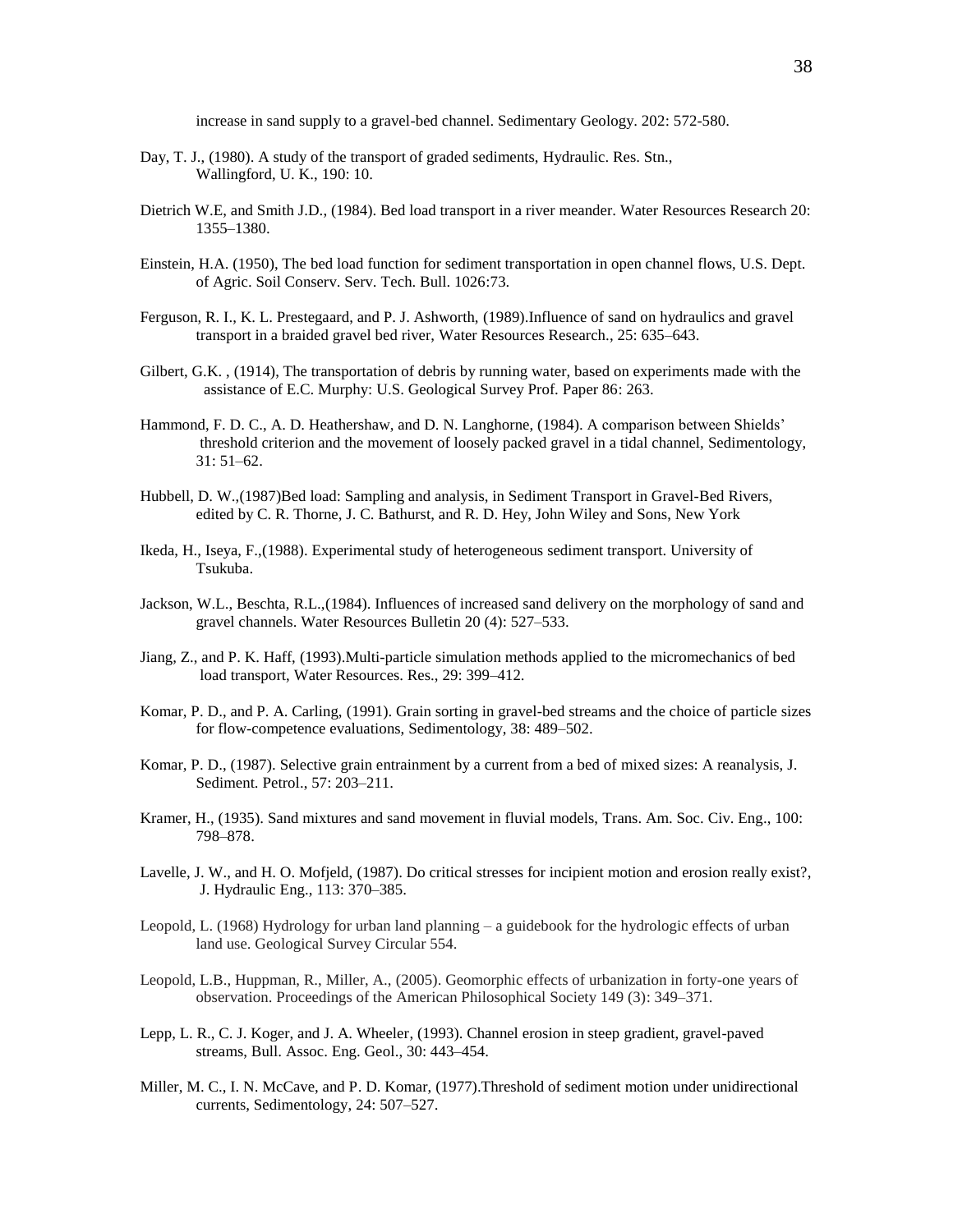- Miller, R. T., and R. J. Byrne, (1966). The angle of repose for a single grain on a fixed rough bed, Sedimentology, 6: 303–314.
- Mollard JD. (1973). Air photo interpretation of fluvial features. In Fluvial Processes and Sedimentation Proc. Can. Hydrol. Symp., 11th, Edmonton, Alberta, 1972: 341–80. Ottawa: Natl. Res. Council Can., Comm. Geol. Geophys., Subcomm. Hydrol.
- Nikuradse, J., (1950). Stro¨mungsgesetze in rauhen Rohren, Forschg. Arb. Ing.Wes., 361, 22, 1933. English translation, Laws of flow in rough pipes, Tech. Memo. 1292, Natl. Adv. Comm. for Aeron., Washington, D. C)
- Parker G, Klingeman P C, McLean D G (1982). Bed load and size distribution in paved gravel-bed streams. J. Hydraul. Div., Am. Soc. Civil Eng. 108: 544–571
- Parker, G., and P. C. Klingeman, (1982). On why gravel bed streams are paved, Water Resour. Res., 18: 1409–1423.
- Paul, M.J. and J.L. Meyer. (2001). Streams in the urban landscape*.* Ann. Rev of Ecology and Systematics, 32:333-365.
- Petit, F., (1994). Dimensionless critical shear stress evaluation from flume experiments using different gravel beds, Earth Surf. Processes Landforms,19: 565–576,
- Powell, D.M. (1998). Patterns and processes of sediment sorting in gravel-bed rivers. Progress in Physical Geography 22: 1–32.
- Schumm SA. (1985). Patterns of alluvial rivers. Annu. Rev. Earth Planet. Sci. 13:5–27.
- Shields, A., (1936). Anwendung der Aehnlichkeitsmechanik und der Turbulenzforschung auf die Geschiebebewegung, Mitt. Preuss. Versuchsanst.Wasserbau Schiffbau, 26, 26, 1936. (English translation by W. P. Ott and J. C. van Uchelen, 36 pp., U.S. Dep. of Agric. Soil Conser. Serv. Coop. Lab., Calif., Inst. of Technol., Pasadena,)
- Tison, L. J., (1953) Recherches sur la tension limite d'entrainment des materiaux constitutifs du lit, in Proceedings of the Minnesota International Hydraulics Convention,. , Inter. Assoc. Hydraul. Res., Delft, Netherlands,. 21–35.
- Trimble S., (1997). Contribution of stream channel erosion to sediment yield from an urbanizing watershed. Science 278: 1442.
- USDA 2010, Soil Survey Staff, Natural Resources Conservation Service, United States Department of Agriculture. U.S. General Soil Map (STATSGO2) for Georgia. Available online at http://soildatamart.nrcs.usda.gov
- Wathen, S. J., R. I. Ferguson, T. B. Hoey, and A. Werritty, (1995).Unequal mobility of gravel and sand in weakly bimodal river sediments, Water Resources Research
- Wolman, M.G., (1954). A method of sampling coarse river-bed material: Transactions of the American Geophysical Union (EOS), 35: 951-956.
- Wolman, M.G.. (1967) A Cycle of Sedimentation and Erosion in Urban River Channels, Geografiska Annaler. Series A, Landscape and Processes: Essays in Geomorphology, Physical Geography 49( 2) : 385-395.
- White, C. M., (1940).The equilibrium of grains on the bed of a stream, Proc. R. Soc. London A,